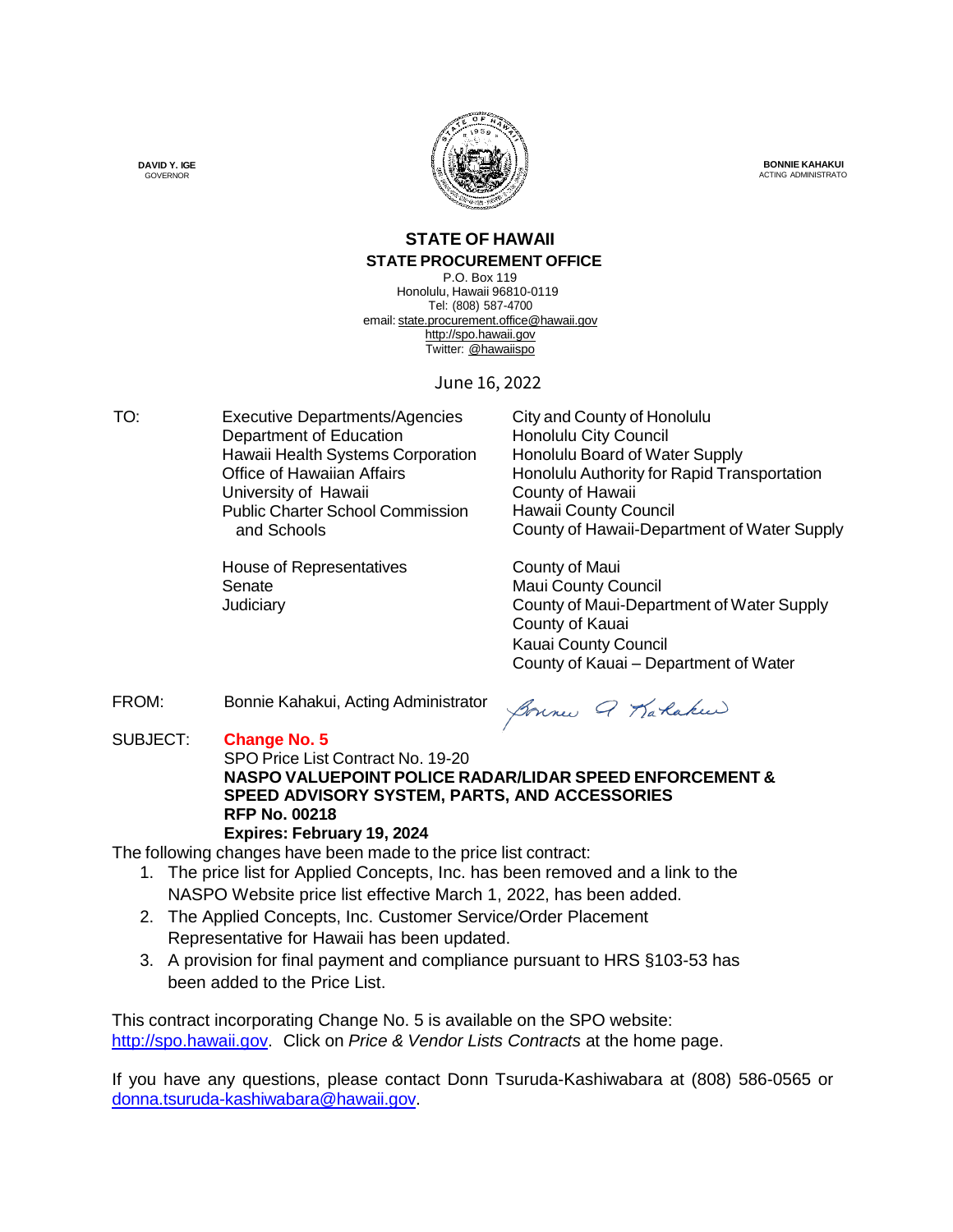## **TABLE OF CONTENTS:**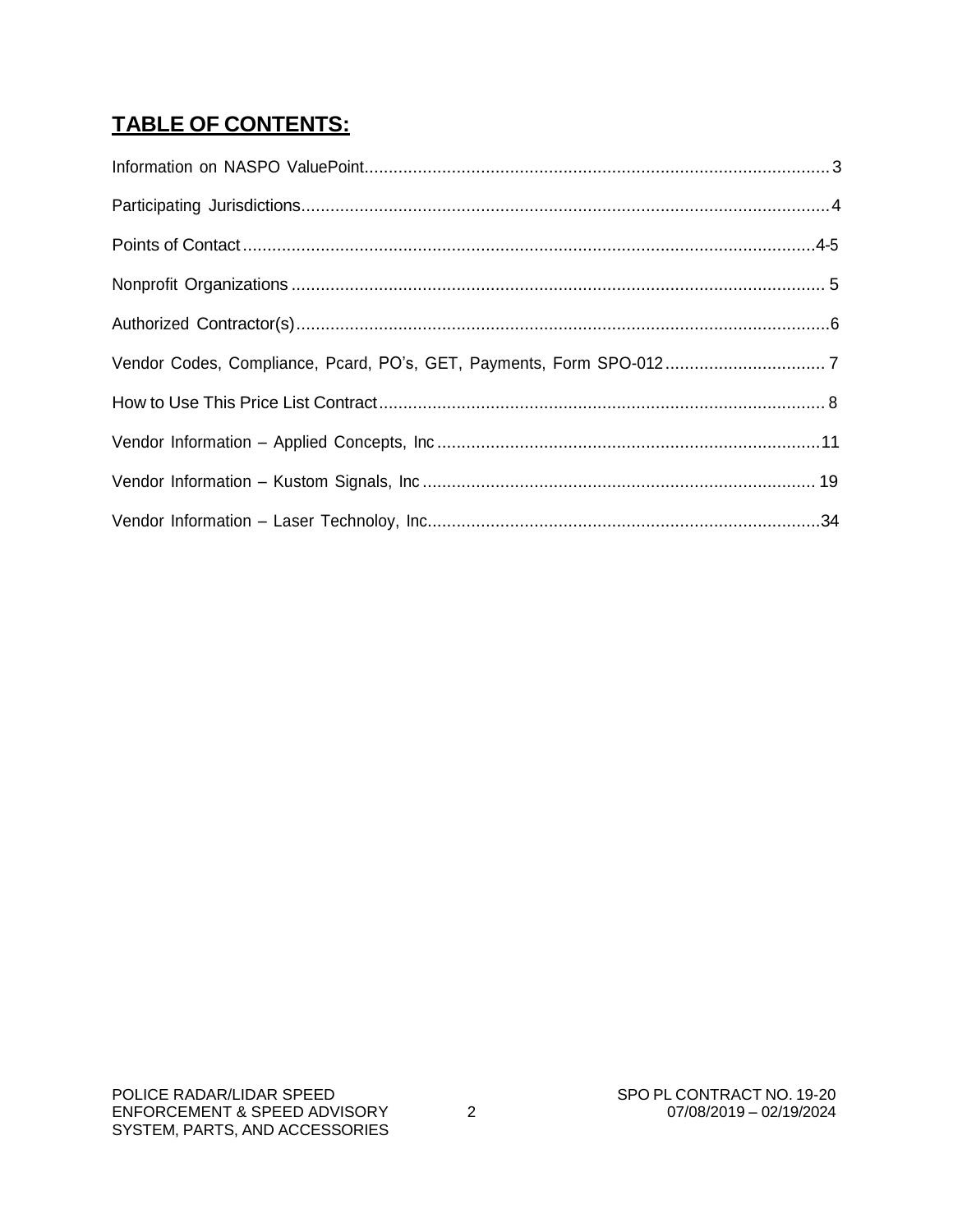#### **STATE OF HAWAII STATE PROCUREMENT OFFICE**

**SPO Price List Contract No. 19-20 Includes Change No. 5 Effective: 06/16/2022**

**ALL SPO PRICE & VENDOR LIST CONTRACTS ARE FOR AUTHORIZED BUSINESS USE ONLY**

## **NASPO VALUEPOINT POLICE RADAR/LIDAR SPEED ENFORCEMENT & SPEED ADVISORY SYSTEM, PARTS, AND ACCESSORIES**

(NASPO ValuePoint Master Agreement No. 00218 – Applied Concepts, Inc.) (NASPO ValuePoint Master Agreement No. 00218 – Kustom Signals, Inc.) (NASPO ValuePoint Master Agreement No. 00218 – Laser Technology, Inc.) **July 8, 2019 to February 19, 2024**

#### **INFORMATION ON NASPO VALUEPOINT**

The NASPO ValuePoint Cooperative Purchasing Organization is a multi-state contracting consortium of state governments, including local governments, of which the State of Hawaii is a member. The NASPO ValuePoint Purchasing Organization seeks to achieve price discounts by combining the requirements of multi-state governmental agencies, and cost-effective and efficient acquisition of quality products and services.

The State of Washington is the current lead agency and contract administrator for the NASPO ValuePoint Police Radar/Lidar Speed Enforcement & Speed Advisory System, Parts, and Accessories contract. A request for competitive sealed proposals was issued on behalf of NASPO ValuePoint Cooperative Purchasing Organization, LLC and contracts were awarded to six qualified Contractors. The State of Hawaii has signed a Participating Addendum with three Contractors.

The purpose of this contract is for qualified Contractors to provide state and local law enforcement agencies speed measuring devices that comply with the National Highway Traffic Safety Administration (NHSTA) standards established on their Conforming Product List (CPL) Speed Measuring Devices, dated August 15, 2018. This includes the following five (5) categories:

**Category A** – Police Radar/Lidar Products. This category is for vehicle-mounted and hand-held radar and lidar speed measuring devices.

**Category B** – Pole/Trailer Mounted Police Radar/Lidar Products. This category is for pole and trailer-mounted radar and lidar speed measuring devices.

**Category C** – Lidar Products for Crash Reenactment. This category is for lidar speed measuring devices used for crash reenactment.

**Category D** – Parts and Accessories.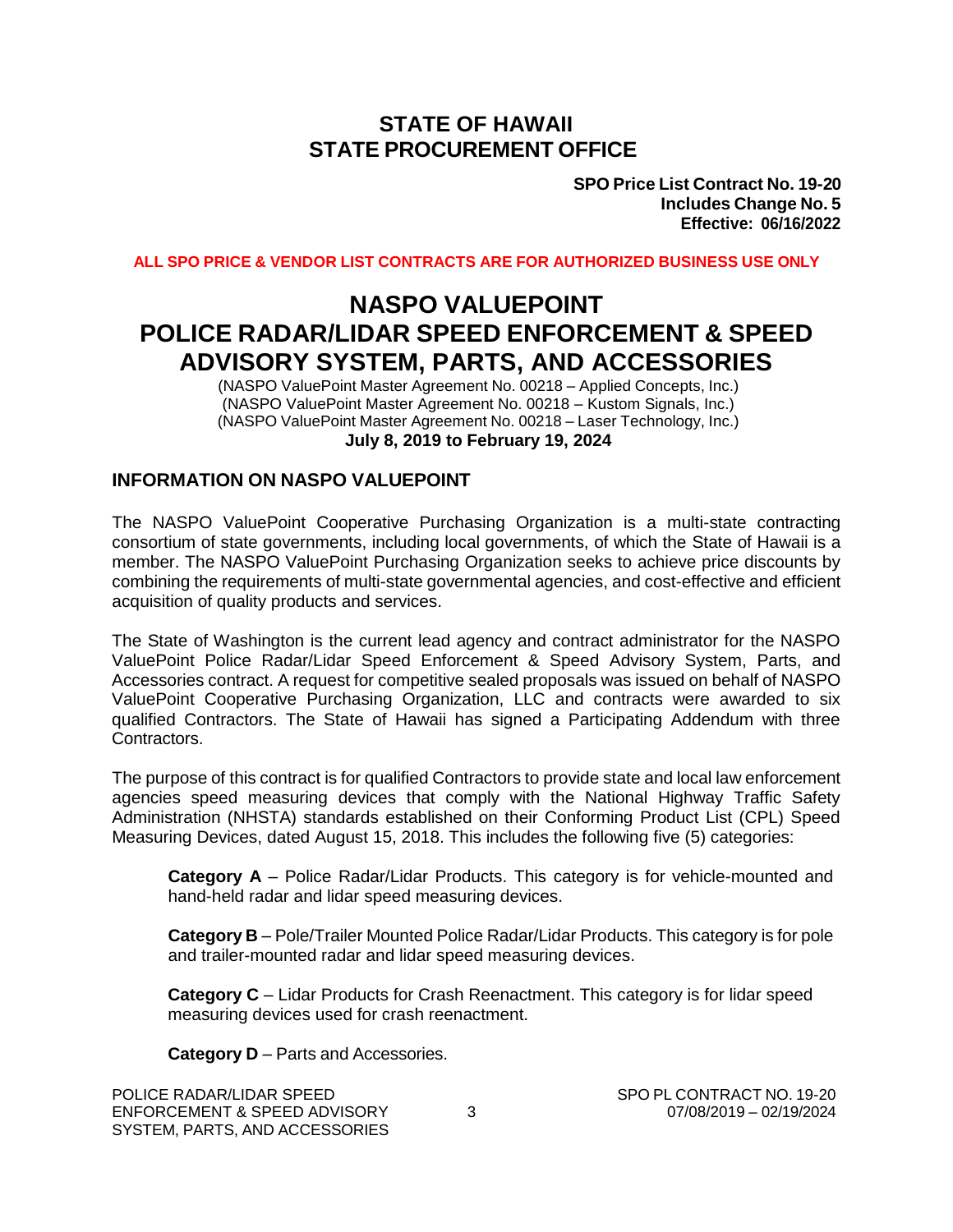#### **Additional Items**

For additional information on this contract, visit the NASPO ValuePoint website at [https://naspovaluepoint.org/portfolio/public-safety-video-systems-2017-2022/.](https://naspovaluepoint.org/portfolio/public-safety-video-systems-2017-2022/)



**PARTICIPATING JURISDICTIONS** listed below have signed a memorandum of agreement with the SPO and are authorized to utilize this vendor list contract.

| <b>Executive Departments/Agencies</b>                     | City and County of Honolulu (C&C Honolulu)         |
|-----------------------------------------------------------|----------------------------------------------------|
| Department of Education (DOE)                             | Honolulu City Council                              |
| <b>Public Charter School Commission</b>                   | Honolulu Board of Water Supply                     |
| and Schools                                               | Honolulu Authority for Rapid Transportation (HART) |
| Hawaii Health Systems Corporation (HHSC) County of Hawaii |                                                    |
| Office of Hawaiian Affairs (OHA)                          | Hawaii County Council                              |
| University of Hawaii (UH)                                 | County of Hawaii - Department of Water Supply      |
| House of Representatives (House)                          | County of Maui                                     |
| Senate                                                    | <b>Maui County Council</b>                         |
| Judiciary                                                 | County of Maui – Department of Water Supply        |
|                                                           | County of Kauai                                    |
|                                                           | <b>Kauai County Council</b>                        |
|                                                           | County of Kauai - Department of Water              |

The participating jurisdictions are not required, but may purchase from this vendor list contract, and requests for exception from the contract are not required. Participating jurisdictions are allowed to purchase from other contractors, however, HRS chapter 103D and the procurement rules apply to purchases using the applicable procurement method and its procedures, such as small purchases or competitive sealed bidding. The decision to use this contract or to solicit pricing from other sources will be at the discretion of the participating jurisdiction.

**POINTS OF CONTACT.** Questions regarding the products listed, ordering, pricing, and status should be directed to the Contractor(s).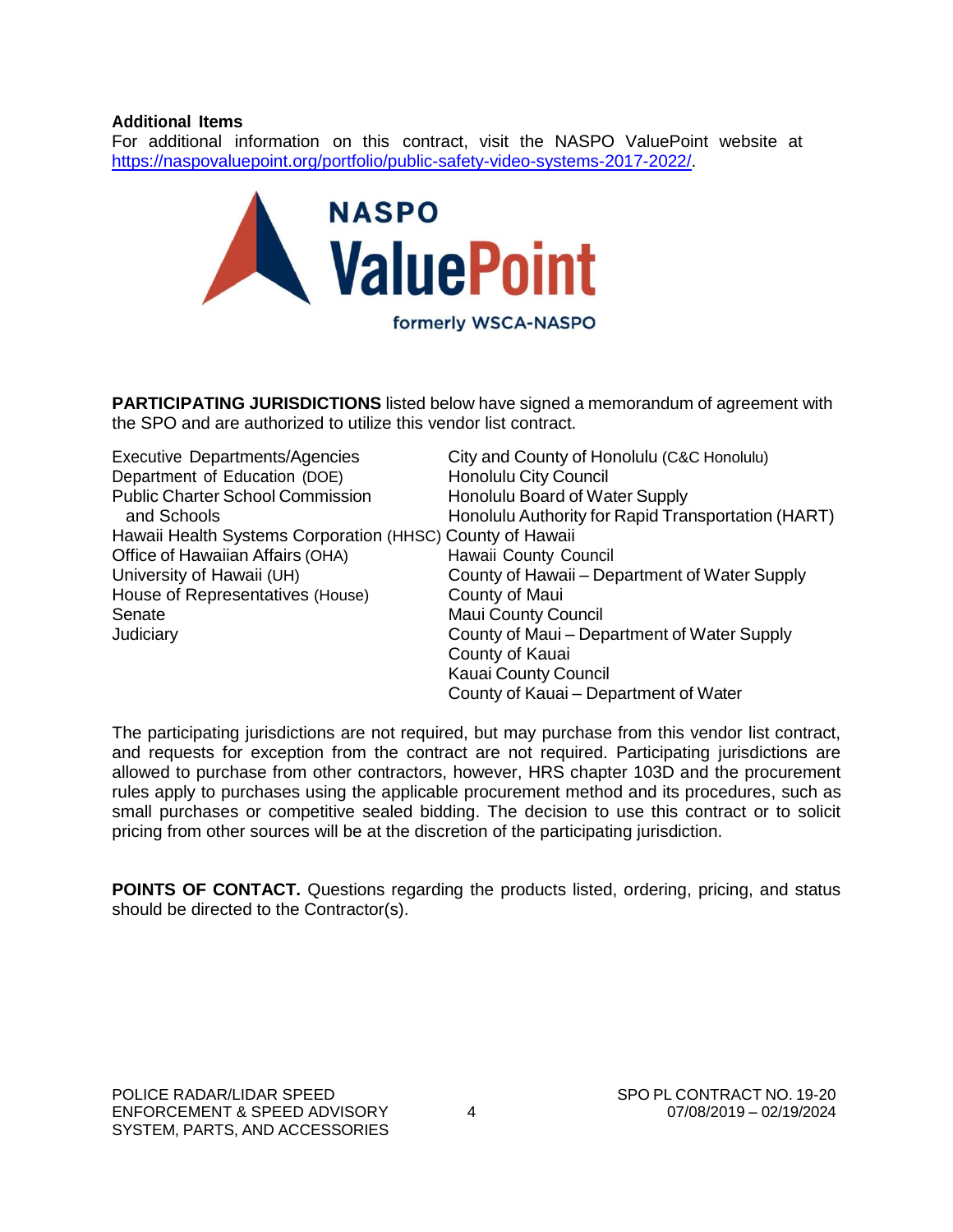Procurement questions or concerns may be directed as follows:

| <b>Jurisdiction</b>                                       | <b>Name</b>                           | <b>Phone</b>         | <b>FAX</b>           | E-mail                                       |
|-----------------------------------------------------------|---------------------------------------|----------------------|----------------------|----------------------------------------------|
| Executive                                                 | Donn Tsuruda-<br>Kashiwabara          | 586-0565             | 586-0570             | donna.tsuruda-<br>kashiwabara@hawaii.gov     |
| <b>DOE</b>                                                | <b>Procurement Staff</b>              | 675-0130             | 675-0133             | G-OFS-DOE-Procurement@k12.hi.us              |
| <b>Public Charter School</b><br>Commission and<br>Schools | Danny Vasconcellos                    | 586-3775             | 586-3776             | danny.vasconcellos@spcsc.hawaii.gov          |
| <b>HHSC</b>                                               | Nancy Delima                          | 359-0994             |                      | ndelima@hhsc.org                             |
| <b>OHA</b>                                                | <b>Christopher Stanley</b>            | 594-1833             | 594-1865             | chriss@oha.org                               |
| UH                                                        | Karlee Hisashima                      | 956-8687             | 956-2093             | karlee@hawaii.edu                            |
| House                                                     | <b>Brian Takeshita</b>                | 586-6423             | 586-6401             | takeshita@capitol.hawaii.gov                 |
| Senate                                                    | Carol Taniguchi                       | 586-6720             | 586-6719             | c.taniguchi@capitol.hawaii.gov               |
| Judiciary                                                 | <b>Tritia Cruz</b>                    | 538-5805             | 538-5802             | tritia.l.cruz@courts.hawaii.gov              |
| C&C of Honolulu                                           | <b>Procurement Specialist</b>         | 768-5535             | 768-3299             | bfspurchasing@honolulu.gov                   |
| Honolulu City Council                                     | Kendall Amazaki, Jr.<br>Nanette Saito | 768-5084<br>768-5085 | 768-5011<br>768-5011 | kamazaki@honolulu.gov<br>nsaito@honolulu.gov |
| Honolulu Board of<br><b>Water Supply</b>                  | <b>Procurement Office</b>             | 748-5071             |                      | fn procurement@hbws.org                      |
| <b>HART</b>                                               | Dean Matro                            | 768-6246             |                      | dean.matro@honolulu.gov                      |
| County of Hawaii                                          | Diane Nakagawa                        | 961-8440             |                      | diane.nakagawa@hawaiicounty.gov              |
| Hawaii County Council Diane Nakagawa                      |                                       | 961-8440             |                      | diane.nakagawa@hawaiicounty.gov              |
| County of Hawaii-<br>Department of Water<br>Supply        | Ka'iulani Matsumoto                   | 961-8050<br>ext. 224 | 961-8657             | kmatsumoto@hawaiidws.org                     |
| County of Maui                                            | <b>Jared Masuda</b>                   | 463-3816             |                      | jared.masuda@co.maui.hi.us                   |
| Maui County Council                                       | Marlene Rebugio                       | 270-7838             |                      | marlene.rebugio@mauicounty.us                |
| County of Maui-<br>Department of Water<br>Supply          | Kenneth L. Bissen                     | 270-7684             | 270-7136             | ken.bissen@co.maui.hi.us                     |
| County of Kauai                                           | <b>Ernest Barreira</b>                | 241-4295             | 241-6297             | ebarreira@kauai.gov                          |
| <b>Kauai County Council</b>                               | Codie Tabalba<br>Scott Sato           | 241-4193<br>241-4810 | 241-6349<br>241-6349 | ctabalba@kauai.gov<br>ssato@kauai.gov        |
| County of Kauai-<br>Department of Water                   | Marcelino Soliz                       | 245-5470             | 245-5813             | msoliz@kauaiwater.org                        |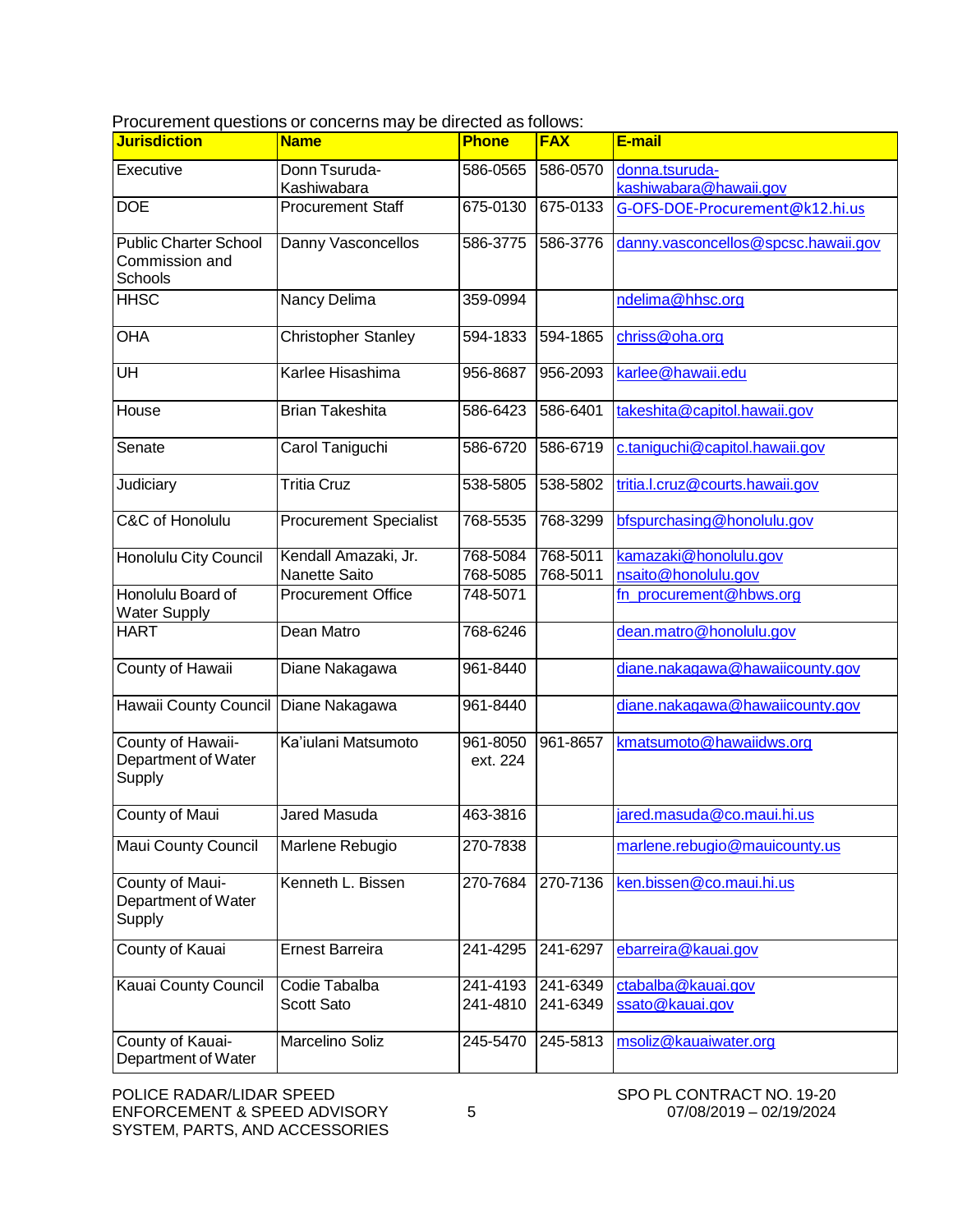**USE OF THIS LIST CONTRACT BY NONPROFIT ORGANIZATIONS.** Pursuant to HRS §103D-804, nonprofit organizations with current purchase of service contracts (HRS chapter 103F) have been invited to participate in the SPO price and vendor list contracts.

A listing of these nonprofit organizations is available at the SPO website: [http://spo.hawaii.gov.](http://spo.hawaii.gov/) Click on *For Vendors > Non-Profits > Cooperative Purchasing Program > View the list of qualifying nonprofits eligible to participate in cooperative purchasing.*

If a nonprofit wishes to purchase from an SPO price or vendor list contract, the nonprofit must obtain approval from each Contractor (participation must be mutually agreed upon, for example). A Contractor may choose to deny participation by a nonprofit. However, if a nonprofit and Contractor mutually agree to this arrangement, it is understood that the nonprofit will retain its right to purchase from other than an SPO price list contract vendor(s).

**VENDORS.** The following vendors are authorized to provide Police Radar/Lidar Speed Enforcement & Speed Advisory System, Parts, and Accessories. They have signed a Master Agreement with the State of Washington and a Participating Addendum with the Hawaii State Procurement Office.

Applied Concepts, Inc. Kustom Signals, Inc. Laser Technology, Inc.

**CONTRACT TERM.** The initial term of the Master Agreement is for 24 months, through February 19, 2019 with the option to extend for an additional thirty-six (36) months.

**VENDOR CODES** for annotation on purchase orders are obtainable from the *Alphabetical Vendor Edit Table* available at your department's fiscal office. Agencies are cautioned that the remittance address on an invoice may be different from the address of the vendor code annotated on the purchase order.

**COMPLIANCE PURSUANT TO HRS §103D-310(c).** Prior to awarding this contract, the SPO verified compliance of the Contractor(s) named in the SPO Price List Contract No. 19-20. *No further compliance verification is required prior to issuing a contract, purchase order, or pCard payment when utilizing this contract.*

**PURCHASING CARD (pCard).** The State of Hawaii Purchasing Card (pCard) is required to be used by the Executive department/agencies, excluding the DOE, HHSC, OHA, and UH, for orders totaling less than \$2,500. For purchases of \$2,500 or more, agencies may use the pCard, subject to its credit limit, or issue a purchase order.

**PURCHASE ORDERS** may be issued for purchases of \$2,500 or more and for vendors who either do not accept the pCard, set minimum order requirements before accepting the pCard for payment, or who charge its customers a transaction fee for the usage.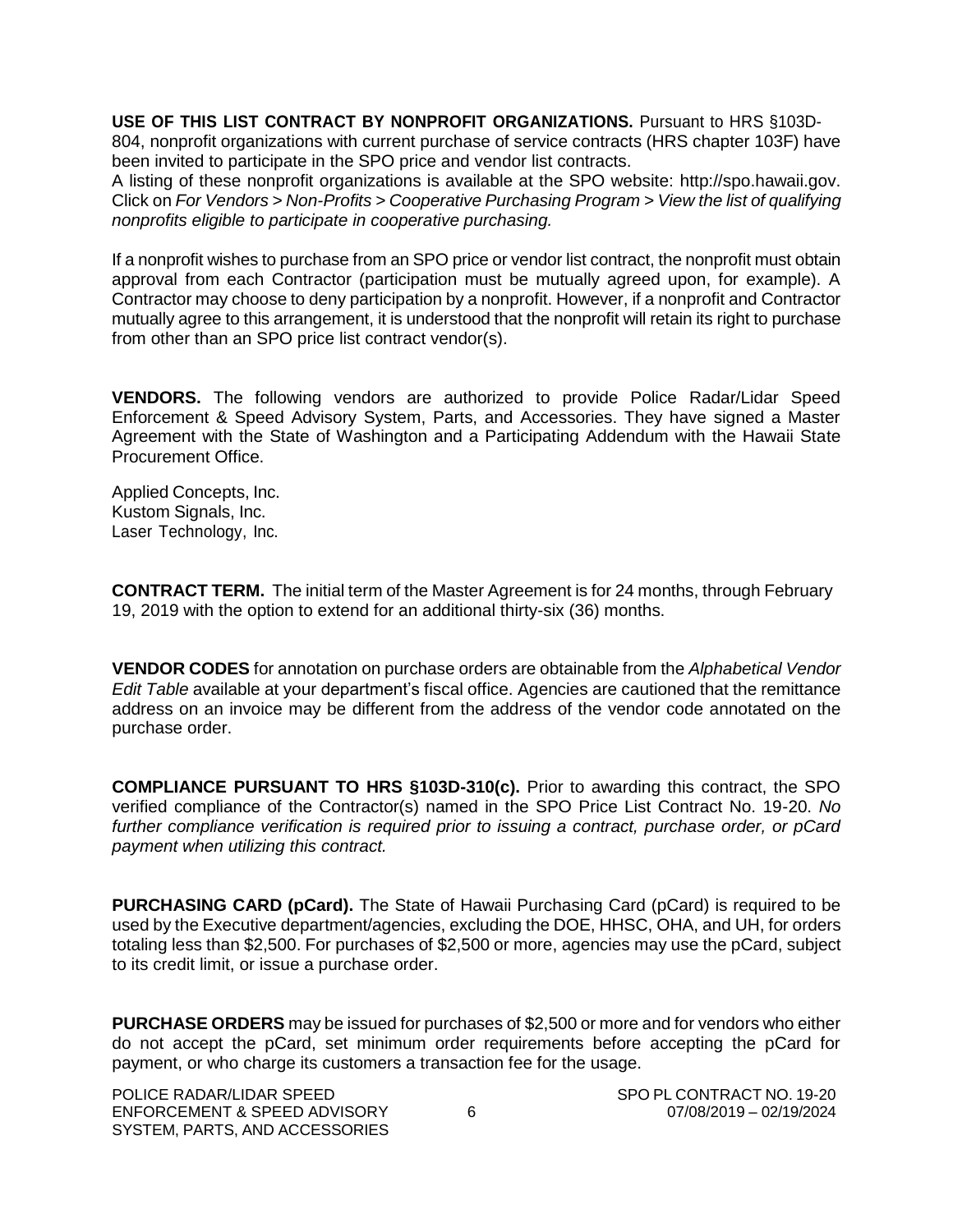**SPO PL CONTRACT NO. 19-20 AND NASPO VALUEPOINT MASTER AGREEMENT NO. 00218 (Applied Concepts, Inc.) OR NO. 00218 (Kustom Signals, Inc.) OR NO. 00218 (Laser Technology, Inc.)** shall be typed on purchase orders issued against this price list contract. For pCard purchases, the SPO PL Contract No. 19-20 and the NASPO ValuePoint Master Agreement No. 00218 (Applied Concepts, Inc.) or No. 00218 (Kustom Signals, Inc.) or No. 00218 (Laser Technology, Inc.) shall be notated on the appropriate transaction document.

**STATE GENERAL EXCISE TAX (GET) AND COUNTY SURCHARGE** shall not exceed the following rates if seller elects to pass on the charges to its customers.

| <b>COUNTY</b>                                                | <b>COUNTY</b><br><b>SURCHARGE</b><br><b>TAX RATE</b> | <b>STATE</b><br><b>GET</b> | <b>MAX PASS-</b><br><b>ON TAX</b><br><b>RATE</b> | <b>EXPIRATION DATE</b><br>OF SURCHARGE<br><b>TAX RATE</b> |
|--------------------------------------------------------------|------------------------------------------------------|----------------------------|--------------------------------------------------|-----------------------------------------------------------|
| <b>C&amp;C OF HONOLULU</b>                                   | 0.50%                                                | 4.0%                       | 4.7120%                                          | 12/31/2030                                                |
| <b>HAWAII</b>                                                | 0.25%                                                | 4.0%                       | 4.4386%                                          | 12/31/2020                                                |
| COUNTY OF<br><b>MAUI</b><br>(including Molokai and<br>Lanai) | $0.0\%$                                              | 4.0%                       | 4.1666%                                          | No county surcharge                                       |
| <b>KAUAI</b>                                                 | 0.50%                                                | 4.0%                       | 4.7120%                                          | 12/31/2030                                                |

The GET or use tax and county surcharge may be added to the invoice as a separate line item and shall not exceed the current max pass-on tax rate(s) for each island. The GET is not applied to delivery charges.

County surcharges on state general excise (GE) tax or Use tax may be visibly passed on but is not required. For more information on county surcharges and the max pass-on tax rate, please visit the Department of Taxation's website at [http://tax.hawaii.gov/geninfo/countysurcharge.](http://tax.hawaii.gov/geninfo/countysurcharge)

**PAYMENTS** are to be made to the remittance address of the Contractor(s). HRS §103-10, HRS, provides that the State shall have thirty (30) calendar days after receipt of invoice or satisfactory completion of contract to make payment. Payments may also be made via pCard.

**COMPLIANCE PURSUANT TO HRS §103-53.** All state and county contracting officers or agents shall withhold final payment of a contract until the receipt of tax clearances from the director of taxation and the Internal Revenue Service. This section does not apply to contracts of less than \$25,000.

**VENDOR AND PRODUCT EVALUATION.** Form SPO-012, Evaluation: Vendor or Product, for the purpose of addressing concerns on this vendor list contract, is available to agencies at the SPO website: [http://spo.hawaii.gov. C](http://spo.hawaii.gov/)lick on *Forms* on the home page.

**PRICE OR VENDOR LIST CONTRACT AVAILABLE ON THE INTERNET** at the SPO website: [http://spo.hawaii.gov.](http://spo.hawaii.gov/) Click on *Price & Vendor List Contracts* on the home page.

POLICE RADAR/LIDAR SPEED ENFORCEMENT & SPEED ADVISORY SYSTEM, PARTS, AND ACCESSORIES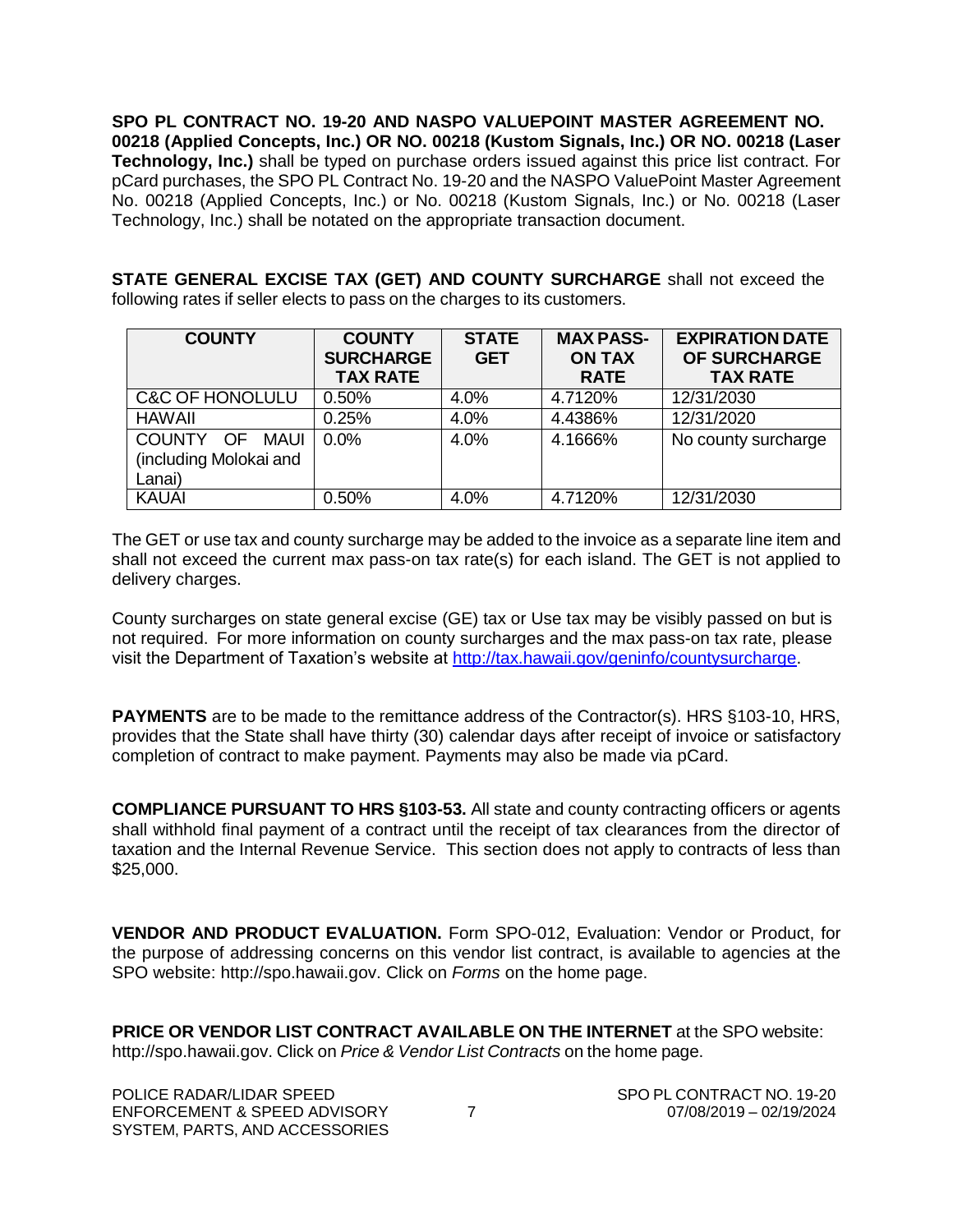### **AGENCY INSTRUCTIONS FOR PRICE QUOTES**

#### **CATEGORY A AND CATEGORY B**

1. For new equipment, agency shall obtain a minimum of two (2) written price quotes from two (2) different authorized vendors.

#### **CATEGORY C**

1. For new equipment, agency shall obtain one (1) written price quote from authorized vendors.

#### **CATEGORY D AND ADDITIONAL ITEMS**

1. For any parts & accessories or additional items, agency shall obtain a minimum of one (1) written price quote from an authorized vendor.

Purchasing agencies are required to complete Form SPO-010, Record of Procurement, for expenditures \$5,000 or more. If unable to obtain the minimum number of price quotes, written justification is explained in Part D. The approved Form SPO-010 is kept in the procurement/contract file. Form SPO-010 is available on the SPO website: [http://spo.hawaii.gov.](http://spo.hawaii.gov/) Click on *Forms* on the home page.

**CONSIDERATION OF QUOTES.** Agencies shall consider all responsive and responsible quotes received. An award shall be made to the vendor(s) offering the lowest price. If the lowest price does not meet the agencies specification requirement, the award may be made to the vendor(s) whose offer represents the best value to the agency. Best value means the most advantageous offer determined by evaluating and comparing all relevant criteria in addition to price so that the offer meeting the overall combination that best services the agency is selected. These criteria may include, in addition to others, the total cost of ownership, performance, history of the vendor, quality of goods, services, delivery and proposed technical performance.

**MINIMUM PRODUCT SERVICE LIFE.** All Police Radar/Lidar Products shall have a minimum product service life of five (5) years from date of receipt by Purchasing Entity. Contractor guarantees replacements parts availability to Purchasing Entity for such minimum product service life. Contractor shall stock or have immediate access to replacement parts.

**WARRANTY REQUIREMENTS.** Contractor shall warrant all Police Radar/Lidar Products (full parts and labor) for a minimum of one (1) year after receipt of Police Radar/Lidar Products by Purchasing Entity. Contractor guarantees complete repair or replacement of any Police Radar/Lidar Product, or part thereof, that fails in operation during normal and proper use within one (1) year from date of Purchasing Entity's receipt due to defects in design, material, or workmanship. Any warranty replacement or repair shall be at no cost to Purchasing Entity. The cost to install replacement parts, including shipping and delivery shall be paid by Contractor during the warranty period.

**PRODUCT MANUALS.** Contractor shall provide Purchasing Entity, free of charge, with operating manuals, installation manuals, and service manuals pertaining to the Police Radar/Lidar Products.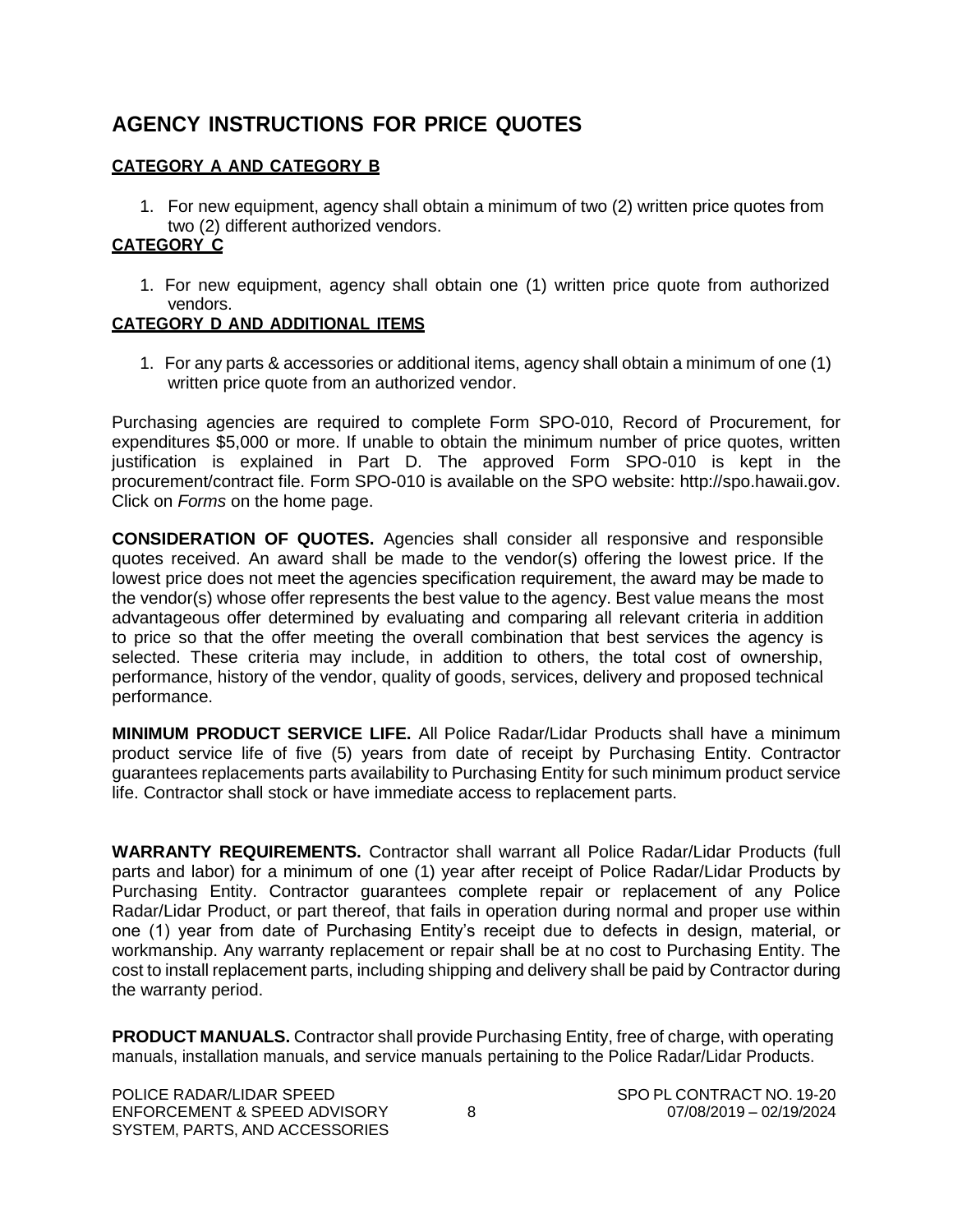# **VENDOR INFORMATION**

POLICE RADAR/LIDAR SPEED ENFORCEMENT & SPEED ADVISORY SYSTEM, PARTS, AND ACCESSORIES

SPO PL CONTRACT NO. 19-20 9 07/08/2019 – 02/19/2024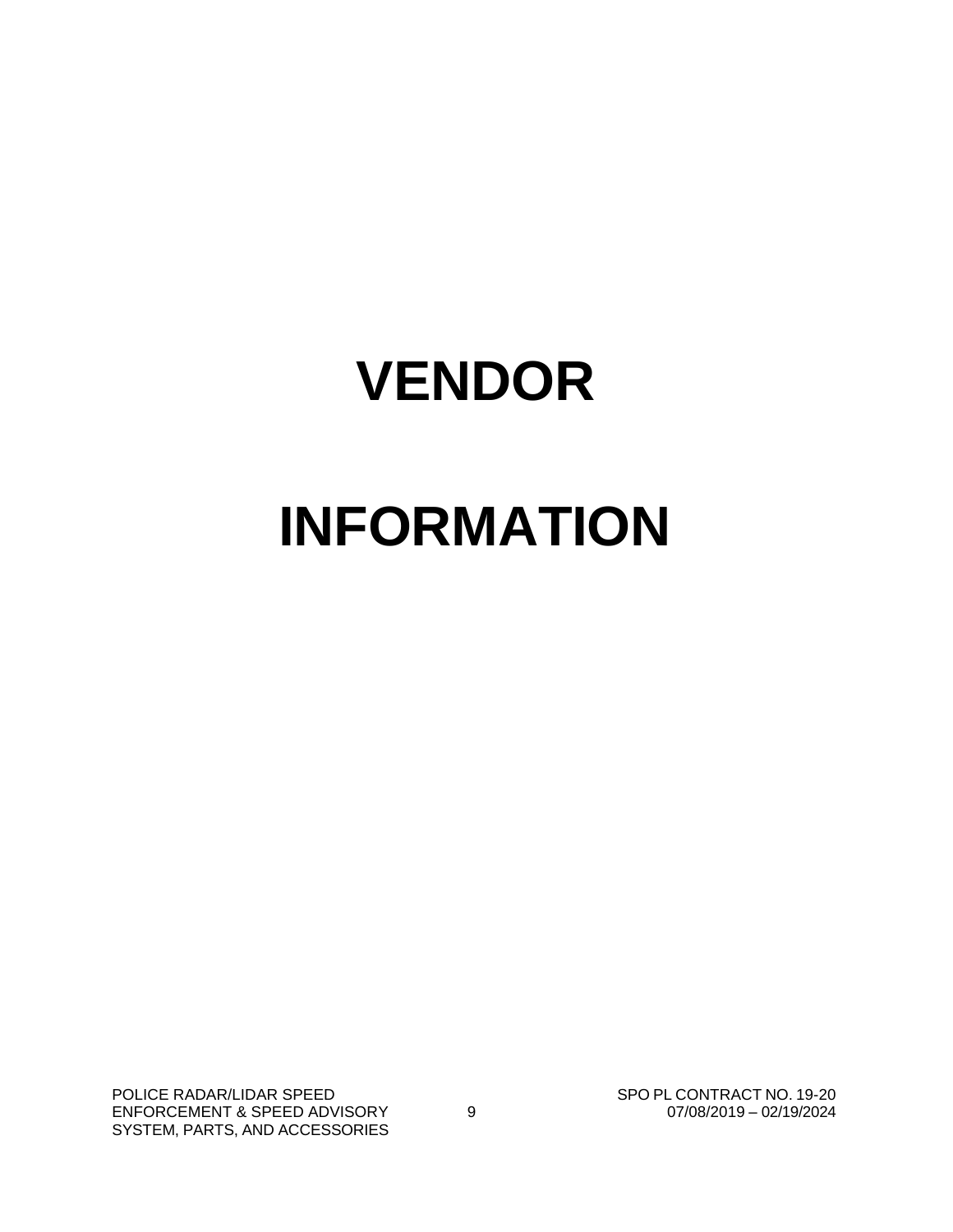

Radar | Lidar | In-Car Video StalkerRadar.com

# **APPLIED CONCEPTS, INC. DBA STALKER**

# **MASTER AGREEMENT NO. 00218**

#### **APPLIED CONCEPTS, INC.**

Name: Nancy Rodriguez Phone: (972) 801-4856 Fax: (972) 398-3781 Email: [nancy@stalkerradar.com](mailto:nancy@stalkerradar.com)

and Payments to: 855 E Collins Blvd

Issue Purchase Orders Applied Concepts, Inc. Richardson, TX 75081 [sales@stalkerradar.com](mailto:sales@stalkerradar.com)

**SHIPPING.** All deliveries for radars and lidars only will be F.O.B. destination with all transportation and handling charges paid by the Contractor. Responsibility and liability for loss or damage will remain with Contractor until final inspection and acceptance when responsibility will pass to the Buyer except as to latent defects, fraud, and Contractor's warranty obligations. Any portion of a full order originally shipped without transportation charges (that failed to ship with the original order, thereby becoming back-ordered) will also be shipped without transportation charges.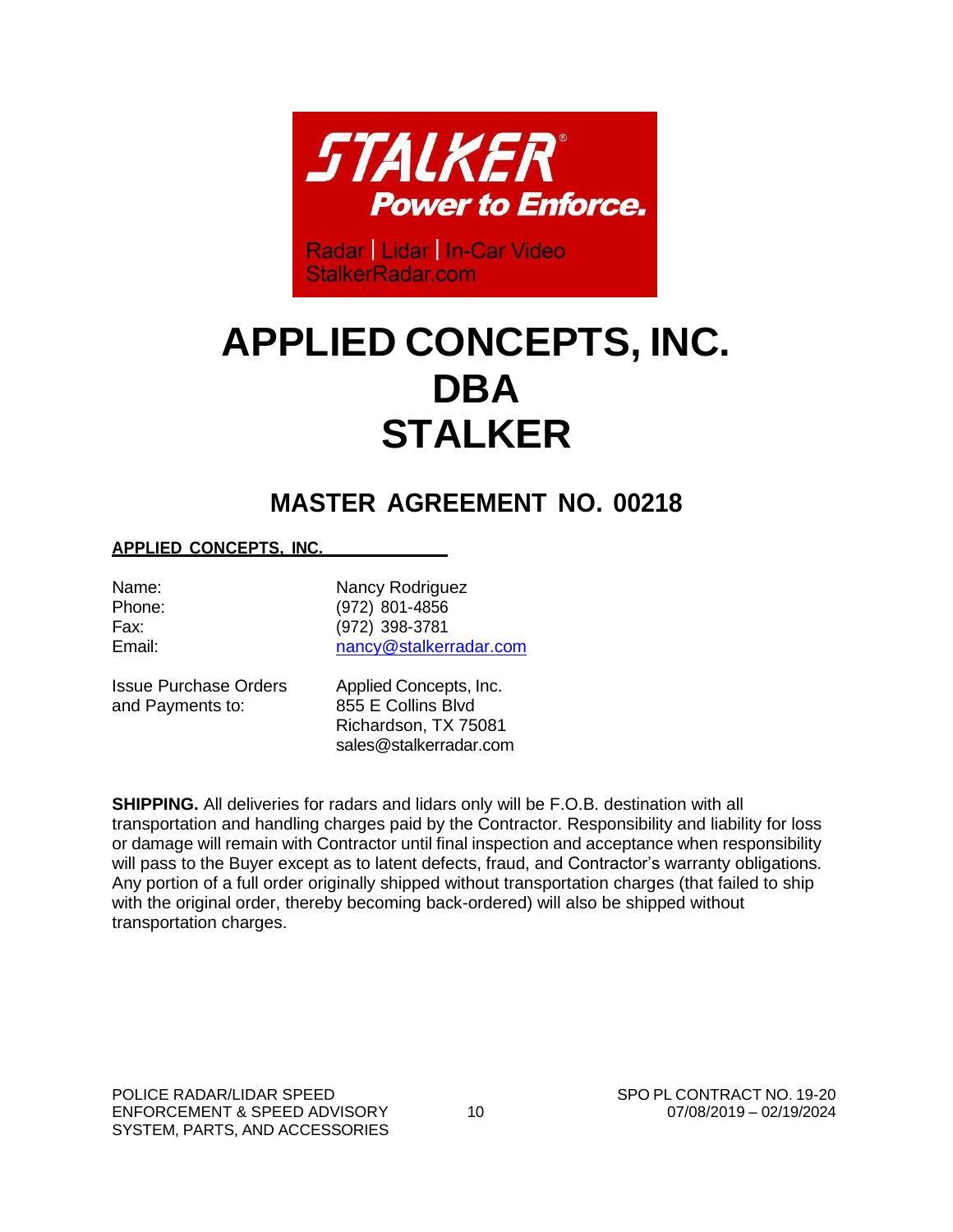For pole mount displays & pole mount graphical display, traffic data collectors & trailers, Contractor will ship direct and credit the invoice for the amounts below and the agency will be responsible for the remaining freight. This cost must be listed on the contractor's invoice as a separate line item.

- 4. Pole mount displays \$45
- 5. Pole mount/Graphic pole mount displays with solar \$65
- 6. Traffic data collectors \$40
- 7. Traffic data collectors with solar \$65
- 8. Speed trailers & Message board trailers \$1500

The Pricing for Applied Concepts, Inc. effective March 1, 2022 can be found at this link: <https://naspovaluepoint.org/portfolio/police-radarlidar-speed-enforcement-2019-2024/applied-concepts-inc/>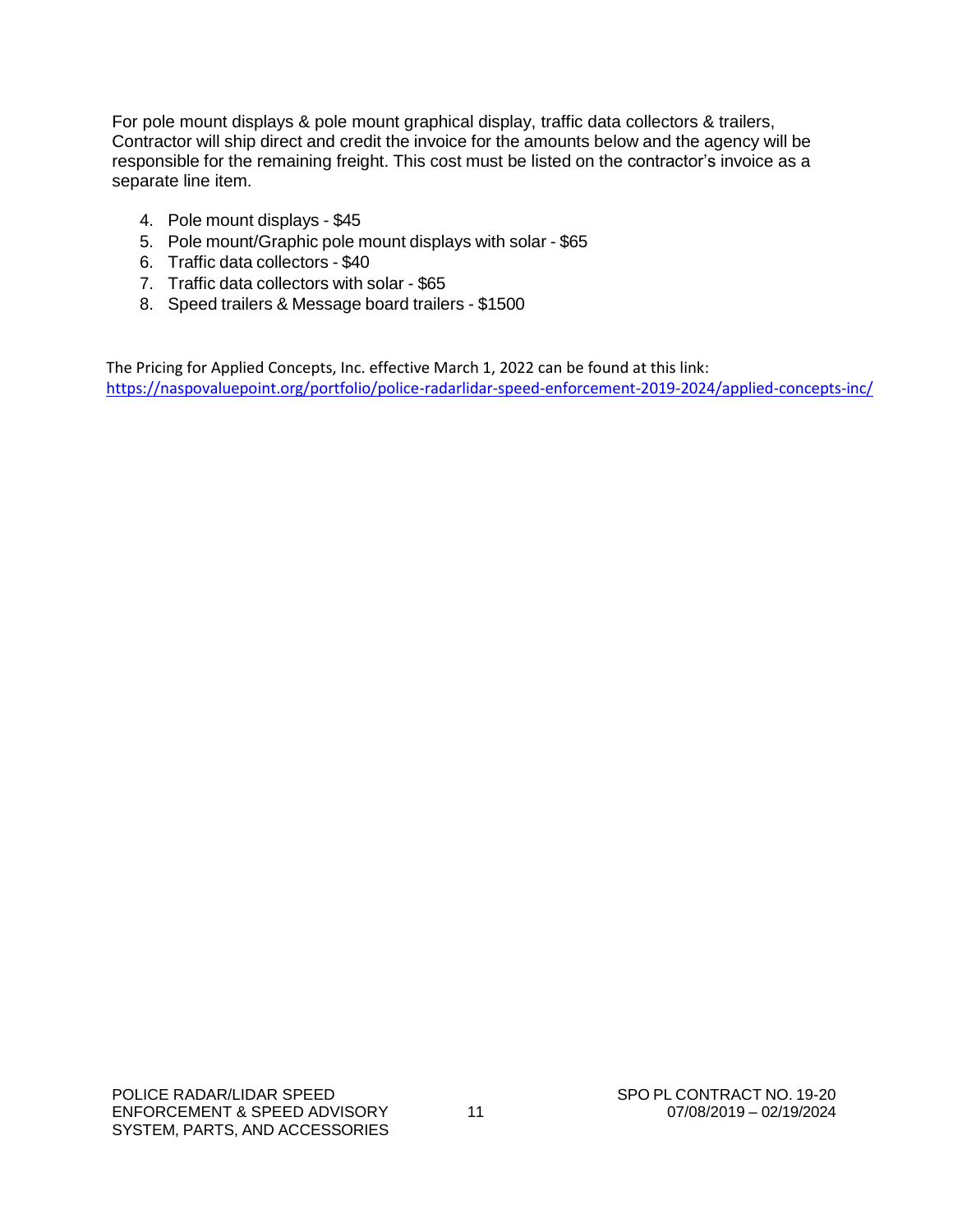

# **KUSTOM SIGNALS, INC.**

## **MASTER AGREEMENT NO. 00218**

#### **KUSTOM SIGNALS, INC.**

Name: Tony Campos Phone: (800) 458-7866 ext 3025 Email: [sales@kustomsignals.com](mailto:sales@kustomsignals.com)

Issue Purchase Orders and Payments to: Kustom Signals, Inc.

9652 Loiret Blvd. Lenexa, KS 66219 [sales@kustomsignals.com](mailto:sales@kustomsignals.com)

**SHIPPING.** Prices proposed will be the delivered price to any state agency or political subdivision. All deliveries will be F.O.B. destination with all transportation and handling charges paid by the Contractor. Responsibility and liability for loss or damage will remain with Contractor until final inspection and acceptance when responsibility will pass to the Buyer except as to latent defects, fraud, and Contractor's warranty obligations. Any portion of a full order originally shipped without transportation charges (that failed to ship with the original order, thereby becoming back-ordered) will also be shipped without transportation charges.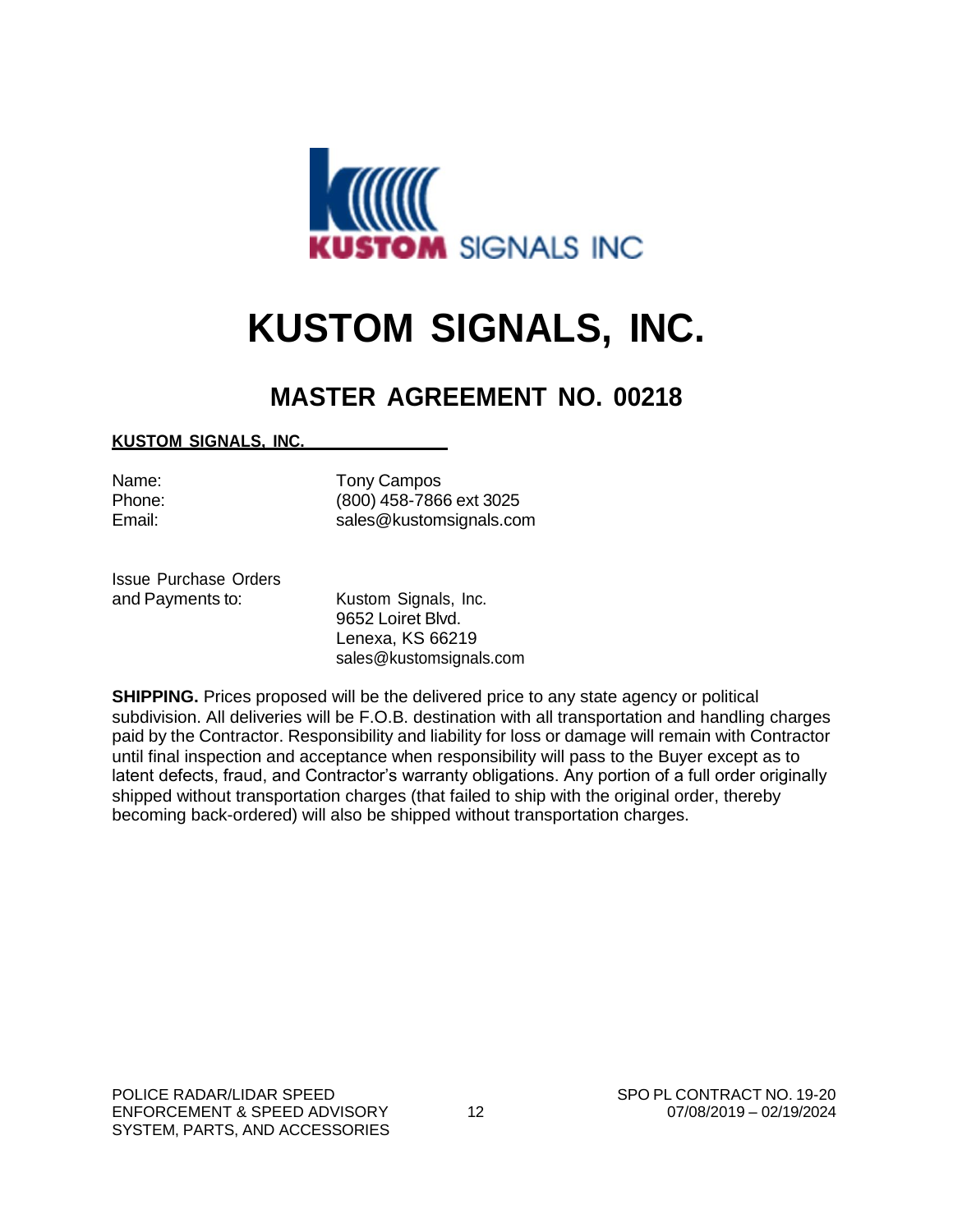|                | <b>CATEGORY A - Speed Enforcement</b> |              |                |                 |              |  |  |  |
|----------------|---------------------------------------|--------------|----------------|-----------------|--------------|--|--|--|
| Item           | <b>Description</b>                    | Unit         | Unit of        | <b>Delivery</b> | <b>Unit</b>  |  |  |  |
|                |                                       |              | <b>Measure</b> | <b>ARO</b>      | <b>Price</b> |  |  |  |
| $\mathbf{1}$   | Eagle II                              | 1            | EA             | 30 days         | \$1,308.00   |  |  |  |
| $\overline{2}$ | Golden Eagle II                       | 1            | EA             | 30 days         | \$1,818.00   |  |  |  |
| 3              | Directional Golden Eagle II           | 1            | EA             | 30 days         | \$2,175.00   |  |  |  |
| $\overline{4}$ | Falcon HR                             | 1            | EA             | 30 days         | \$645.00     |  |  |  |
| 5              | Talon II                              | 1            | EA             | 30 days         | \$1,006.00   |  |  |  |
| 6              | <b>Directional Talon</b>              | $\mathbf{1}$ | EA             | 30 days         | \$1,312.00   |  |  |  |
| $\overline{7}$ | Raptor RP-1                           | 1            | EA             | 30 days         | \$1,104.00   |  |  |  |
| 8              | Eagle 3                               | 1            | EA             | 30 days         | \$1,930.00   |  |  |  |
| 9              | LaserCam 4                            | 1            | EA             | 30 days         | \$5,995.00   |  |  |  |
| 10             | ProLaser III                          | 1            | EA             | 30 days         | \$2,546.00   |  |  |  |
| 11             | ProLaser 4                            | 1            | EA             | 30 days         | \$2,195.00   |  |  |  |
| 12             | Pro-Lite +                            | 1            | EA             | 30 days         | \$1,395.00   |  |  |  |

|                | <b>CATEGORY B - Speed Advisory Systems</b>                                         |             |                           |                               |                   |  |  |  |  |
|----------------|------------------------------------------------------------------------------------|-------------|---------------------------|-------------------------------|-------------------|--|--|--|--|
|                | <b>Trailer Mounted Speed Advisory Systems</b>                                      |             |                           |                               |                   |  |  |  |  |
| Item           | <b>Description</b>                                                                 | <b>Unit</b> | Unit of<br><b>Measure</b> | <b>Delivery</b><br><b>ARO</b> | <b>Unit Price</b> |  |  |  |  |
| $\mathbf{1}$   | PMD 475 18" 2-digit dual display with 20" x 30" Graphical<br>Message Sign, 120 VAC | 1           | EA                        | 45 days                       | \$5,995.00        |  |  |  |  |
| $\overline{2}$ | PMD 450 18" 2-digit display, 120 VAC                                               | 1           | EA                        | 45 days                       | \$4,895.00        |  |  |  |  |
| 3              | PMD 400 12" 2-digit display, 120 VAC                                               | 1           | EA                        | 45 days                       | \$3,395.00        |  |  |  |  |
| 4              | PMD 375 18" 2-digit display in MUTCD Compliant YOUR SPEED<br>sign, 120 VAC         | 1           | EA                        | 45 days                       | \$3,595.00        |  |  |  |  |
| 5              | PMD 350 18" 2-digit display, 120 VAC                                               | 1           | EA                        | 45 days                       | \$3,050.00        |  |  |  |  |
| 6              | PMD 275 12" 2-digit display in MUTCD Compliant YOUR SPEED<br>sign, 120 VAC         | 1           | EA                        | 45 days                       | \$2,595.00        |  |  |  |  |
| $\overline{7}$ | PMD 250 12" 2-digit display, 120 VAC                                               | 1           | EA                        | 45 days                       | \$2,495.00        |  |  |  |  |
| 8              | <b>PMD 10</b>                                                                      | 1           | EA                        | 60 days                       | \$2,524.00        |  |  |  |  |
| 9              | <b>PMD 12</b>                                                                      | 1           | EA                        | 60 days                       | \$2,728.00        |  |  |  |  |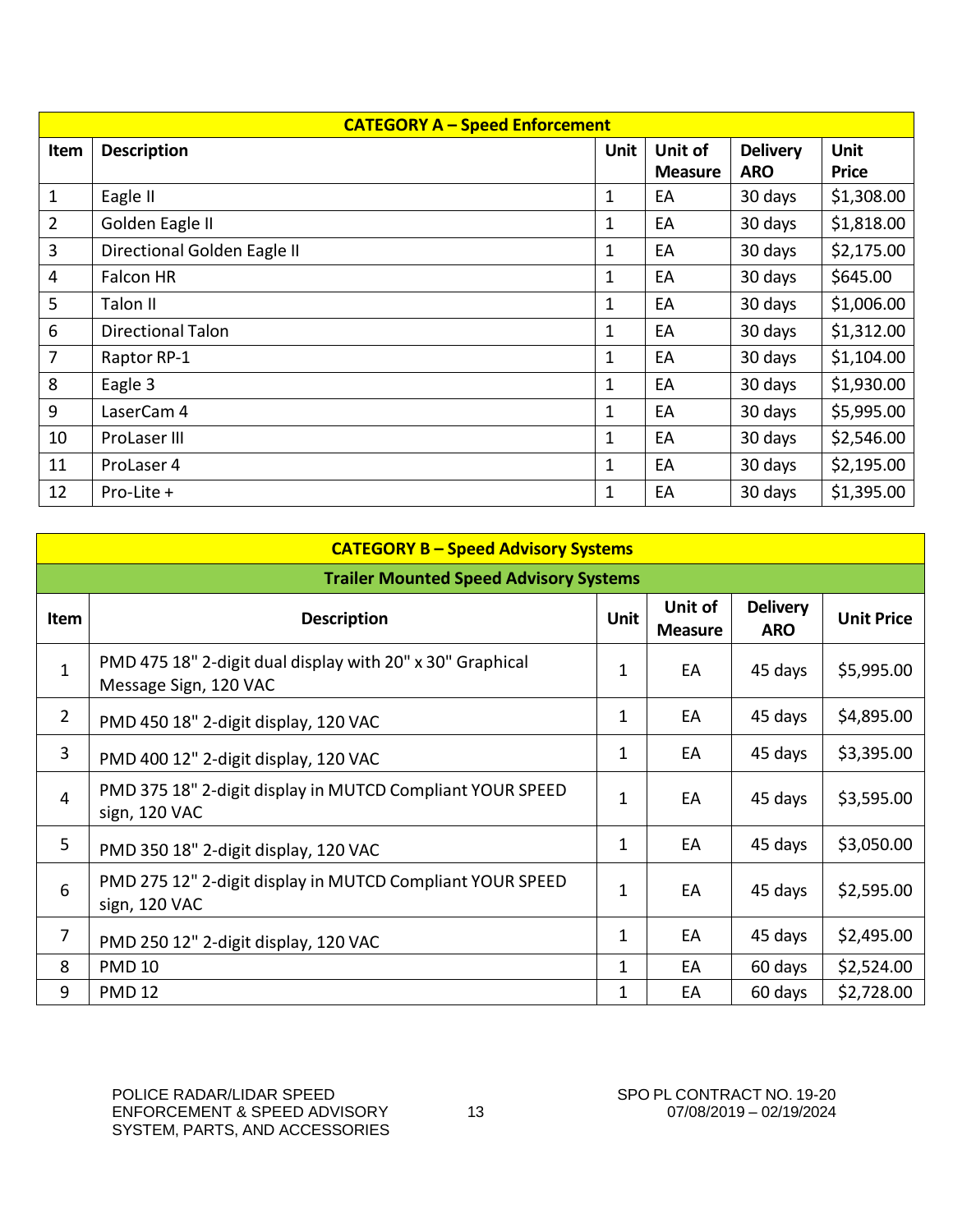| 10 | SMART VMS Model I changeable message sign with Kustom<br>directional radar, 48" x 96" Full Matrix LED display, 2x 6VDC<br>batteries, AC charger, electro-hydraulic mast, screw jacks and<br>white paint.                                                                          | $\mathbf{1}$ | EA   | 30 days | \$18,934.00 |
|----|-----------------------------------------------------------------------------------------------------------------------------------------------------------------------------------------------------------------------------------------------------------------------------------|--------------|------|---------|-------------|
| 11 | SMART VMS Model II changeable message sign with Kustom<br>directional radar, 48" x 76" Full Matrix LED display, 2x 6 VDC<br>batteries, AC charger, electro-hydraulic mast, screw jacks, and<br>white paint.                                                                       | $\mathbf{1}$ | EA   | 30 days | \$17,608.00 |
| 12 | SMART VMS Model III changeable message sign with Kustom<br>directional radar, 34" x 71" Full Matrix LED display, 2x 6 VDC<br>batteries, AC charger, electro-hydraulic mast, screw jacks, and<br>white paint.                                                                      | $\mathbf{1}$ | EA   | 30 days | \$16,078.00 |
| 13 | SMART VMS Model HT bundle includes changeable message<br>sign with Kustom directional radar, 48" x 76" Full Matrix LED<br>display, 6x 6 VDC batteries, AC charger, electro-hydraulic mast,<br>screw jacks, 80 W solar, Wi-Fi modem for local wireless access,<br>and white paint. | $\mathbf{1}$ | EA   | 30 days | \$19,648.00 |
| 14 | SMART 800 (18" Fixed Display, Fold Down Speed Limit Sign)                                                                                                                                                                                                                         | $\mathbf{1}$ | EA   | 45 days | \$8,149.00  |
| 15 | SMART 850 (18" Fold-Down Display & Speed Limit Sign)                                                                                                                                                                                                                              | $\mathbf{1}$ | EA   | 45 days | \$9,419.00  |
| 16 | SMART 650 RADAR trailer with 12" fixed display, fold down<br>speed sign                                                                                                                                                                                                           | $\mathbf{1}$ | EA   | 45 days | \$5,100.00  |
| 17 | SMART 510 (12" display on 2-wheel dolly)                                                                                                                                                                                                                                          | $\mathbf{1}$ | EA   | 45 days | \$2,575.00  |
| 18 | SMART 500 (12" display on 2-wheeler w/battery)                                                                                                                                                                                                                                    | $\mathbf{1}$ | EA   | 45 days | \$4,246.00  |
| 19 | Stealthstat with TSC and Flashcard                                                                                                                                                                                                                                                | $\mathbf{1}$ | Each | 30 days | \$3,043.00  |

|             | <b>CATEGORY D - Parts &amp; Accessories</b> |                                  |             |                           |                               |                   |  |  |
|-------------|---------------------------------------------|----------------------------------|-------------|---------------------------|-------------------------------|-------------------|--|--|
| <b>Item</b> | <b>Manufacturer</b>                         | <b>Description</b>               | <b>Unit</b> | Unit of<br><b>Measure</b> | <b>Delivery</b><br><b>ARO</b> | <b>Unit Price</b> |  |  |
|             |                                             |                                  |             |                           |                               |                   |  |  |
| 1           | Kustom                                      | Eagle II Carrying Case (CRS 287) |             | Each                      | 30 days                       | \$100.00          |  |  |
|             | Signals, Inc.                               |                                  |             |                           |                               |                   |  |  |
| 2           | Kustom                                      | Eagle II Separation Kit (CRS 62) |             | Each                      | 30 days                       | \$197.00          |  |  |
|             | Signals, Inc.                               |                                  |             |                           |                               |                   |  |  |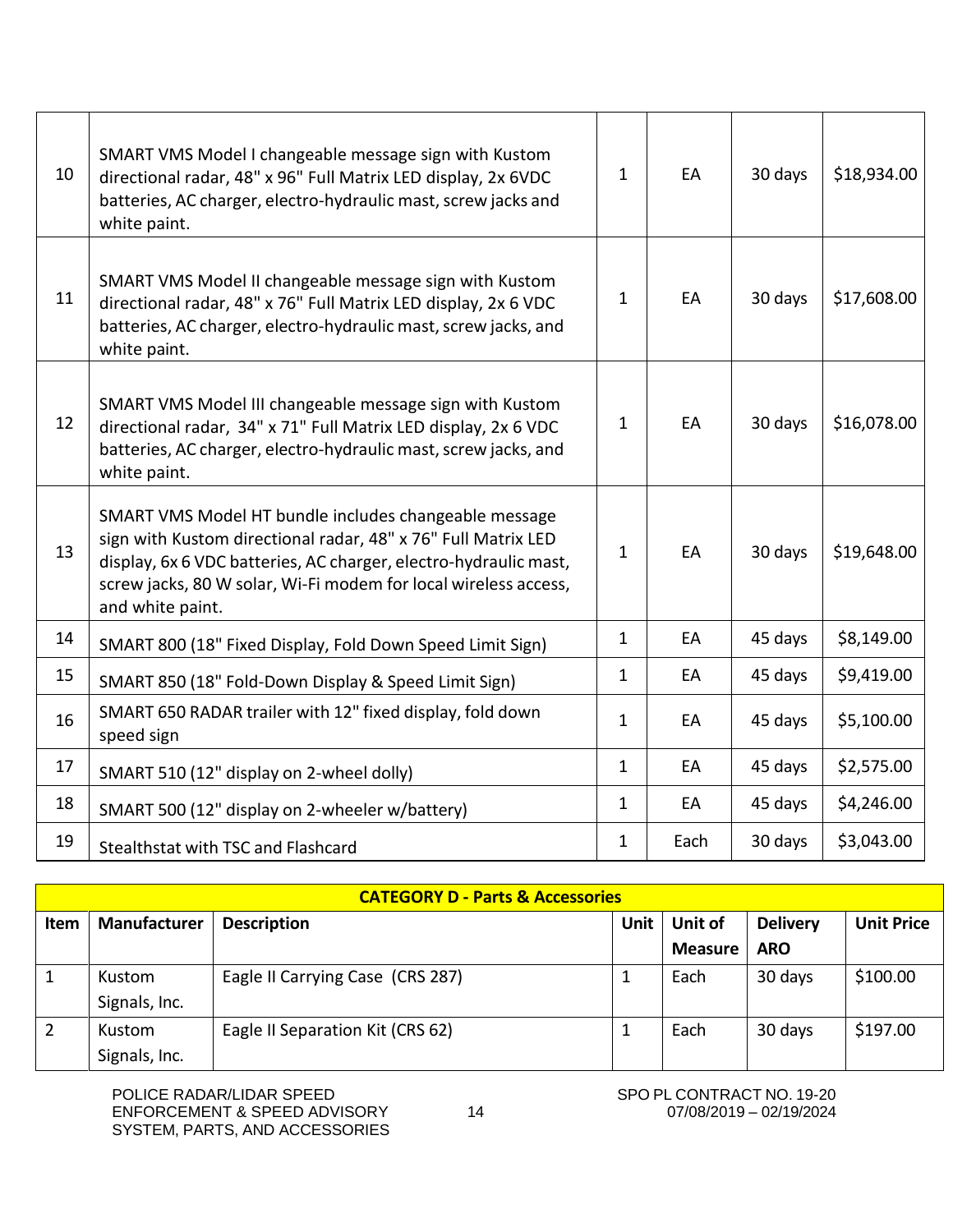| $\overline{3}$ | Kustom<br>Signals, Inc. | Eagle II Kustom Signals Video Interface (CRS 60)                    | $\mathbf{1}$ | Each | 30 days | \$114.00 |
|----------------|-------------------------|---------------------------------------------------------------------|--------------|------|---------|----------|
| $\overline{4}$ | Kustom<br>Signals, Inc. | Eagle II Radar/Video ASCII Interface (CRS 179)                      | $\mathbf{1}$ | Each | 30 days | \$222.00 |
| 5              | Kustom<br>Signals, Inc. | Golden Eagle II Carrying Case (CRS 287)                             | $\mathbf{1}$ | Each | 30 days | \$100.00 |
| 6              | Kustom<br>Signals, Inc. | Golden Eagle II Separation Kit (CRS 61)                             | $\mathbf{1}$ | Each | 30 days | \$57.00  |
| $\overline{7}$ | Kustom<br>Signals, Inc. | Golden Eagle II Kustom Signals Video Interface<br>(CRS 60)          | $\mathbf{1}$ | Each | 30 days | \$114.00 |
| 8              | Kustom<br>Signals, Inc. | Golden Eagle II Radar/Video ASCII Interface (CRS<br>179)            | $\mathbf{1}$ | Each | 30 days | \$222.00 |
| 9              | Kustom<br>Signals, Inc. | Directional Golden Eagle Carrying Case (CRS 287)                    | $\mathbf{1}$ | Each | 30 days | \$100.00 |
| 10             | Kustom<br>Signals, Inc. | Directional Golden Eagle Separation Kit (CRS 61)                    | $1\,$        | Each | 30 days | \$57.00  |
| 11             | Kustom<br>Signals, Inc. | Directional Golden Eagle Kustom Signals Video<br>Interface (CRS 60) | $\mathbf{1}$ | Each | 30 days | \$114.00 |
| 12             | Kustom<br>Signals, Inc. | Directional Golden Eagle Radar/Video ASCII<br>Interface (CRS 179)   | $\mathbf{1}$ | Each | 30 days | \$222.00 |
| 13             | Kustom<br>Signals, Inc. | Falcon HR Coiled Cord Upgrade (CRS 1647)                            | $\mathbf{1}$ | Each | 30 days | \$34.00  |
| 14             | Kustom<br>Signals, Inc. | Falcon HR Battery Handle with Charger (CRS 1623)                    | $\mathbf{1}$ | Each | 30 days | \$229.00 |
| 15             | Kustom<br>Signals, Inc. | Falcon HR Carrying Case (CRS 7031)                                  | $\mathbf{1}$ | Each | 30 days | \$118.00 |
| 16             | Kustom<br>Signals, Inc. | Falcon HR Kustom Signals Video Interface (CRS<br>1701)              | $\mathbf{1}$ | Each | 30 days | \$112.00 |
| 17             | Kustom<br>Signals, Inc. | Talon II Coiled Cord Upgrade (CRS 1647)                             | $\mathbf{1}$ | Each | 30 days | \$34.00  |
| 18             | Kustom<br>Signals, Inc. | Talon II Battery Handle with Charger (CRS 1623)                     | $\mathbf{1}$ | Each | 30 days | \$229.00 |
| 19             | Kustom<br>Signals, Inc. | Talon II Carrying Case (CRS 1629)                                   | $\mathbf{1}$ | Each | 30 days | \$118.00 |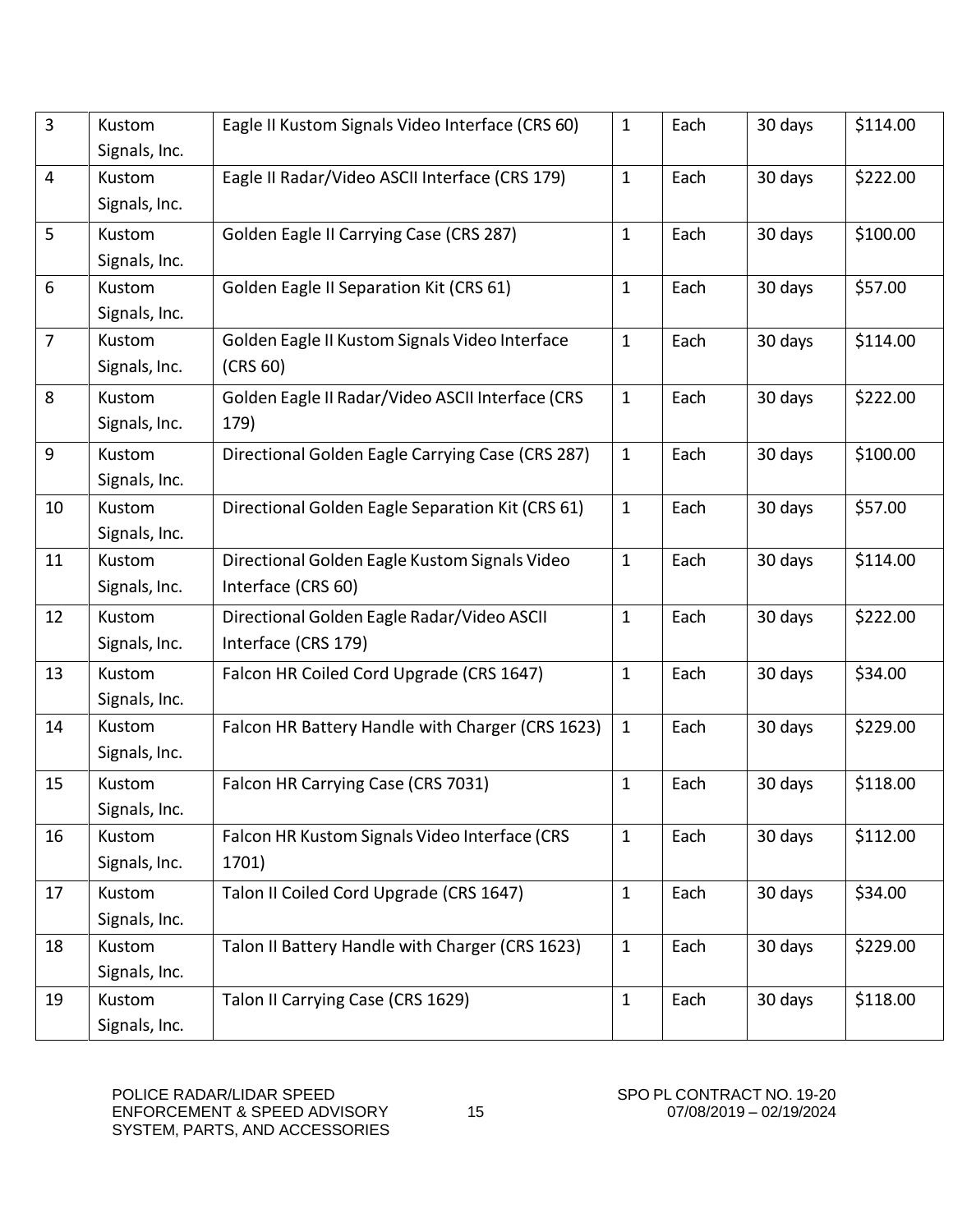| 20 | Kustom<br>Signals, Inc. | Talon II Kustom Signals Video Interface (CRS 1701)                | $\mathbf{1}$ | Each | 30 days | \$112.00 |
|----|-------------------------|-------------------------------------------------------------------|--------------|------|---------|----------|
| 21 | Kustom<br>Signals, Inc. | Talon II Fastest Vehicle Option (CRS 1620)                        | $\mathbf{1}$ | Each | 30 days | \$180.00 |
| 22 | Kustom<br>Signals, Inc. | Talon II Same Direction Option M/S Only (CRS<br>1621)             | $\mathbf{1}$ | Each | 30 days | \$224.00 |
| 23 | Kustom<br>Signals, Inc. | Directional Talon II Coiled Cord Upgrade (CRS<br>1647)            | $\mathbf{1}$ | Each | 30 days | \$34.00  |
| 24 | Kustom<br>Signals, Inc. | Directional Talon II Battery Handle with Charger<br>(CRS 1623)    | $\mathbf{1}$ | Each | 30 days | \$229.00 |
| 25 | Kustom<br>Signals, Inc. | Directional Talon II Carrying Case (CRS 1629)                     | $\mathbf{1}$ | Each | 30 days | \$118.00 |
| 26 | Kustom<br>Signals, Inc. | Directional Talon II Kustom Signals Video Interface<br>(CRS 1701) | $\mathbf{1}$ | Each | 30 days | \$112.00 |
| 27 | Kustom<br>Signals, Inc. | Directional Talon II Fastest Vehicle Option (CRS<br>1620)         | $\mathbf{1}$ | Each | 30 days | \$180.00 |
| 28 | Kustom<br>Signals, Inc. | Directional Talon II Same Direction Option M/S<br>Only (CRS 1621) | $\mathbf{1}$ | Each | 30 days | \$224.00 |
| 29 | Kustom<br>Signals, Inc. | Raptor Carrying Case (CRS 845)                                    | $\mathbf{1}$ | Each | 30 days | \$100.00 |
| 30 | Kustom<br>Signals, Inc. | Raptor Separation Kit (CRS 842)                                   | $\mathbf{1}$ | Each | 30 days | \$117.00 |
| 31 | Kustom<br>Signals, Inc. | Raptor Kustom Signals Video Interface (CRS 829,<br>840 or 841)    | $\mathbf{1}$ | Each | 30 days | \$86.00  |
| 32 | Kustom<br>Signals, Inc. | Raptor Motorcycle Kit (CRS 843)                                   | $\mathbf{1}$ | Each | 30 days | \$447.00 |
| 33 | Kustom<br>Signals, Inc. | Raptor Motorcycle Doppler Audio Amp Kit w/<br>Speaker (CRS 853)   | $\mathbf{1}$ | Each | 30 days | \$177.00 |
| 34 | Kustom<br>Signals, Inc. | ProLaser III Coiled Cord (CRS 733)                                | $\mathbf{1}$ | Each | 30 days | \$51.00  |
| 35 | Kustom<br>Signals, Inc. | ProLaser III Motorcycle Holster (CRS 1730)                        | $\mathbf{1}$ | Each | 30 days | \$192.00 |
| 36 | Kustom<br>Signals, Inc. | ProLaser III Motorcycle Saddlebag Sleeve (CRS<br>2019)            | $\mathbf{1}$ | Each | 30 days | \$76.00  |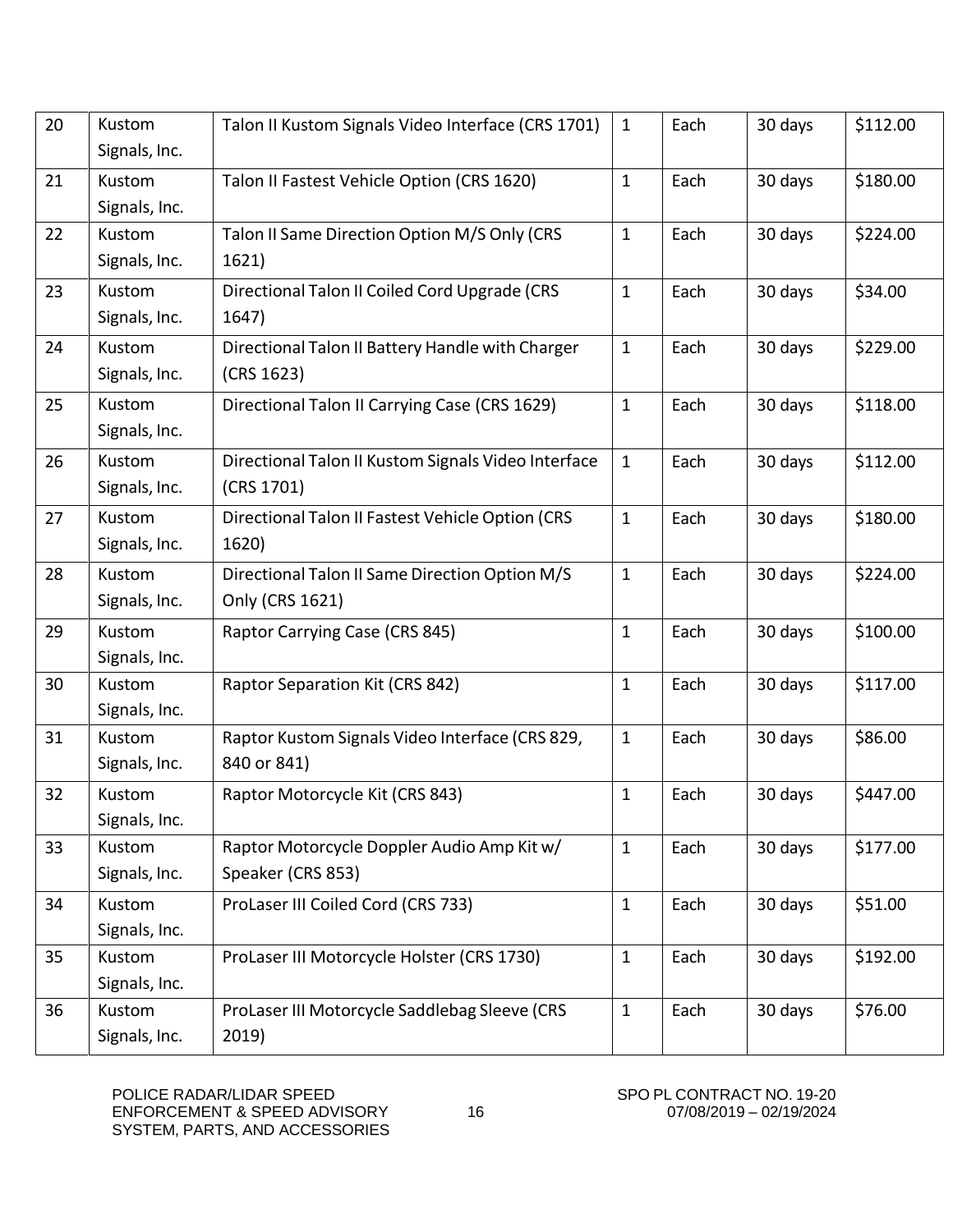| 37 | Kustom<br>Signals, Inc. | ProLaser 4 Motorcycle Holster (CRS 2015)                                                                                    | $\mathbf{1}$ | Each | 30 days | \$200.00 |
|----|-------------------------|-----------------------------------------------------------------------------------------------------------------------------|--------------|------|---------|----------|
| 38 | Kustom<br>Signals, Inc. | ProLaser 4 Shoulder Stock (CRS 2014)                                                                                        | $\mathbf{1}$ | Each | 30 days | \$131.00 |
| 39 | Kustom<br>Signals, Inc. | ProLaser 4 Tripod Kit with Adapter (CRS 2013)                                                                               | $\mathbf{1}$ | Each | 30 days | \$126.00 |
| 40 | Kustom<br>Signals, Inc. | ProLaser 4 Motorcycle Saddlebag Sleeve (CRS<br>2019)                                                                        | $\mathbf{1}$ | Each | 30 days | \$76.00  |
| 41 | Kustom<br>Signals, Inc. | ProLite + Motorcycle Holster (CRS 1790-1794)                                                                                | $\mathbf{1}$ | Each | 30 days | \$242.00 |
| 42 | Kustom<br>Signals, Inc. | ProLite + Tripod (CRS 1764)                                                                                                 | $\mathbf{1}$ | Each | 30 days | \$100.00 |
| 43 | Kustom<br>Signals, Inc. | LaserCam 4 Tripod Kit (CRS 2110)                                                                                            | $\mathbf{1}$ | Each | 30 days | \$699.00 |
| 44 | Kustom<br>Signals, Inc. | LaserCam 4 Rugged Mobile Color Printer (CRS<br>2111)                                                                        | $\mathbf{1}$ | Each | 30 days | \$699.00 |
| 45 | Kustom<br>Signals, Inc. | LaserCam 4 Video Memory of 32 GB (CRS 2112)                                                                                 | $\mathbf{1}$ | Each | 30 days | \$196.00 |
| 46 | Kustom<br>Signals, Inc. | LaserCam 4 12 VDC Corded Handle - In-car<br>Adapter (CRS 2114)                                                              | $\mathbf{1}$ | Each | 30 days | \$252.00 |
| 47 | Kustom<br>Signals, Inc. | LaserCam 4 Add'l 3.7 VDC Li-Polymer<br>Rechargeable Batt (CRS 2115)                                                         | $\mathbf{1}$ | Each | 30 days | \$196.00 |
| 48 | Kustom<br>Signals, Inc. | LaserCam 4 Add'l 110/220 50/60Hz VAC Charger<br>& Cord (CRS 2116)                                                           | $\mathbf{1}$ | Each | 30 days | \$367.00 |
| 49 | Kustom<br>Signals, Inc. | Eagle II, Golden Eagle II, & Directional Golden<br>Eagle II (Eagle 3 has Yr 3 included): 3rd Year<br>Warranty (444-0002-03) | 1            | Each | 30 days | \$227.00 |
| 50 | Kustom<br>Signals, Inc. | Eagle II, Golden Eagle II, Directional Golden Eagle<br>II & Eagle 3: 4th Year Warranty (444-0002-04)                        | $\mathbf{1}$ | Each | 30 days | \$252.00 |
| 51 | Kustom<br>Signals, Inc. | Eagle II, Golden Eagle II, Directional Golden Eagle<br>II & Eagle 3: 5th Year Warranty (444-0002-05)                        | $\mathbf{1}$ | Each | 30 days | \$277.00 |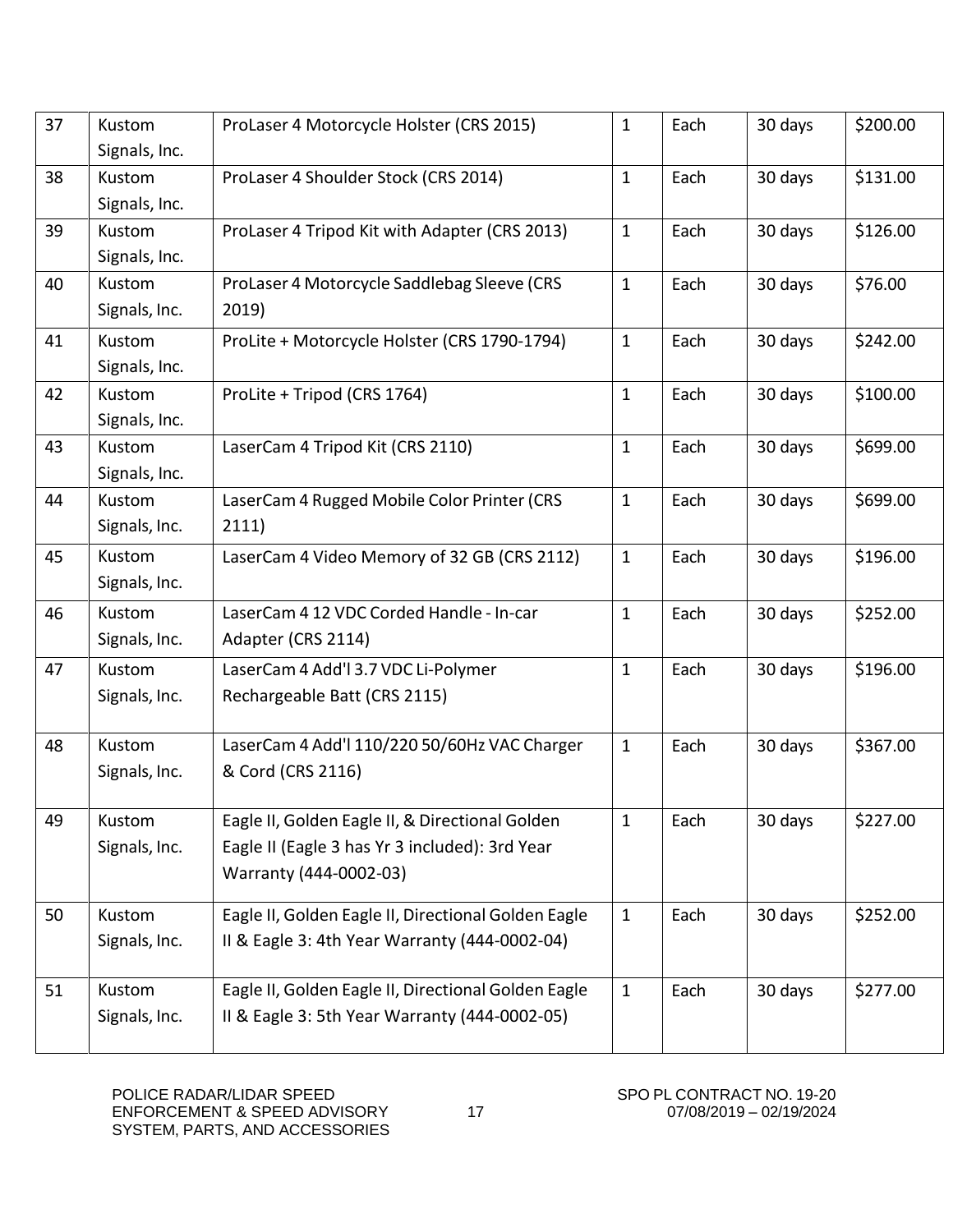| 52 | Kustom        | Falcon HR, Talon II and Direcitonal Talon II: 3rd   | $\mathbf{1}$ | Each | 30 days | \$151.00 |
|----|---------------|-----------------------------------------------------|--------------|------|---------|----------|
|    | Signals, Inc. | Year Warranty (444-0002-03)                         |              |      |         |          |
| 53 | <b>Kustom</b> | Falcon HR, Talon II and Direcitonal Talon II: 4th   | $\mathbf{1}$ | Each |         | \$176.00 |
|    |               |                                                     |              |      | 30 days |          |
|    | Signals, Inc. | Year Warranty (444-0002-04)                         |              |      |         |          |
| 54 | Kustom        | Falcon HR, Talon II and Direcitonal Talon II: 5th   | $\mathbf{1}$ | Each | 30 days | \$201.00 |
|    | Signals, Inc. | Year Warranty (444-0002-05)                         |              |      |         |          |
|    |               |                                                     |              |      |         |          |
| 55 | Kustom        | Raptor RP-1 RADAR: 3rd Year Warranty (444-0002-     | $\mathbf{1}$ | Each | 30 days | \$227.00 |
|    | Signals, Inc. | (03)                                                |              |      |         |          |
| 56 | Kustom        | Raptor RP-1 RADAR: 4th Year Warranty (444-0002-     | $\mathbf{1}$ | Each | 30 days | \$252.00 |
|    | Signals, Inc. | 04)                                                 |              |      |         |          |
| 57 | Kustom        | Raptor RP-1 RADAR: 5th Year Warranty (444-0002-     | $\mathbf{1}$ | Each | 30 days | \$277.00 |
|    | Signals, Inc. | (05)                                                |              |      |         |          |
| 58 | <b>Kustom</b> | ProLaser III & ProLite + (PL4 has a 3rd YR warranty | $\mathbf{1}$ | Each | 30 days | \$352.00 |
|    | Signals, Inc. | included): 3rd Year Warranty (444-0003-03)          |              |      |         |          |
| 59 | Kustom        | ProLaser III, ProLaser 4 & ProLite+: 4th Year       | $\mathbf{1}$ | Each | 30 days | \$402.00 |
|    | Signals, Inc. | Warranty (444-0003-04)                              |              |      |         |          |
| 60 | Kustom        | ProLaser III, ProLaser 4 & ProLite+: 5th Year       | $\mathbf{1}$ | Each | 30 days | \$453.00 |
|    | Signals, Inc. | Warranty (444-0003-05)                              |              |      |         |          |
| 61 | Kustom        | Pole Mounted Devices: CRS 5023 Violator Alert       | $\mathbf{1}$ | Each | 45 days | \$439.00 |
|    | Signals, Inc. |                                                     |              |      |         |          |
| 62 | Kustom        | Pole Mounted Devices: CRS 5024 Violator Alert       | $\mathbf{1}$ | Each | 45 days | \$439.00 |
|    | Signals, Inc. |                                                     |              |      |         |          |
| 63 | Kustom        | Pole Mounted Devices: CRS 5025 Violator Alert       | $\mathbf{1}$ | Each | 45 days | \$357.00 |
|    | Signals, Inc. |                                                     |              |      |         |          |
| 64 | Kustom        | Pole Mounted Devices: CRS 5026 Violator Alert       | $\mathbf{1}$ | Each | 45 days | \$357.00 |
|    | Signals, Inc. |                                                     |              |      |         |          |
| 65 | Kustom        | Pole Mounted Devices: CRS 5036 Violator Alert       | $\mathbf{1}$ | Each | 45 days | \$301.00 |
|    | Signals, Inc. |                                                     |              |      |         |          |
| 66 | Kustom        | Pole Mounted Devices: CRS 5042Power Upgrade         | $\mathbf{1}$ | Each | 45 days | \$301.00 |
|    | Signals, Inc. | from 120 to 220 VAC (at time of order)              |              |      |         |          |
|    |               |                                                     |              |      |         |          |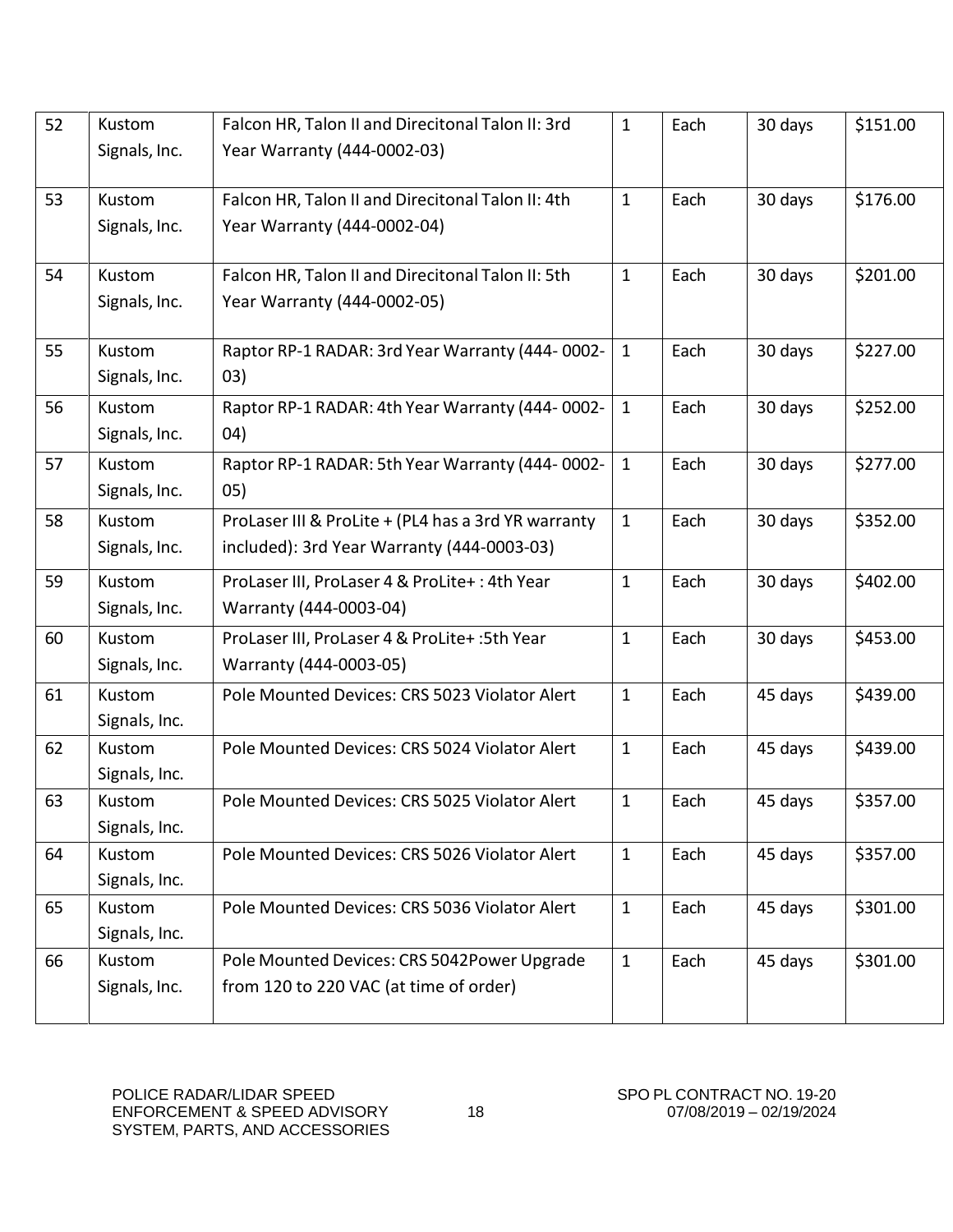| 67 | Kustom        | CRS 5053 Traffic Data Recording System with    | $\mathbf{1}$ | Each | 45 days | \$740.00   |
|----|---------------|------------------------------------------------|--------------|------|---------|------------|
|    | Signals, Inc. | Flash Card (First license included)            |              |      |         |            |
|    |               |                                                |              |      |         |            |
| 68 | Kustom        | Pole Mounted Devices: CRS 5041 Pelco 4-1/2"    | $\mathbf{1}$ | Each | 45 days | \$1,012.00 |
|    | Signals, Inc. | Pole Installation Kit w 14' Pole               |              |      |         |            |
| 69 | Kustom        | Pole Mounted Devices: CRS 5044 PMD 2"          | $\mathbf{1}$ | Each | 45 days | \$459.00   |
|    | Signals, Inc. | <b>Automotive Hitch Mount</b>                  |              |      |         |            |
| 70 | Kustom        | VMS Accessories: CRS 804 VMS Tamper Alarm      | $\mathbf{1}$ | Each | 45 days | \$97.00    |
|    | Signals, Inc. |                                                |              |      |         |            |
| 71 | Kustom        | VMS Accessories: CRS 1539 VMS Anti-Corrosion   | $\mathbf{1}$ | Each | 45 days | \$2,341.00 |
|    | Signals, Inc. | Paint Upgrade (Includes Zinc Enriched Paint,   |              |      |         |            |
|    |               | Sealed Wiring, Galvanized Hitch & Battery Pad) |              |      |         |            |
| 72 | Kustom        | VMS Accessories: CRS 1550 Auxiliary Equipment  | $\mathbf{1}$ | Each | 45 days | \$510.00   |
|    | Signals, Inc. | Pedestal Wired for 12 VDS (ALPR Camera Ready)  |              |      |         |            |
| 73 | Kustom        | VMS Accessories: CRS 1520 SMART VMS Wheel      | $\mathbf{1}$ | Each | 45 days | \$152.00   |
|    | Signals, Inc. | Lock                                           |              |      |         |            |
| 74 | Kustom        | VMS Accessories: CRS 1521 SMART VMS Spare      | $\mathbf{1}$ | Each | 45 days | \$285.00   |
|    | Signals, Inc. | Tire w/Powder Coat                             |              |      |         |            |
| 75 | Kustom        | VMS Accessories: CRS 1525 SMART VMS            | $\mathbf{1}$ | Each | 45 days | \$505.00   |
|    | Signals, Inc. | Aluminum Wheel Upgrade                         |              |      |         |            |
|    |               |                                                |              |      |         |            |
| 76 | Kustom        | VMS Accessories: CRS 1526 Add VMS 80 Watt      | $\mathbf{1}$ | Each | 45 days | \$1,015.00 |
|    | Signals, Inc. | Solar Panel (Up to 3 Total)                    |              |      |         |            |
| 77 | Kustom        | VMS Accessories: CRS 1560 VMS AimStar Solar    | $\mathbf{1}$ | Each | 45 days | \$2,239.00 |
|    | Signals, Inc. | Assembly with 2 x 80 Watt Panels               |              |      |         |            |
|    |               |                                                |              |      |         |            |
| 78 | Kustom        | VMS Accessories: CRS 1561 Add VMS 123 Watt     | $\mathbf{1}$ | Each | 45 days | \$1,525.00 |
|    | Signals, Inc. | Solar Panel (Up to 2 total)                    |              |      |         |            |
| 79 | Kustom        | VMS Accessories: CRS 1562 VMS AimStar Solar    | $\mathbf{1}$ | Each | 45 days | \$2,943.00 |
|    | Signals, Inc. | Assembly 2 x 123 Watt Panels                   |              |      |         |            |
| 80 | Kustom        | VMS Accessories: CRS 1551 VMS Wi-Fi Local      | $\mathbf{1}$ | Each | 45 days | \$607.00   |
|    | Signals, Inc. | <b>Wireless Access</b>                         |              |      |         |            |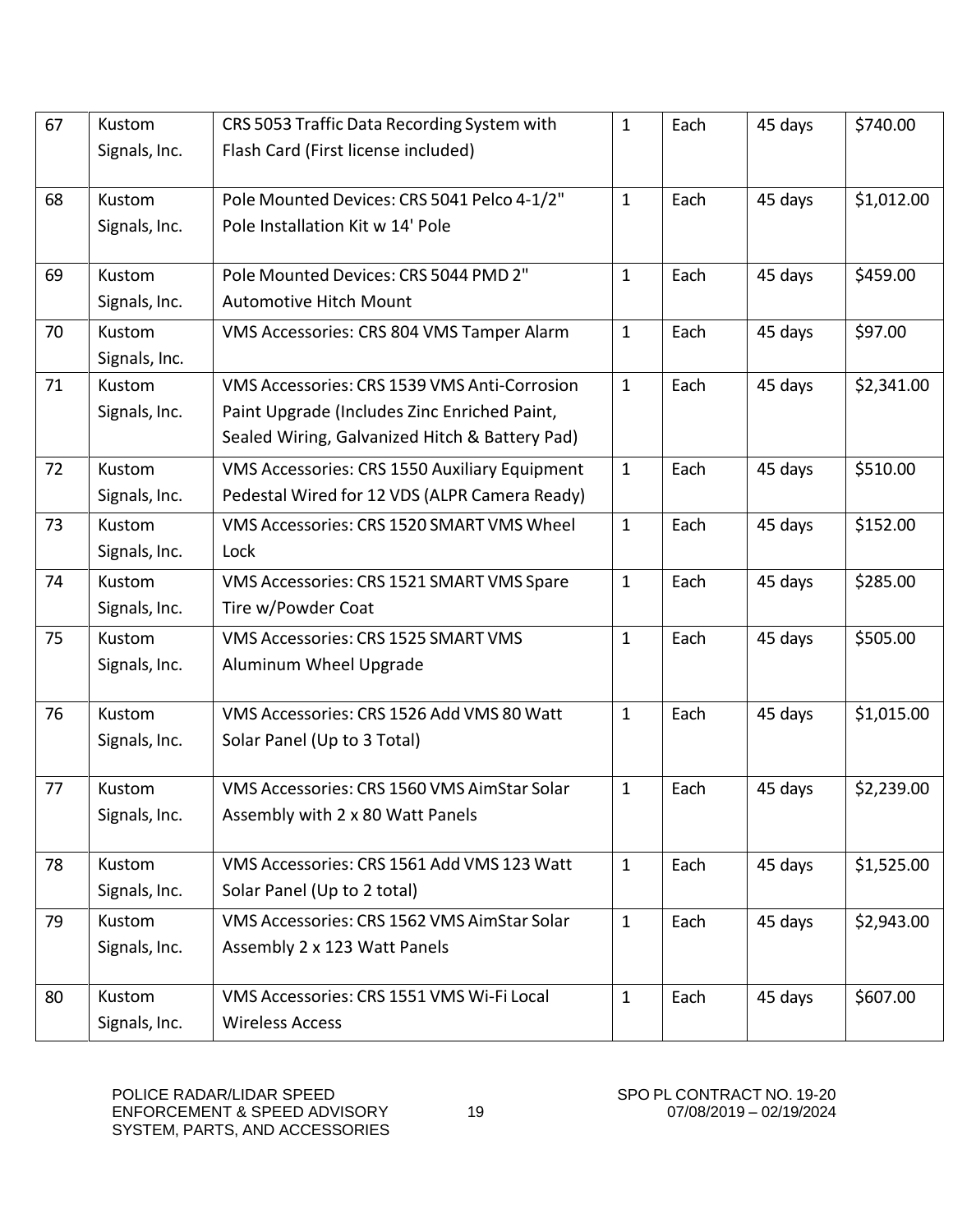| 81 | Kustom<br>Signals, Inc.        | VMS Accessories: CRS 1552 VMS 4G Modem with<br>GPS (Specify At&T, Verizon or Sprint) for Remote<br><b>Wireless Access</b>                     | $\mathbf{1}$ | Each | 45 days | \$1,525.00 |
|----|--------------------------------|-----------------------------------------------------------------------------------------------------------------------------------------------|--------------|------|---------|------------|
| 82 | Kustom<br>Signals, Inc.        | VMS Accessories: CRS 1556 VMS Tongue Mounted<br>Jack with 6" Swivel Wheel                                                                     | $\mathbf{1}$ | Each | 45 days | \$189.00   |
| 83 | Kustom<br>Signals, Inc.        | VMS Accessories: CRS 1529 SMART VMS Spare<br>Tire (Aluminum)                                                                                  | $\mathbf{1}$ | Each | 45 days | \$505.00   |
| 84 | Kustom<br>Signals, Inc.        | VMS Accessories: CRS 1534 Add 2x Additional<br>Batteries (Up to 6 VMS II/III, Up to 8 VMS I)                                                  | $\mathbf{1}$ | Each | 45 days | \$403.00   |
| 85 | <b>Kustom</b><br>Signals, Inc. | VMS Accessories: CRS 1557 VMS Wireless<br><b>Handheld Terminal</b>                                                                            | $\mathbf{1}$ | Each | 45 days | \$791.00   |
| 86 | Kustom<br>Signals, Inc.        | VMS Accessories: CRS 5053 Traffic Data Recording<br>System w/Flas Card (First License Included)                                               | $\mathbf{1}$ | Each | 45 days | \$740.00   |
| 87 | Kustom<br>Signals, Inc.        | Accessories for RADAR Speed Sign Trailers with<br>18" Displays: CRS 5022 Alarm System                                                         | $\mathbf{1}$ | Each | 45 days | \$164.00   |
| 88 | Kustom<br>Signals, Inc.        | Accessories for RADAR Speed Sign Trailers with<br>18" Displays: CRS 5023 Violator Alert, "Slow<br>Down" for 18" Display                       | $\mathbf{1}$ | Each | 45 days | \$439.00   |
| 89 | Kustom<br>Signals, Inc.        | Accessories for RADAR Speed Sign Trailers with<br>18" Displays: CRS 5024 Violator Alert, Red/Blue<br>Litebar for 18" Display                  | $\mathbf{1}$ | Each | 45 days | \$439.00   |
| 90 | Kustom<br>Signals, Inc.        | Accessories for RADAR Speed Sign Trailers with<br>18" Displays: CRS 5036 Violator Alert, Whte LED<br>Flash for 18" Displays                   | $\mathbf{1}$ | Each | 45 days | \$301.00   |
| 91 | Kustom<br>Signals, Inc.        | Accessories for RADAR Speed Sign Trailers with<br>18" Displays: CRS 5027 10"x50" Graphical VMS<br>Display (Available for SMART 850/850+ only) | $\mathbf{1}$ | Each | 45 days | \$3,927.00 |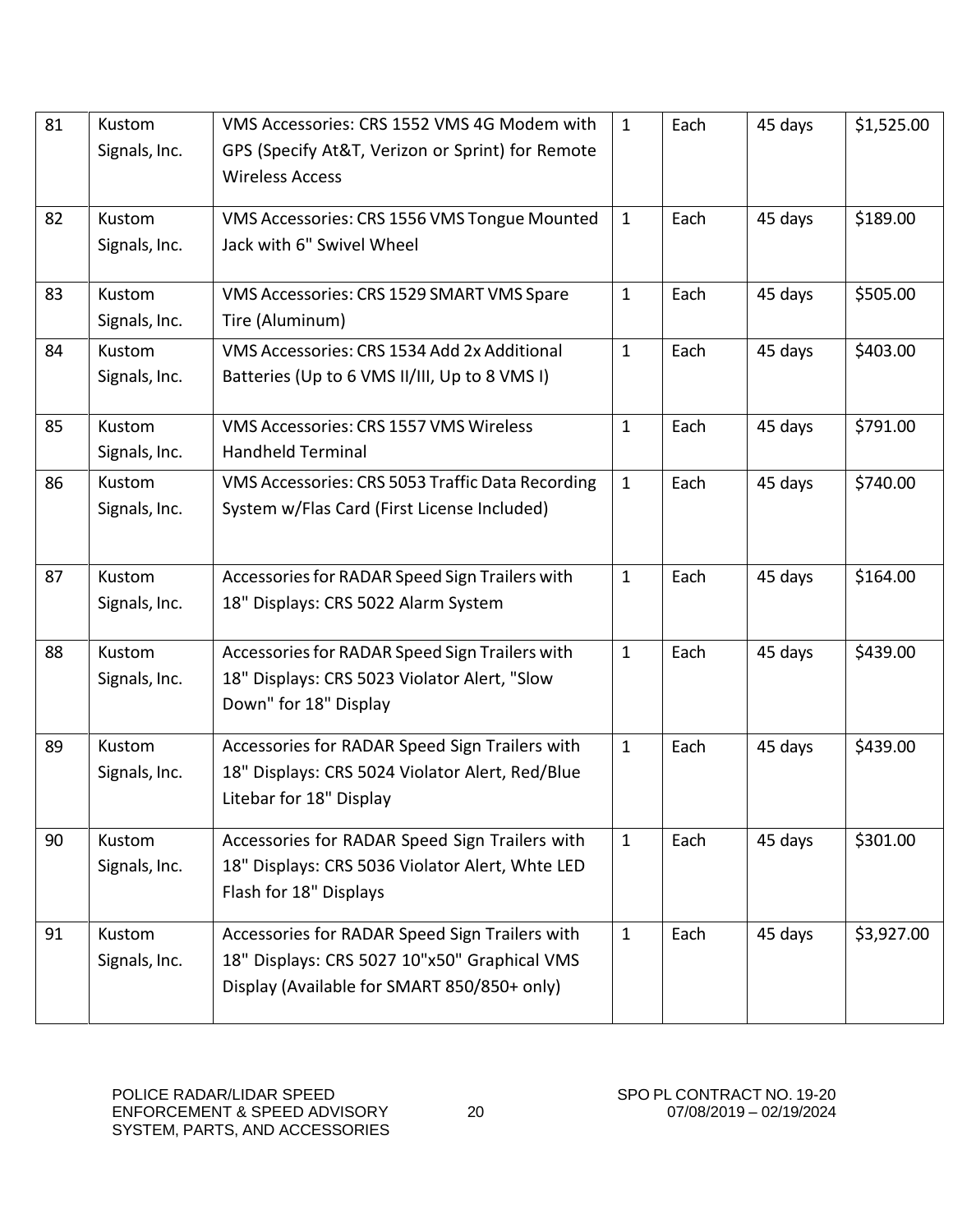| 92  | Kustom<br>Signals, Inc. | Accessories for RADAR Speed Sign Trailers with<br>18" Displays: CRS 5028 Extra Group 27 AGM<br>Battery (Limit 4), Charger Upgrade               | $\mathbf{1}$ | Each | 45 days | \$373.00 |
|-----|-------------------------|-------------------------------------------------------------------------------------------------------------------------------------------------|--------------|------|---------|----------|
| 93  | Kustom<br>Signals, Inc. | Accessories for RADAR Speed Sign Trailers with<br>18" Displays: CRS 5029 Removable Trailer Tongue                                               | $\mathbf{1}$ | Each | 45 days | \$138.00 |
| 94  | Kustom<br>Signals, Inc. | Accessories for RADAR Speed Sign Trailers with<br>18" Displays: CRS 5030 The Club Tire Claw XL                                                  | $\mathbf{1}$ | Each | 45 days | \$128.00 |
| 95  | Kustom<br>Signals, Inc. | Accessories for RADAR Speed Sign Trailers with<br>18" Displays: CRS 5034 Spare Tire Upgrade,<br>Powder Coat                                     | $\mathbf{1}$ | Each | 45 days | \$255.00 |
| 96  | Kustom<br>Signals, Inc. | Accessories for RADAR Speed Sign Trailers with<br>18" Displays: CRS 5035 13" Saw-tooth Aluminum<br>Wheel Spare Tire Kit                         | $\mathbf{1}$ | Each | 45 days | \$469.00 |
| 97  | Kustom<br>Signals, Inc. | Accessories for RADAR Speed Sign Trailers with<br>18" Displays: CRS 5037 13" Saw-tooth Aluminum<br>Wheel Upgrade                                | $\mathbf{1}$ | Each | 45 days | \$505.00 |
| 98  | Kustom<br>Signals, Inc. | Accessories for RADAR Speed Sign Trailers with<br>18" Displays: CRS 5053 Traffic Data Recording<br>System w/Flash Card (First License Included) | $\mathbf{1}$ | Each | 45 days | \$740.00 |
| 99  | Kustom<br>Signals, Inc. | Accessories for RADAR Speed Sign Trailers with<br>18" Displays: CRS 5062 Upgrade Traffic Data<br>Recording System w/Wireless Data Transfer      | $\mathbf{1}$ | Each | 45 days | \$271.00 |
| 100 | Kustom<br>Signals, Inc. | Accessories for RADAR Speed Sign Trailers with<br>18" Displays: CRS 5061 Traffic Data Recoding<br>Software License (Additional Seat)            | $\mathbf{1}$ | Each | 45 days | \$505.00 |
| 101 | Kustom<br>Signals, Inc. | Accessories for RADAR Speed Sign Trailers with<br>18" Displays: CRS 5056 Arrowtrack GPS Tracking<br>Theft Deterrent System                      | $\mathbf{1}$ | Each | 45 days | \$674.00 |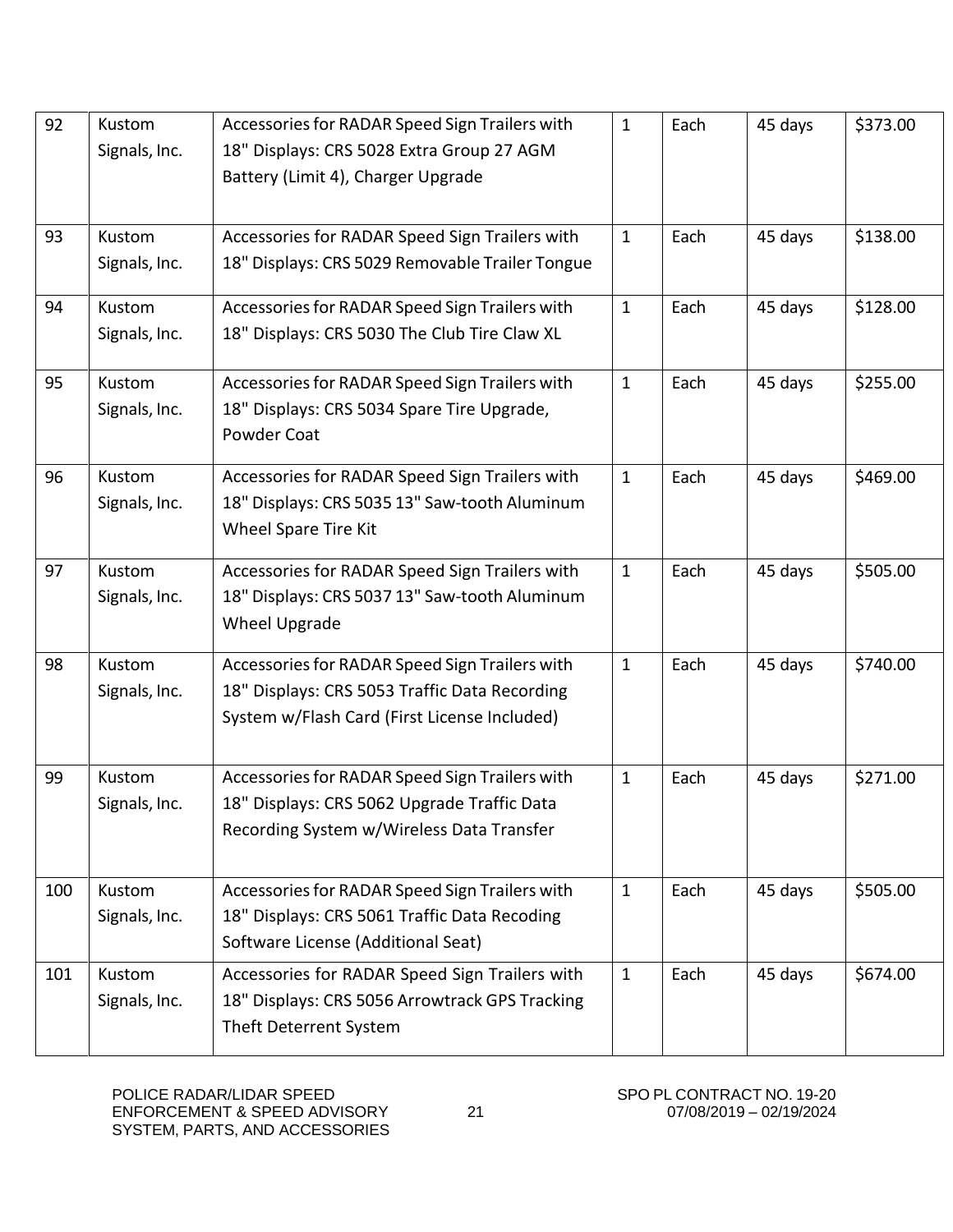| 102 | Kustom        | Accessories for RADAR Speed Sign Trailers with   | $\mathbf{1}$ | Each | 45 days | \$57.00    |
|-----|---------------|--------------------------------------------------|--------------|------|---------|------------|
|     | Signals, Inc. | 18" Displays: CRS 5043 LED Trailer Lighting      |              |      |         |            |
|     |               | Package Upgrade                                  |              |      |         |            |
|     |               |                                                  |              |      |         |            |
| 103 | Kustom        | Accessories for RADAR Speed Sign Trailers with   | $\mathbf{1}$ | Each | 45 days | \$811.00   |
|     | Signals, Inc. | 18" Displays: CRS 5054 50 Watt Solar Panel       |              |      |         |            |
| 104 | Kustom        | Accessories for RADAR Speed Sign Trailers with   | $\mathbf{1}$ | Each | 45 days | \$944.00   |
|     | Signals, Inc. | 18" Displays: CRS 5077 140 Watt Solar Panel      |              |      |         |            |
| 105 | Kustom        | Accessories for RADAR Speed Sign Trailers with   | $\mathbf{1}$ | Each | 45 days | \$46.00    |
|     | Signals, Inc. | 18" Displays: CRS 5055 Trailer Cover             |              |      |         |            |
| 106 | Kustom        | Accessories for RADAR Speed Sign Trailers with   | $\mathbf{1}$ | Each | 45 days | \$26.00    |
|     | Signals, Inc. | 18" Displays: CRS 5058 Locking Lug Nuts (Set of  |              |      |         |            |
|     |               | Two)                                             |              |      |         |            |
|     |               |                                                  |              |      |         |            |
| 107 | Kustom        | Accessories for RADAR Speed Sign Trailers with   | $\mathbf{1}$ | Each | 45 days | \$85.00    |
|     | Signals, Inc. | 18" Displays: CRS 5059 Cable Wheel Lock          |              |      |         |            |
| 108 | Kustom        | Accessories for RADAR Speed Sign Trailers with   | $\mathbf{1}$ | Each | 45 days | \$50.00    |
|     | Signals, Inc. | 18" Displays: CRS 5060 2" Ball Coupler Lock Kit, |              |      |         |            |
|     |               | <b>Stainless Steel</b>                           |              |      |         |            |
|     |               |                                                  |              |      |         |            |
| 109 | Kustom        | Accessories for RADAR Speed Sign Trailers with   | $\mathbf{1}$ | Each | 45 days | \$2,255.00 |
|     | Signals, Inc. | 18" Displays: CRS 5075 Battery Capacity Upgrade: |              |      |         |            |
|     |               | 4 x 154 A/Hr. AGM Batteries and a 4 Bank, 40     |              |      |         |            |
|     |               | Amp Charger                                      |              |      |         |            |
| 110 | Kustom        | Accessories for RADAR Speed Sign Trailers with   | $\mathbf{1}$ | Each | 45 days | \$944.00   |
|     | Signals, Inc. | 18" Displays: CRS 5076 Two Level (Stacked) Steel |              |      |         |            |
|     |               | Enclosure for Two (2) ALPR Cameras, One Facing   |              |      |         |            |
|     |               | Approaching & Receding Traffic, Vandal Resistant |              |      |         |            |
|     |               | Lexan Shielding and Waterproof Cable Run to      |              |      |         |            |
|     |               | Main Enclosure                                   |              |      |         |            |
|     |               |                                                  |              |      |         |            |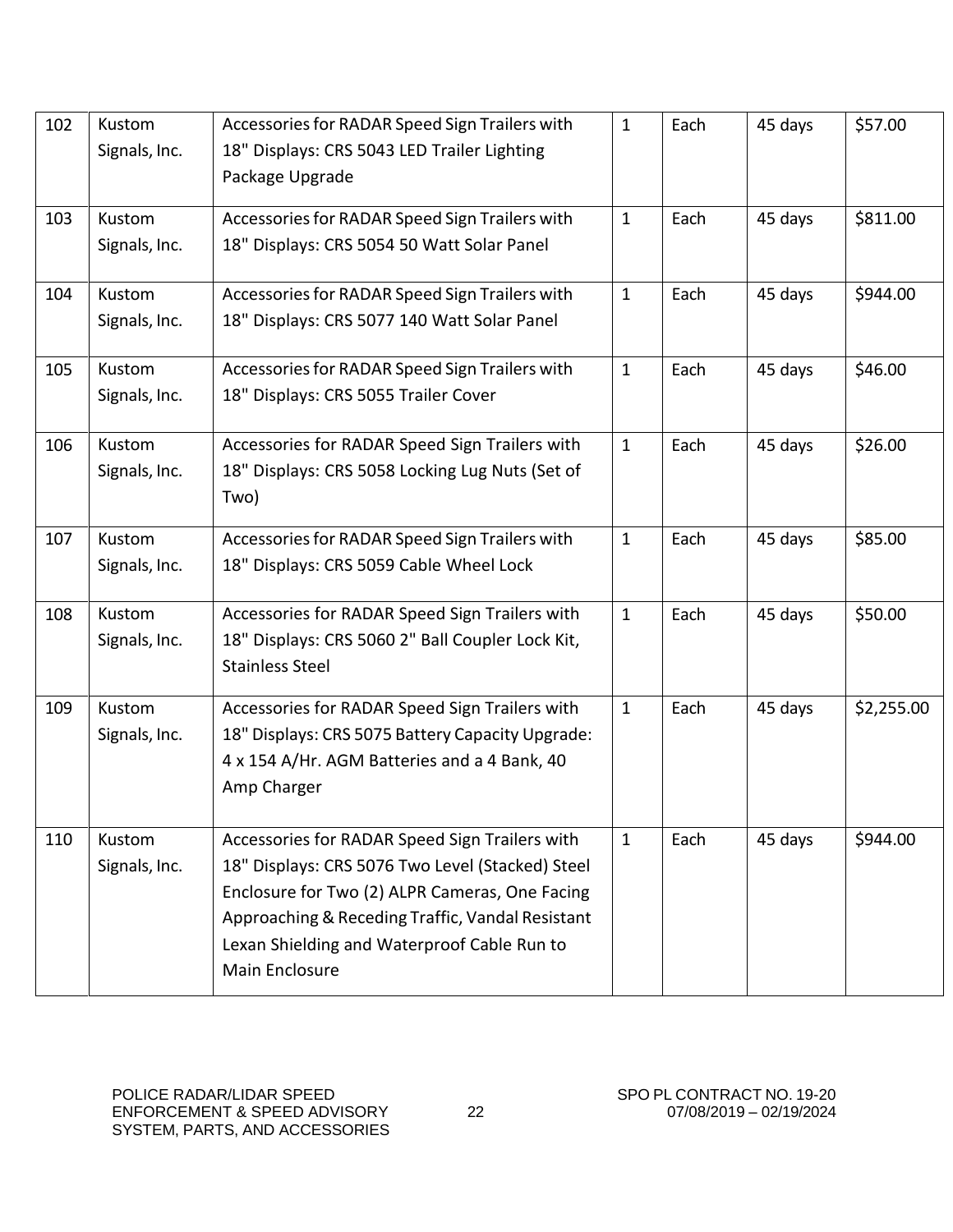| 111 | Kustom<br>Signals, Inc. | Accessories for RADAR Speed Sign Trailers with<br>12" Displays: CRS 5025 Violator Alert, "SLOW" for<br>12" Display                                                      | $\mathbf{1}$ | Each | 45 days | \$357.00 |
|-----|-------------------------|-------------------------------------------------------------------------------------------------------------------------------------------------------------------------|--------------|------|---------|----------|
| 112 | Kustom<br>Signals, Inc. | Accessories for RADAR Speed Sign Trailers with<br>12" Displays: CRS 5026 Violator Alert, Red/Blue<br>Litebar for 12" Display                                            | $\mathbf{1}$ | Each | 45 days | \$357.00 |
| 113 | Kustom<br>Signals, Inc. | Accessories for RADAR Speed Sign Trailers with<br>12" Displays: CRS 5063 Violator Alert Package<br>(Buy Both "Slow" & Red/Blue Litebar for 12"<br>Display)              | $\mathbf{1}$ | Each | 45 days | \$607.00 |
| 114 | Kustom<br>Signals, Inc. | Accessories for RADAR Speed Sign Trailers with<br>12" Displays: CRS 5036 Violator Alert, White LED<br>Flash for 12" Displays                                            | $\mathbf{1}$ | Each | 45 days | \$301.00 |
| 115 | Kustom<br>Signals, Inc. | Accessories for RADAR Speed Sign Trailers with<br>12" Displays: CRS 5029 Removable Trailer Tongue<br>(Avaialbe for SMART 650/650+ Only)                                 | $\mathbf{1}$ | Each | 45 days | \$138.00 |
| 116 | Kustom<br>Signals, Inc. | Accessories for RADAR Speed Sign Trailers with<br>12" Displays: CRS 5054 50 Watt Solar Panel<br>(Available for SMART 650/650+ Only)                                     | $\mathbf{1}$ | Each | 45 days | \$811.00 |
| 117 | Kustom<br>Signals, Inc. | Accessories for RADAR Speed Sign Trailers with<br>12" Displays: CRS 5055 Trailer Cover (Avaialble for<br>SMART 650/650+ Only)                                           | $\mathbf{1}$ | Each | 45 days | \$46.00  |
| 118 | Kustom<br>Signals, Inc. | Accessories for RADAR Speed Sign Trailers with<br>12" Displays: CRS 5070 Second 80 A/hr Marine<br>Battery for Extended Operation (Available for<br>SMART 650/650+ Only) | $\mathbf{1}$ | Each | 45 days | \$184.00 |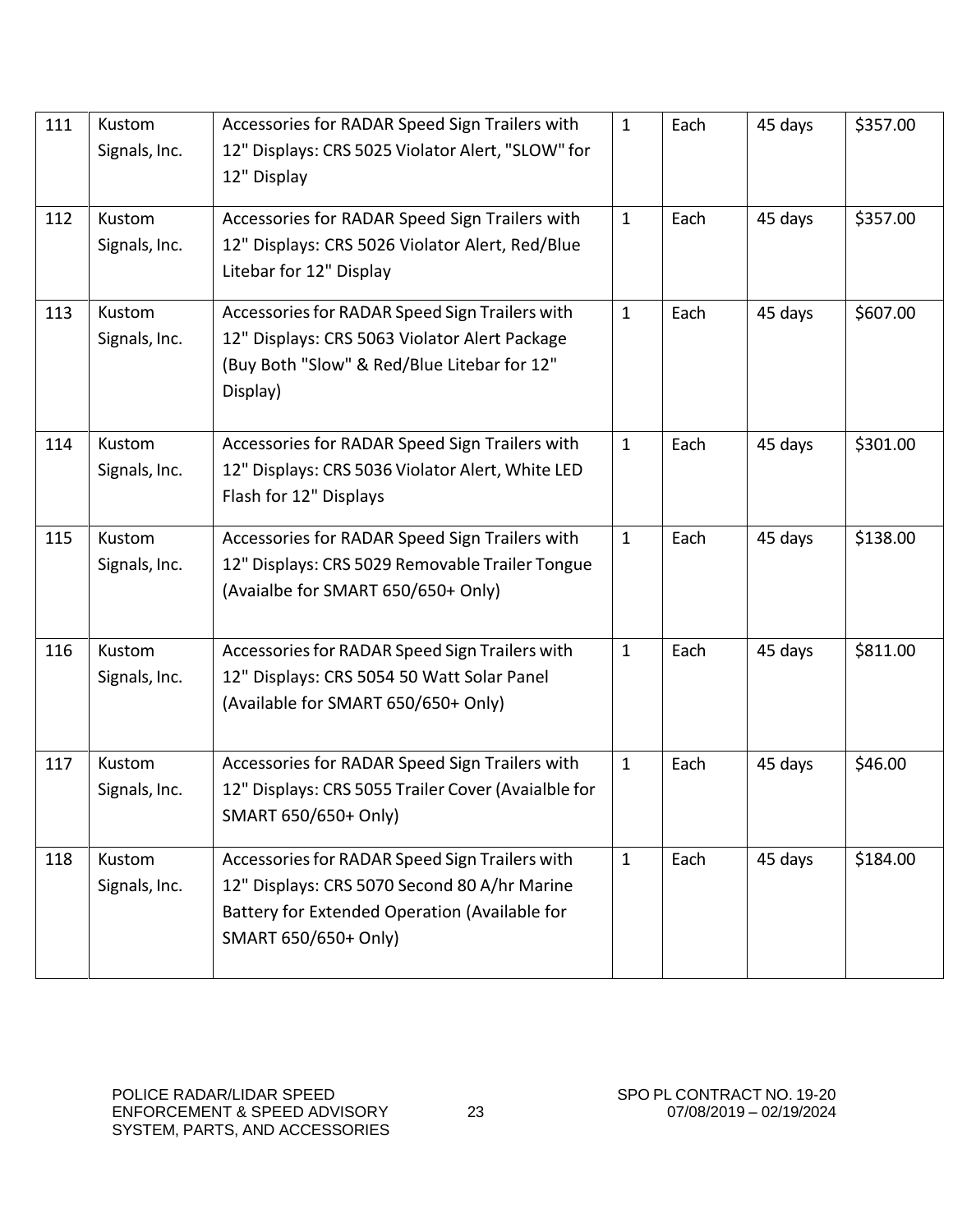| 119 | Kustom<br>Signals, Inc.                                          | Accessories for RADAR Speed Sign Trailers with<br>12" Displays: CRS 5071 Upgrade Marine Battery to<br>AGM Technology - Each (Available for SMART<br>650/650+ Only) | $\mathbf{1}$ | Each | 45 days | \$189.00 |
|-----|------------------------------------------------------------------|--------------------------------------------------------------------------------------------------------------------------------------------------------------------|--------------|------|---------|----------|
| 120 | Kustom<br>Signals, Inc.                                          | Accessories for RADAR Speed Sign Trailers with<br>12" Displays: CRS 5072 Upgrade to Built-in VAC<br>Smart Charger (Avaialble for SMART 650/650+<br>Only)           | $\mathbf{1}$ | Each | 45 days | \$133.00 |
| 121 | Kustom<br>Signals, Inc.                                          | Accessories for RADAR Speed Sign Trailers with<br>12" Displays: CRS 5073 Spare Tire (Avaialble for<br>SMART 650/650+ Only)                                         | $\mathbf{1}$ | Each | 45 days | \$220.00 |
| 122 | Kustom<br>Signals, Inc.                                          | StealthStat: CRS 296 Replacement Batteries                                                                                                                         | $\mathbf{1}$ | Each | 30 days | \$223.00 |
| 123 | Kustom<br>Signals, Inc.                                          | StealthStat: CRS 297 Pole Mounting Brackets                                                                                                                        | $\mathbf{1}$ | Each | 30 days | \$37.00  |
| 124 | Kustom<br>Signals, Inc.                                          | StealthStat: CRS 298 Strap Kit                                                                                                                                     | 1            | Each | 30 days | \$64.00  |
|     |                                                                  | These are the most comment parts purchased with our units. Pricing is at time of initial unit purchase.                                                            |              |      |         |          |
|     | Additional replacement parts are available at 20% of List price. |                                                                                                                                                                    |              |      |         |          |

|                | <b>Additional Items</b>        |                                                                                                                                                                                      |             |                           |                               |                   |  |  |
|----------------|--------------------------------|--------------------------------------------------------------------------------------------------------------------------------------------------------------------------------------|-------------|---------------------------|-------------------------------|-------------------|--|--|
| Item           | <b>Manufacturer</b>            | <b>Description</b>                                                                                                                                                                   | <b>Unit</b> | Unit of<br><b>Measure</b> | <b>Delivery</b><br><b>ARO</b> | <b>Unit Price</b> |  |  |
| 1              | <b>Kustom</b><br>Signals, Inc. | Eagle II (Base unit bid = single Ka-band antenna<br>CRS 36) - Upgrade to dual antenna (CRS 39)                                                                                       | 1           | EA                        | 30 days                       | \$1,461.00        |  |  |
| $\overline{2}$ | Kustom<br>Signals, Inc.        | Golden Eagle II (Base unit bid = single Ka-band<br>antenna CRS 54) - Upgrade to dual antenna (CRS<br>57)                                                                             | 1           | EA                        | 30 days                       | \$1,971.00        |  |  |
| 3              | Kustom<br>Signals, Inc.        | Directional Golden Eagle II (Base unit bid =<br>single Ka-band atenna CRS 825) - Upgrade to<br>dual antenna (CRS 826)                                                                | 1           | EA                        | 30 days                       | \$2,379.00        |  |  |
| $\overline{4}$ | Kustom<br>Signals, Inc.        | Falcon HR (Base unit bid = Stationary w/Corded<br>Handle CRS 7000) - Upgrade to Moving &<br>Stationary Modes w/Corded Handle, Wireless<br>Remote, 7" Dash Mount & Bracket (CRS 7001) | 1           | EA                        | 30 days                       | \$1,145.00        |  |  |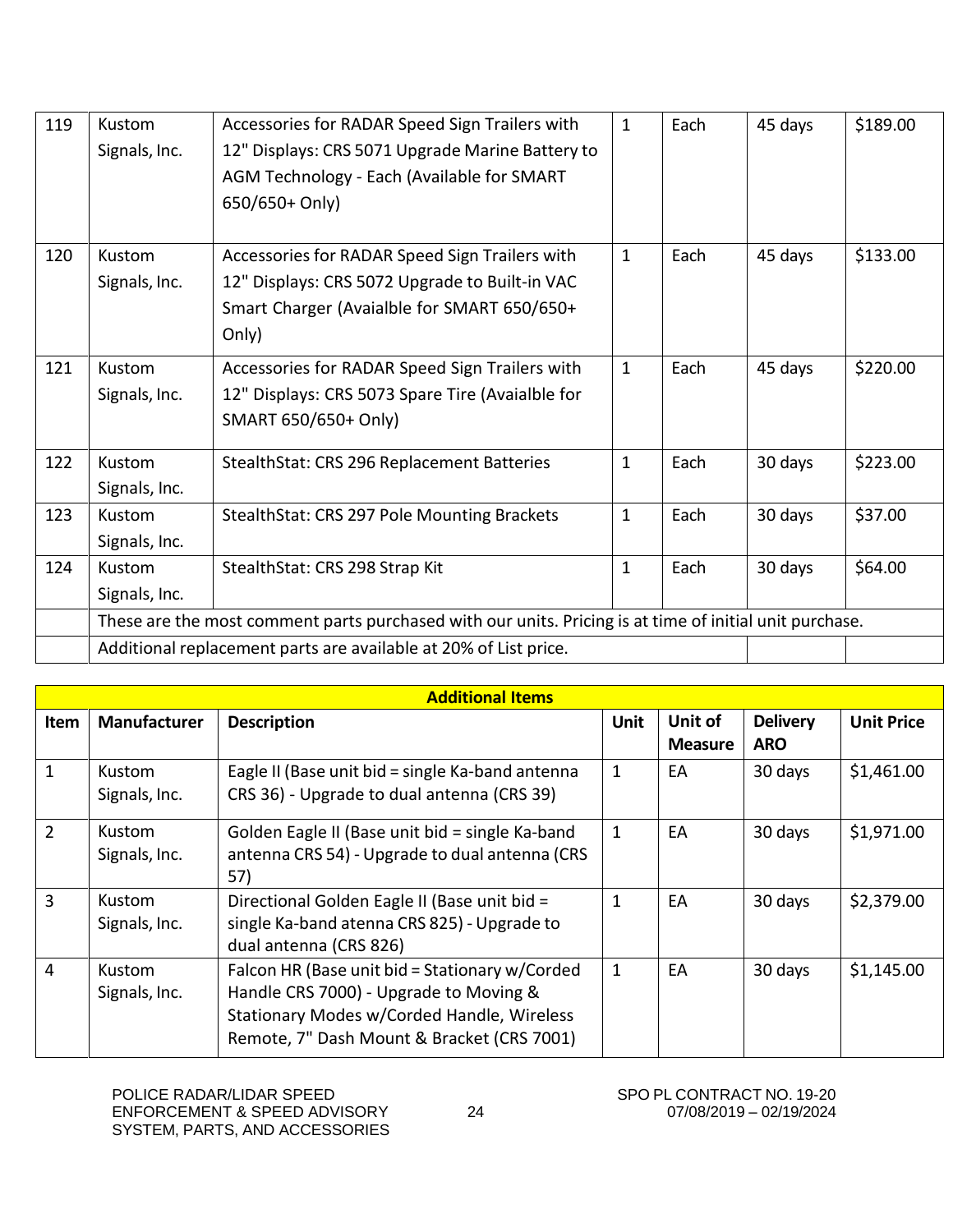| 5  | Kustom<br>Signals, Inc. | Falcon HR (Base unit bid = Stationary w/Corded<br>Handle CRS 7000) - Upgrade to Moving &<br>Stationary Modes w/Corded Handle & Same<br>Directon Mode, Wireless Remote, 7" Dash<br>Mount & Bracket (CRS 7002)                                                                                                                  | $\mathbf{1}$ | EA | 30 days | \$1,364.00 |
|----|-------------------------|-------------------------------------------------------------------------------------------------------------------------------------------------------------------------------------------------------------------------------------------------------------------------------------------------------------------------------|--------------|----|---------|------------|
| 6  | Kustom<br>Signals, Inc. | Talon II (Base unit bid = Stationary only, straight<br>Corded Removable Handle, No Mount CRS<br>1600) - Upgrade to Moving Mode w/Pod Dash<br>Mount & Stationary Mode w/Straight Corded<br>Handle, Wired Remote, 7" Pod Dash Mount &<br>Bracket (CRS 1601)                                                                     | $\mathbf{1}$ | EA | 30 days | \$1,430.00 |
| 7  | Kustom<br>Signals, Inc. | Talon II - Upgrade to Moving & Stationary<br>Modes, Straight Corded Handle, Wireless<br>Remove, 7" Dash Mount w/Handle & Bracket<br>(CRS 1660)                                                                                                                                                                                | $\mathbf{1}$ | EA | 30 days | \$1,354.00 |
| 8  | Kustom<br>Signals, Inc. | Directional Talon (Base unit bid = Stationary<br>Mode Only w/Corded Removable Handle and<br>Fastest Vehicle Mode (Handheld no mount) CRS<br>1670) - Upgrade to Moving & Stationary Modes<br>(Handle only), Corded Handle, Fastest Vehcile<br>Mode, Same Direction Mode, Wireless Remote,<br>7" Dash Mount w/Handle (CRS 1671) | $\mathbf{1}$ | EA | 30 days | \$1,863.00 |
| 9  | Kustom<br>Signals, Inc. | Directional Talon - Upgrade to Moving Mode<br>w/Pod Mount, Stationary Mode w/Corded<br>Handle, Fastest Vehcile Mode and Same<br>Direction Mode, Wired Remote, 7" Pod Dash<br><b>Mount (CRS 1672)</b>                                                                                                                          | $\mathbf{1}$ | EA | 30 days | \$1,944.00 |
| 10 | Kustom<br>Signals, Inc. | Raptor (Base unit bid = single, K-band antenna) -<br>Upgrade to include Same Lane Mode (CRS 831)                                                                                                                                                                                                                              | $\mathbf{1}$ | EA | 30 days | \$1,257.00 |
| 11 | Kustom<br>Signals, Inc. | Raptor - Upgrade to include dual, K-band<br>antenna (CRS 832)                                                                                                                                                                                                                                                                 | $\mathbf{1}$ | EA | 30 days | \$1,350.00 |
| 12 | Kustom<br>Signals, Inc. | Raptor - Upgrade to include dual, K-band<br>antenna with Same Lane Mode (CRS 833)                                                                                                                                                                                                                                             | $\mathbf{1}$ | EA | 30 days | \$1,395.00 |
| 13 | Kustom<br>Signals, Inc. | Raptor - Upgrade to single, Ka-band antenna<br>(CRS 846)                                                                                                                                                                                                                                                                      | $\mathbf{1}$ | EA | 30 days | \$1,461.00 |
| 14 | Kustom<br>Signals, Inc. | Raptor - Upgrade to single, Ka-band antenna<br>with Same Lane Mode (CRS 847)                                                                                                                                                                                                                                                  | $\mathbf{1}$ | EA | 30 days | \$1,563.00 |
| 15 | Kustom<br>Signals, Inc. | Raptor - Upgrade to dual, Ka-band atenna (CRS<br>848)                                                                                                                                                                                                                                                                         | $\mathbf{1}$ | EA | 30 days | \$1,767.00 |
| 16 | Kustom<br>Signals, Inc. | Raptor - Upgrade to dual, Ka-band antenna with<br>Same Lane Mode (CRS 849)                                                                                                                                                                                                                                                    | $\mathbf{1}$ | EA | 30 days | \$1,869.00 |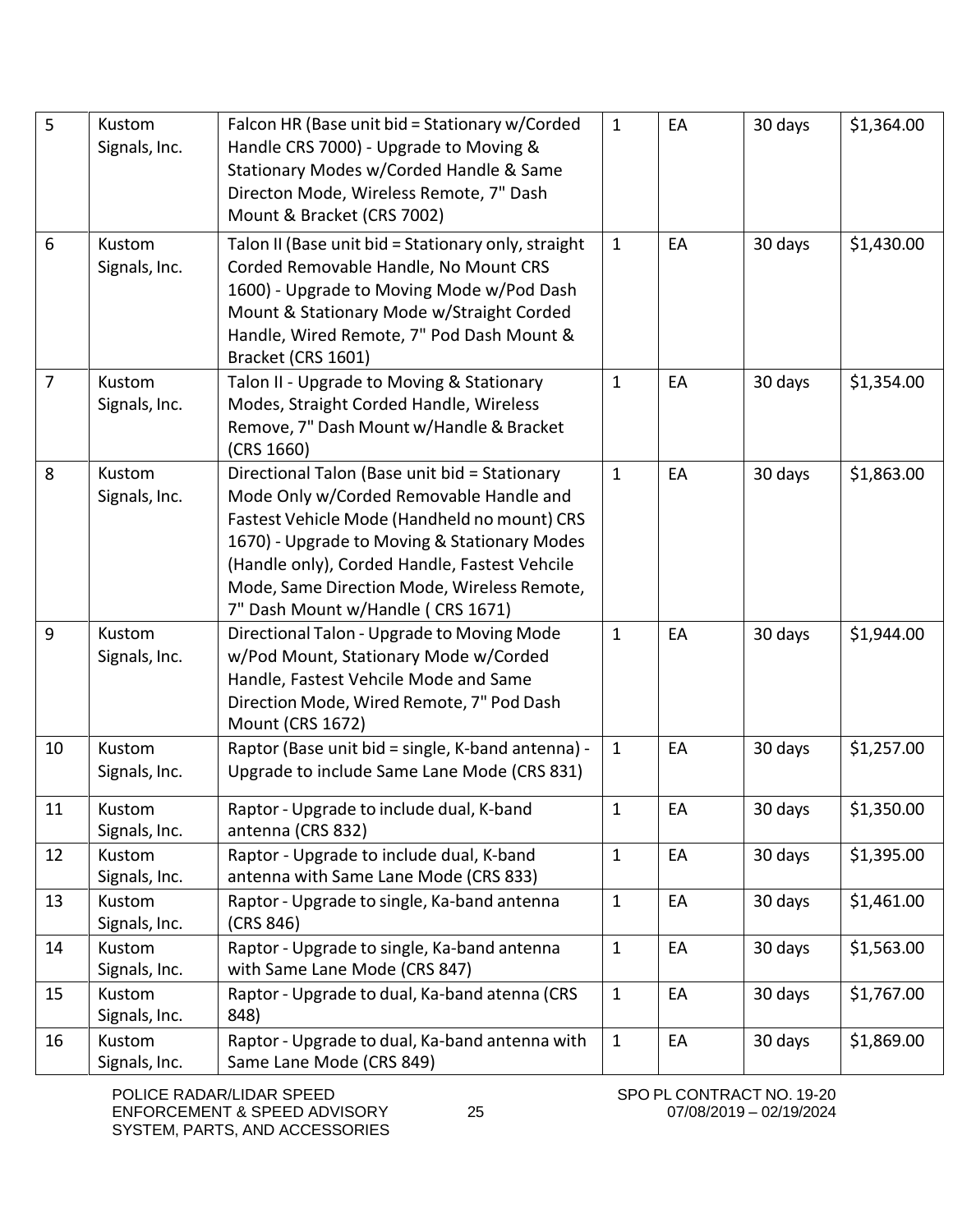| 17 | Kustom<br>Signals, Inc. | Eagle 3 (Base unit bid = single, Ka-band antenna<br>CRS 8002) - Upgrade to dual, Ka-band atenna<br>(CRS 8003)                                                                                                            | $\mathbf{1}$ | EA | 30 days | \$2,542.00  |
|----|-------------------------|--------------------------------------------------------------------------------------------------------------------------------------------------------------------------------------------------------------------------|--------------|----|---------|-------------|
| 18 | Kustom<br>Signals, Inc. | PMD 475 - Upgrade to PMD 475 18" 2-digit dual<br>display with 20" x 30" Graphical Message Sign,<br>120 VAC w/Solar Power 140W for PMD<br>400/450/475(CRS 5065/CRS 5038)                                                  | $\mathbf{1}$ | EA | 45 days | \$7,413.00  |
| 19 | Kustom<br>Signals, Inc. | PMD 375 - Upgrade to PMD 375 18" 2-digit<br>display in MUTCD Compliant YOUR SPEED sign,<br>120 VAC w/Solar Power 50 Watt (CRS5014/CRS<br>5045)                                                                           | $\mathbf{1}$ | EA | 45 days | \$4,790.00  |
| 20 | Kustom<br>Signals, Inc. | PMD 375 - Upgrade to PMD 375 18" 2-digit<br>display in MUTCD Compliant YOUR SPEED sign,<br>120 VAC w/Solar Power 140 Watt (CRS<br>5014/CRS 5031)                                                                         | $\mathbf{1}$ | EA | 45 days | \$5,145.00  |
| 21 | Kustom<br>Signals, Inc. | PMD 250 - Upgrade to PMD 250 12" 2-Digit<br>display w/ Solar Power 50 Watt (CRS 5019/CRS<br>5046)                                                                                                                        | $\mathbf{1}$ | EA | 45 days | \$3,166.00  |
| 22 | Kustom<br>Signals, Inc. | PMD 10 - Upgrade With Solar (50W) (CRS 5103)                                                                                                                                                                             | $\mathbf{1}$ | EA | 45 days | \$3,163.00  |
| 23 | Kustom<br>Signals, Inc. | PMD 12 - Upgrade With Solar (50W) (CRS 5104)                                                                                                                                                                             | $\mathbf{1}$ | EA | 45 days | \$3,367.00  |
| 24 | Kustom<br>Signals, Inc. | SMART 800 - Upgrade to SMART 800+ Bundle<br>(18" Display, Red/Blue & Slow Down Violator<br>Alerts, & Traffic Data Computer) (CRS 5004)                                                                                   | $\mathbf{1}$ | EA | 45 days | \$9,623.00  |
| 25 | Kustom<br>Signals, Inc. | SMART 850 - Upgrade to SMART 850+ Bundle<br>(18" Display, Red/Blue & Slow Down Violator<br>Alerts, & Traffic Data Computer) (CRS 5008)                                                                                   | $\mathbf{1}$ | EA | 45 days | \$10,847.00 |
| 26 | Kustom<br>Signals, Inc. | SMART 650 - Upgrade to SMART 650+ RADAR<br>trailer bundle includes 12" fixed display, fold<br>down speed sign, red/blue flashing bars & red<br>"SLOW" LEDs violator alerts, & traffic statistics<br>computer. (CRS 5003) | $\mathbf{1}$ | EA | 45 days | \$6,222.00  |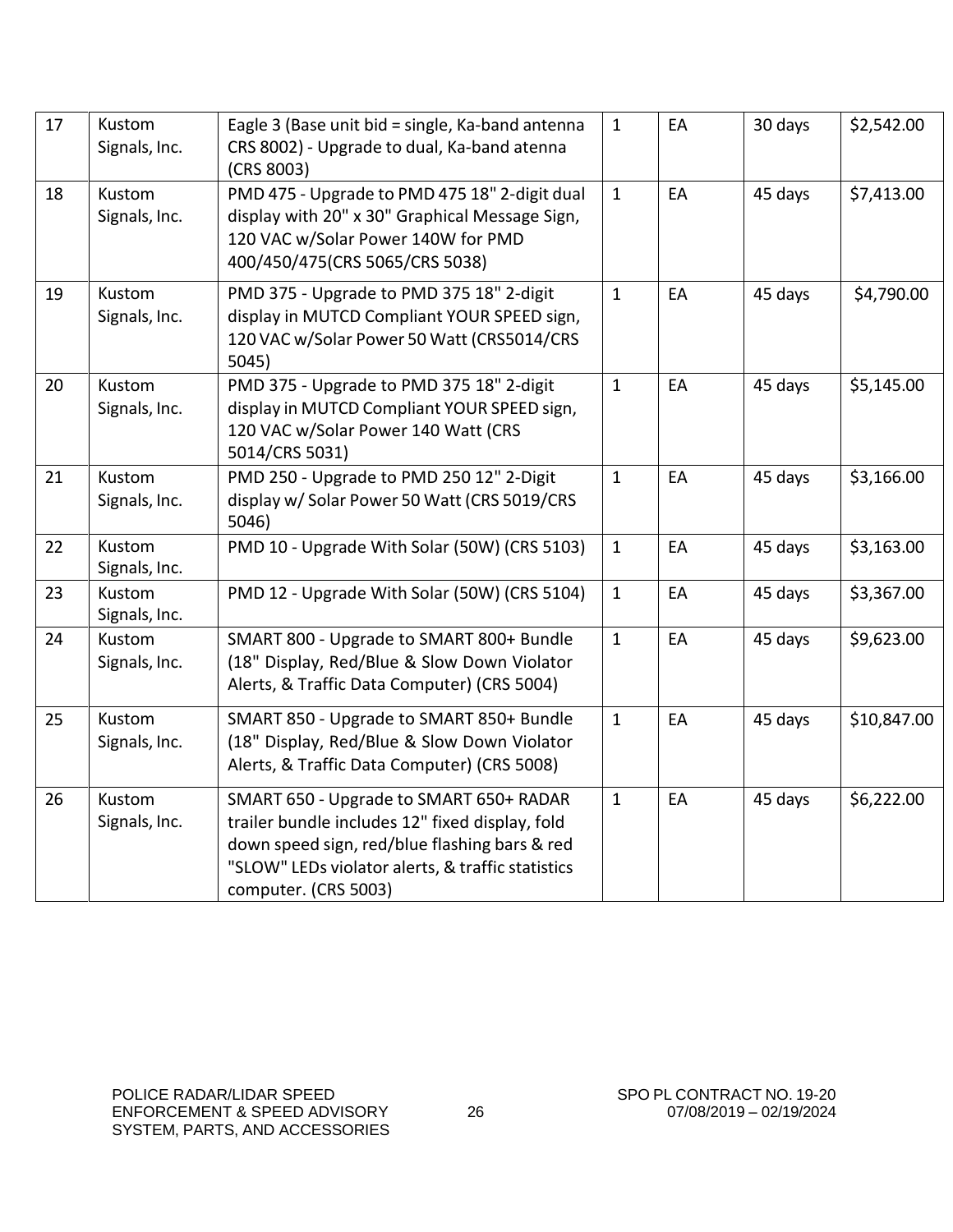

# **LASER TECHNOLOGY, INC.**

# **MASTER AGREEMENT NO. 00218**

**LASER TECHNOLOGY, INC.**

| Name:  |
|--------|
| Phone: |
| Email: |

Cheri Miller Phone: (303) 649-1000 [cmiller@lasertech.com](mailto:cmiller@lasertech.com)

Issue Purchase Orders Laser Technology, Inc. and Payments to: 6912 S. Quentin Street

Centennial, CO 80112 (877) 696-2581 [bids@lasertech.com](mailto:bids@lasertech.com)

**SHIPPING.** Prices proposed will be the delivered price to any state agency or political subdivision. All deliveries will be F.O.B. destination with all transportation and handling charges paid by the Contractor. Responsibility and liability for loss or damage will remain with Contractor until final inspection and acceptance when responsibility will pass to the Buyer except as to latent defects, fraud, and Contractor's warranty obligations. Any portion of a full order originally shipped without transportation charges (that failed to ship with the original order, thereby becoming back-ordered) will also be shipped without transportation charges.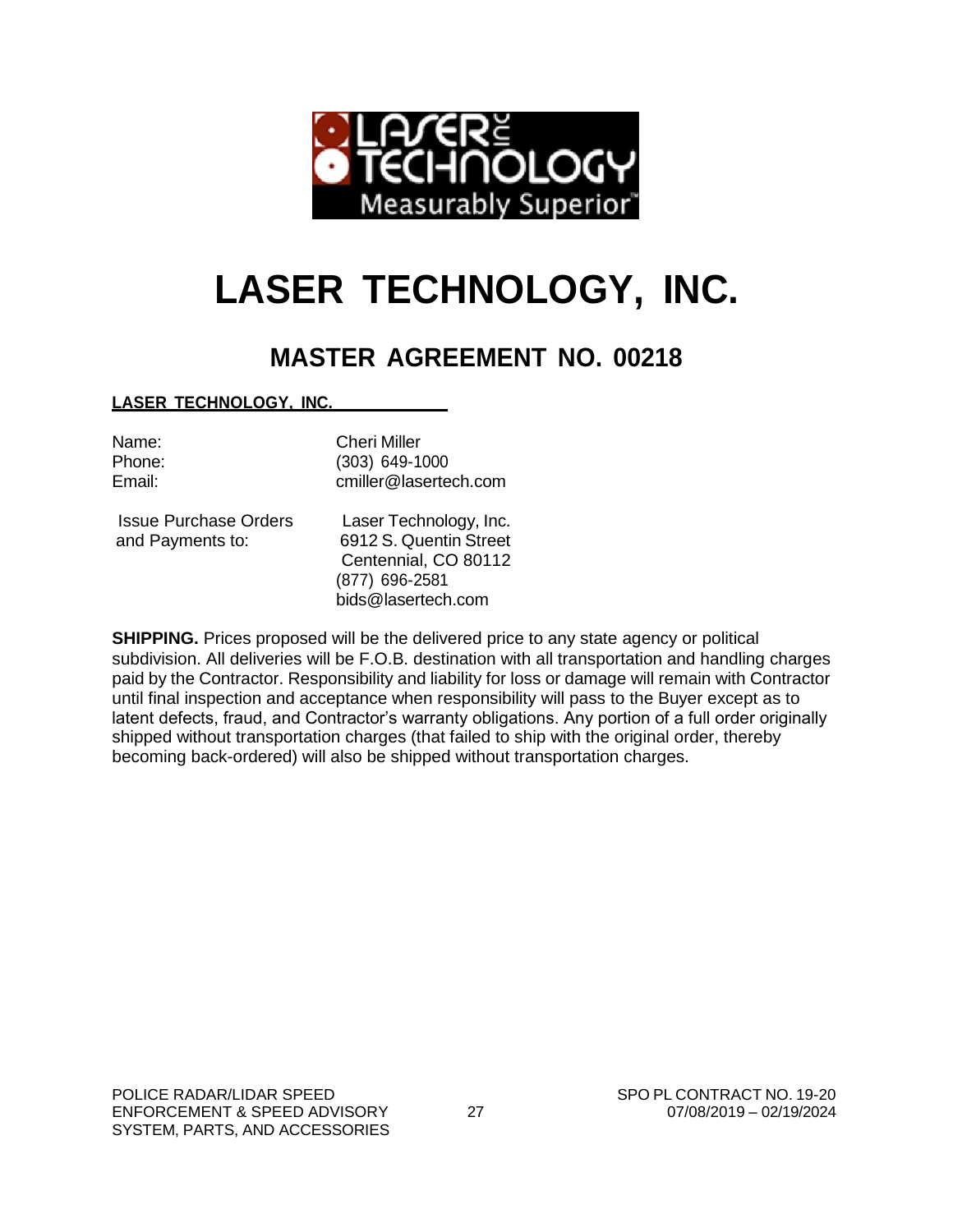|      | <b>CATEGORY A - Speed Enforcement</b>                                   |  |                |            |              |  |  |
|------|-------------------------------------------------------------------------|--|----------------|------------|--------------|--|--|
| Item | Unit of<br><b>Delivery</b><br><b>Unit</b><br>Unit<br><b>Description</b> |  |                |            |              |  |  |
|      |                                                                         |  | <b>Measure</b> | <b>ARO</b> | <b>Price</b> |  |  |
|      | TruSpeed                                                                |  | EA             | 30         | \$1,695.00   |  |  |
| 2    | <b>TruSpeed LR</b>                                                      |  | EA             | 30         | \$1,995.00   |  |  |
| 3    | TruSpeed S                                                              |  | EA             | 30         | \$1,395.00   |  |  |
| 4    | <b>TruSpeed SXB</b>                                                     |  | EA             | 30         | \$1,995.00   |  |  |
| 5    | <b>LTI TruVision</b>                                                    |  | EA             | 30         | \$5,995.00   |  |  |

|                | <b>CATEGORY C - Crash Reenactment Systems</b> |                                                                        |              |                           |                               |                   |
|----------------|-----------------------------------------------|------------------------------------------------------------------------|--------------|---------------------------|-------------------------------|-------------------|
| Item           | <b>Manufacturer</b>                           | <b>Description</b>                                                     | <b>Unit</b>  | Unit of<br><b>Measure</b> | <b>Delivery</b><br><b>ARO</b> | <b>Unit Price</b> |
|                |                                               |                                                                        |              |                           |                               |                   |
| $\mathbf{1}$   | Laser                                         | <b>Total Pro Accident Investigation Kit</b>                            | $\mathbf{1}$ | Kit                       | 30                            | \$785.00          |
|                | Technology, Inc.                              |                                                                        |              |                           |                               |                   |
| $\overline{2}$ | Laser                                         | TruAngle Accident Investigation Kit (TruAngle                          | $\mathbf{1}$ | Kit                       | 30                            | \$1,070.00        |
|                | Technology, Inc.                              | encoder sold separately, please see Category D<br>Parts & Accessories) |              |                           |                               |                   |
| $\overline{3}$ | Laser                                         | QuickMap 3D Android Data Collector Basic Pkg                           | $\mathbf{1}$ | Kit                       | 30                            | \$1,425.00        |
|                | Technology, Inc.                              |                                                                        |              |                           |                               |                   |
| $\overline{4}$ | Laser                                         | Trupoint 300 Incident Mapping Package                                  | $\mathbf{1}$ | Kit                       | 30                            | \$2,740.00        |
|                | Technology, Inc.                              |                                                                        |              |                           |                               |                   |
| 5              | Laser                                         | Training for Speed Equipment or Mapping                                | $\mathbf{1}$ | Each                      | 30                            | \$1,750.00        |
|                | Technology, Inc.                              | Equipment/Software (2 Days up to 8 people)                             |              |                           |                               |                   |
| 6              | Laser                                         | Mapstar TruAngle                                                       | $\mathbf{1}$ | Each                      | 30                            | \$1,166.00        |
|                | Technology, Inc.                              |                                                                        |              |                           |                               |                   |
| $\overline{7}$ | Laser                                         | TruPulse 200X                                                          | $\mathbf{1}$ | Each                      | 30                            | \$1,616.00        |
|                | Technology, Inc.                              |                                                                        |              |                           |                               |                   |
| 8              | Laser                                         | TruPoint 300                                                           | $\mathbf{1}$ | Each                      | 30                            | \$974.00          |
|                | Technology, Inc.                              |                                                                        |              |                           |                               |                   |
| 9              | Laser                                         | QUICKMAP 3D V6.X SOFTWARE W/USERS                                      | $\mathbf{1}$ | Each                      | 30                            | \$546.00          |
|                | Technology, Inc.                              | <b>GUIDE</b>                                                           |              |                           |                               |                   |
| 10             | Laser                                         | Faro Zone 2D Incident Mapping Software (E-                             | $\mathbf{1}$ | Each                      | 30                            | \$380.00          |
|                | Technology, Inc.                              | Delivery) [Part Number: #3204743]                                      |              |                           |                               |                   |
| 11             | Laser                                         | FARO ZONE 3D INCIDENT MAPPING SFTWRE (E-                               | $\mathbf{1}$ | Each                      | 30                            | \$2,370.00        |
|                | Technology, Inc.                              | Delivery) [Part Number: #3204744]                                      |              |                           |                               |                   |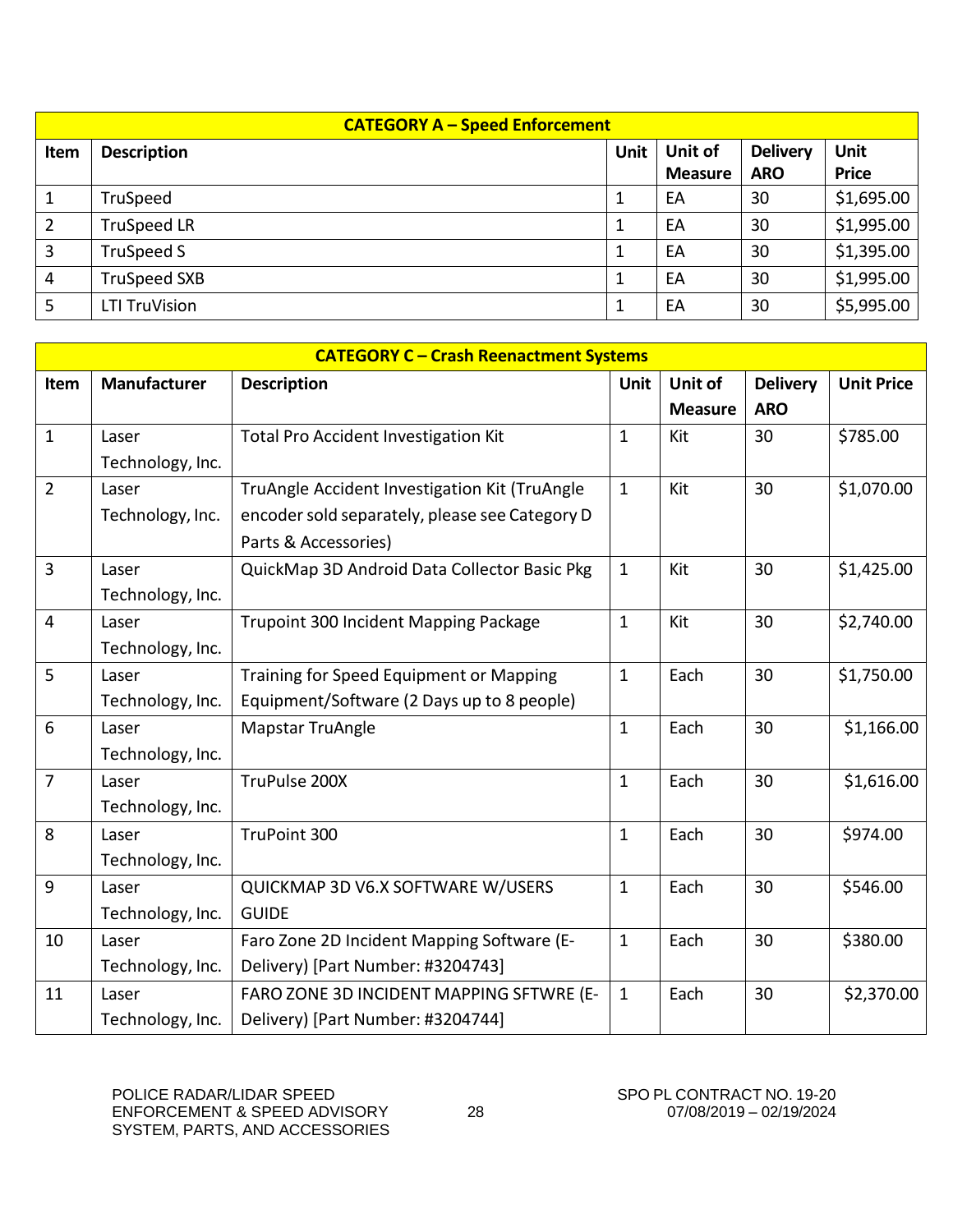| 12 | Laser            | MICROSURVEY IMS MAP360 SFTWRE & CCP | 1 | Each | 30 | \$1,705.00 |
|----|------------------|-------------------------------------|---|------|----|------------|
|    | Technology, Inc. | <b>PKG</b>                          |   |      |    |            |
| 13 | Laser            | <b>QUICKMAP 3D ANDROID SOFTWARE</b> |   | Each | 30 | \$565.00   |
|    | Technology, Inc. |                                     |   |      |    |            |
| 14 | Laser            | <b>QUICKMAP 3D IOS SOFTWARE</b>     |   | Each | 30 | \$565.00   |
|    | Technology, Inc. |                                     |   |      |    |            |
| 15 | Laser            | QUICKMAP 3D V 6.X USERS GUIDE       |   | Each | 30 | \$89.00    |
|    | Technology, Inc. |                                     |   |      |    |            |

|                | <b>CATEGORY D - Parts &amp; Accessories</b> |                                             |              |                |                 |                   |  |  |
|----------------|---------------------------------------------|---------------------------------------------|--------------|----------------|-----------------|-------------------|--|--|
| Item           | <b>Manufacturer</b>                         | <b>Description</b>                          | <b>Unit</b>  | Unit of        | <b>Delivery</b> | <b>Unit Price</b> |  |  |
|                |                                             |                                             |              | <b>Measure</b> | <b>ARO</b>      |                   |  |  |
| $\mathbf{1}$   | Laser                                       | <b>TruVISION DBC Option</b>                 | $\mathbf{1}$ | Each           | 30              | \$395.00          |  |  |
|                | Technology, Inc.                            |                                             |              |                |                 |                   |  |  |
| $\overline{2}$ | Laser                                       | IMPULSE/ULTRALYTE CARRYING CASE             | $\mathbf{1}$ | Each           | 30              | \$58.00           |  |  |
|                | Technology, Inc.                            |                                             |              |                |                 |                   |  |  |
| $\overline{3}$ | Laser                                       | 20"LTI 4-PIN (STRAIGHT) TO LTI 4-PIN (RIGHT | $\mathbf{1}$ | Each           | 30              | \$40.00           |  |  |
|                | Technology, Inc.                            | ANGLE)                                      |              |                |                 |                   |  |  |
| $\overline{4}$ | Laser                                       | ULTRALYTE BATTERY ELIMINATOR                | $\mathbf{1}$ | Each           | 30              | \$250.00          |  |  |
|                | Technology, Inc.                            |                                             |              |                |                 |                   |  |  |
| 5              | Laser                                       | <b>ULTRALYTE 2X CONVERTER</b>               | $\mathbf{1}$ | Each           | 30              | \$264.00          |  |  |
|                | Technology, Inc.                            |                                             |              |                |                 |                   |  |  |
| 6              | Laser                                       | <b>TALL LASER SIDE BRACKETS - MSTA</b>      | $\mathbf{1}$ | Each           | 30              | \$53.00           |  |  |
|                | Technology, Inc.                            |                                             |              |                |                 |                   |  |  |
| $\overline{7}$ | Laser                                       | PELICAN HARD CASE FOR ULTRALYTE             | $\mathbf{1}$ | Each           | 30              | \$175.00          |  |  |
|                | Technology, Inc.                            |                                             |              |                |                 |                   |  |  |
| 8              | Laser                                       | 36" LTI 4-PIN TO DB9 DOWNLOAD CABLE         | $\mathbf{1}$ | Each           | 30              | \$58.00           |  |  |
|                | Technology, Inc.                            |                                             |              |                |                 |                   |  |  |
| 9              | Laser                                       | 36" LTI 4-PIN TO DB9 SERIAL CABLE, REMOTE   | $\mathbf{1}$ | Each           | 30              | \$58.00           |  |  |
|                | Technology, Inc.                            | <b>HARD WIRED TRIGGER</b>                   |              |                |                 |                   |  |  |
| 10             | Laser                                       | 36" LTI 4-PIN TO DB9 DOWNLOAD CABLE W/      | $\mathbf{1}$ | Each           | 30              | \$85.00           |  |  |
|                | Technology, Inc.                            | <b>REMOTE TRIGGER BUTTON</b>                |              |                |                 |                   |  |  |
| 11             | Laser                                       | ULTRALTYE USER MANUAL                       | $\mathbf{1}$ | Each           | 30              | \$89.00           |  |  |
|                | Technology, Inc.                            |                                             |              |                |                 |                   |  |  |
| 12             | Laser                                       | TRUSPEED CARRYING CASE W/ FOAM              | $\mathbf{1}$ | Each           | 30              | \$64.00           |  |  |
|                | Technology, Inc.                            |                                             |              |                |                 |                   |  |  |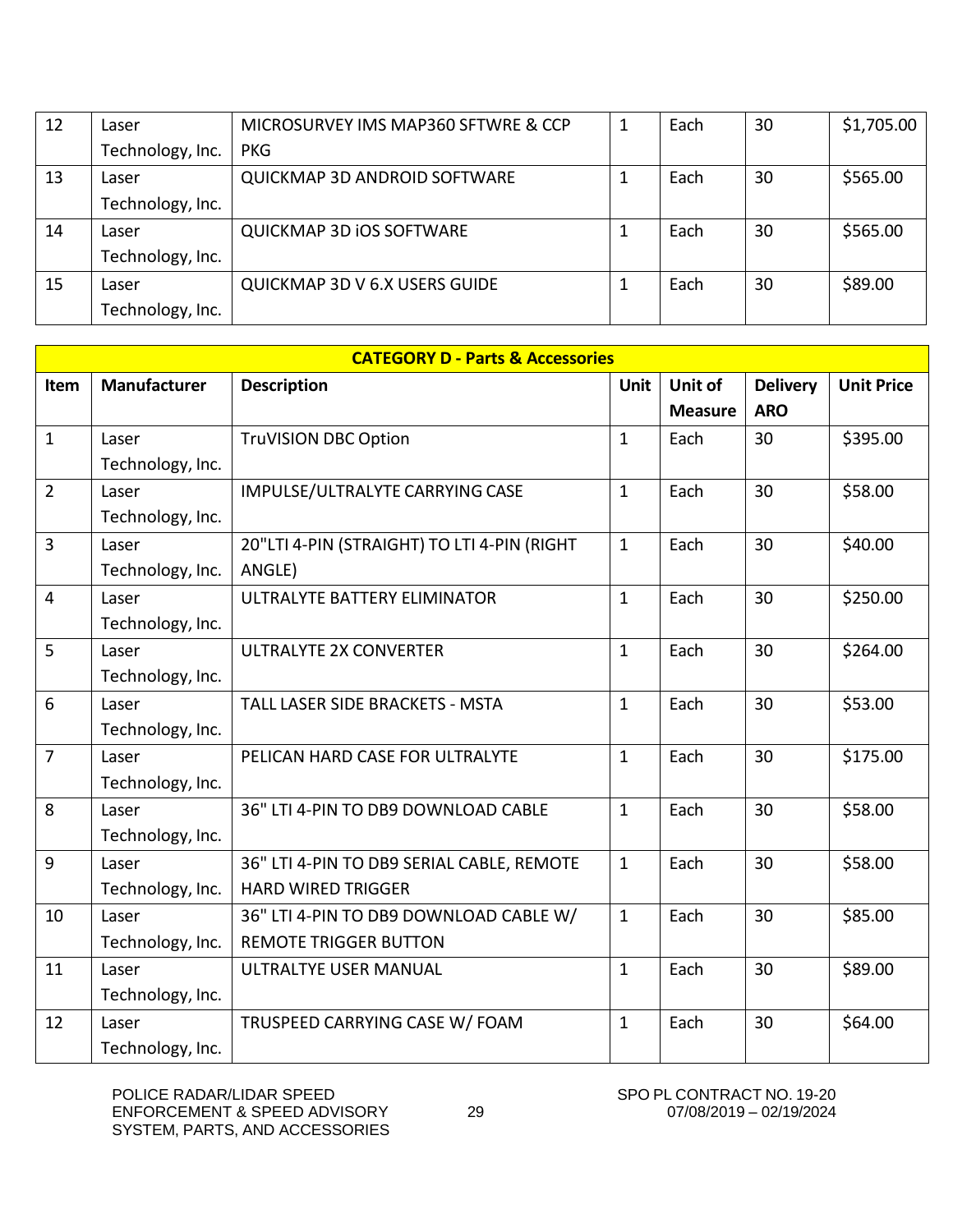| 13 | Laser            | TRUSPEED/TRUCAM 3.5X Magnifier w/Pouch    | $\mathbf{1}$ | Each | 30 | \$106.00 |
|----|------------------|-------------------------------------------|--------------|------|----|----------|
|    | Technology, Inc. | [Part Number: #7035187]                   |              |      |    |          |
| 14 | Laser            | TRUSPEED/TRUCAM TRIPOD YOKE MOUNT         | $\mathbf{1}$ | Each | 30 | \$64.00  |
|    | Technology, Inc. |                                           |              |      |    |          |
| 15 | Laser            | PELICAN HARD CASE W/ FOAM FOR             | $\mathbf{1}$ | Each | 30 | \$157.00 |
|    | Technology, Inc. | TRUCAM/TRUSPEED                           |              |      |    |          |
| 16 | Laser            | TRUSPEED BATTERY ELIMINATOR               | $\mathbf{1}$ | Each | 30 | \$140.00 |
|    | Technology, Inc. |                                           |              |      |    |          |
| 17 | Laser            | TRUSPEED/TRUCAM SHOULDER STOCK            | $\mathbf{1}$ | Each | 30 | \$21.00  |
|    | Technology, Inc. |                                           |              |      |    |          |
| 18 | Laser            | <b>TRUSPEED USER'S MANUAL</b>             | $\mathbf 1$  | Each | 30 | \$89.00  |
|    | Technology, Inc. |                                           |              |      |    |          |
| 19 | Laser            | <b>TRUSPEED LR USER'S MANUAL</b>          | $\mathbf{1}$ | Each | 30 | \$89.00  |
|    | Technology, Inc. |                                           |              |      |    |          |
| 20 | Laser            | TRUSPEED S SERIES PREMIUM SOFT CASE       | $\mathbf{1}$ | Each | 30 | \$30.00  |
|    | Technology, Inc. |                                           |              |      |    |          |
| 21 | Laser            | NOVAGRADE UNIVERSAL TABLET ADAPTER        | $\mathbf{1}$ | Each | 30 | \$212.00 |
|    | Technology, Inc. |                                           |              |      |    |          |
| 22 | Laser            | NOVAGRADE UNIVERSAL PHONE ADAPTER         | $\mathbf{1}$ | Each | 30 | \$127.00 |
|    | Technology, Inc. |                                           |              |      |    |          |
| 23 | Laser            | <b>CR 123A BATTERY</b>                    | $\mathbf{1}$ | Each | 30 | \$3.00   |
|    | Technology, Inc. |                                           |              |      |    |          |
| 24 | Laser            | TRUSPEED S SERIES MOUNTING BRACKET FOR    | $\mathbf{1}$ | Each | 30 | \$72.00  |
|    | Technology, Inc. | <b>STAFF</b>                              |              |      |    |          |
| 25 | Laser            | TRUSPEED S SERIES MOUNTING BRACKET FOR    | $\mathbf{1}$ | Each | 30 | \$108.00 |
|    | Technology, Inc. | <b>TRUANGLE</b>                           |              |      |    |          |
| 26 | Laser            | TRUSPEED S SERIES FOLIAGE FILTER W/TETHER | $\mathbf{1}$ | Each | 30 | \$51.00  |
|    | Technology, Inc. |                                           |              |      |    |          |
| 27 | Laser            | TRUSPEED S SERIES PELICAN PREMIUM HARD    | $\mathbf{1}$ | Each | 30 | \$54.95  |
|    | Technology, Inc. | <b>CASE</b>                               |              |      |    |          |
| 28 | Laser            | TRUSPEED S SERIES BATTERY DOOR ASSEMBLY   | $\mathbf{1}$ | Each | 30 | \$12.00  |
|    | Technology, Inc. |                                           |              |      |    |          |
| 29 | Laser            | TRUSPEED S USER'S MANUAL                  | $\mathbf{1}$ | Each | 30 | \$89.00  |
|    | Technology, Inc. |                                           |              |      |    |          |
| 30 | Laser            | TRUSPEED SXB USER'S MANUAL                | $\mathbf{1}$ | Each | 30 | \$89.00  |
|    | Technology, Inc. |                                           |              |      |    |          |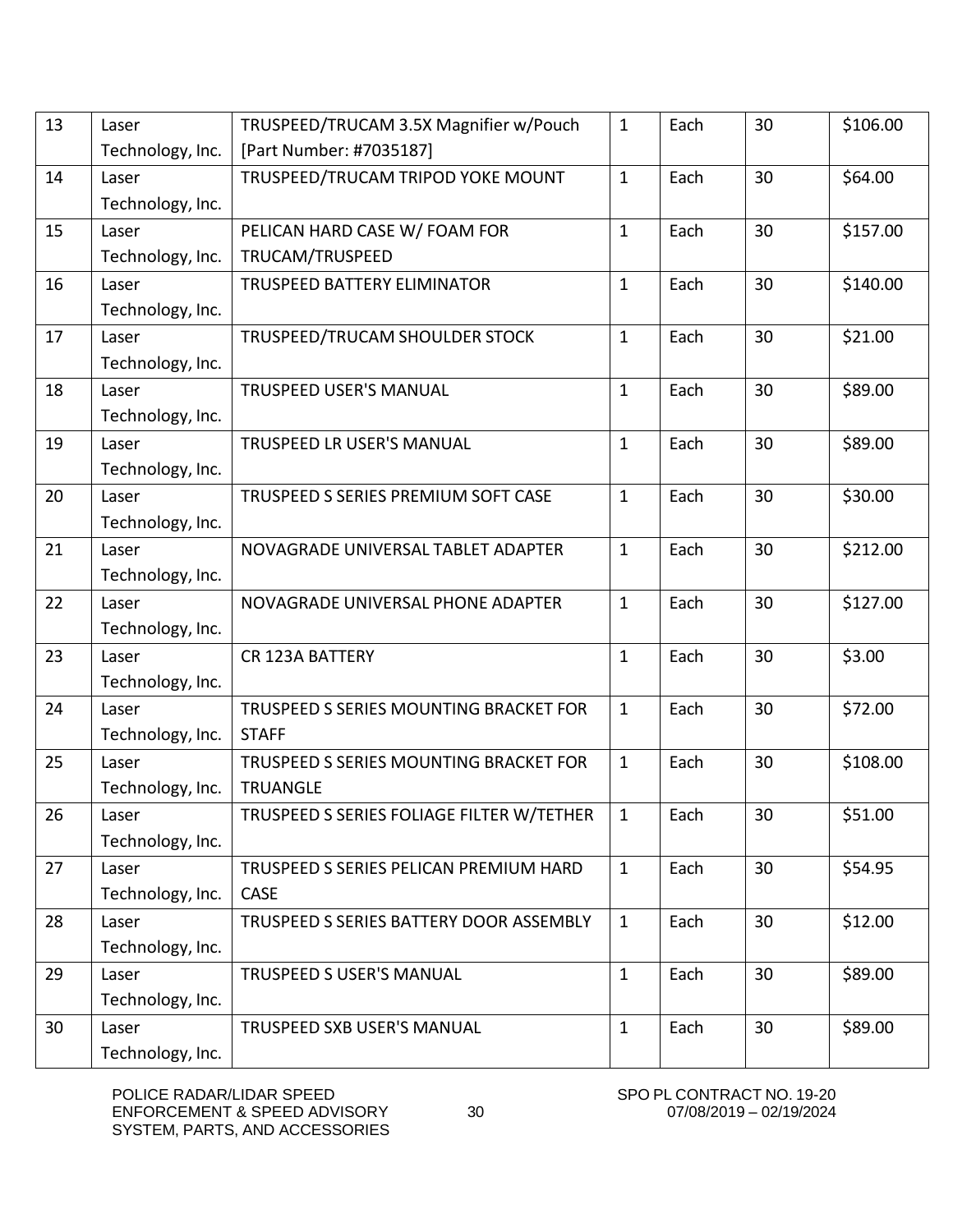| 31 | Laser            | TRUCAM II/TRUVISION POLARIZING FILTER    | $\mathbf{1}$ | Each | 30 | \$18.00  |
|----|------------------|------------------------------------------|--------------|------|----|----------|
|    | Technology, Inc. | <b>RING</b>                              |              |      |    |          |
| 32 | Laser            | TRUCAM LCD STYLUS                        | $\mathbf{1}$ | Each | 30 | \$2.00   |
|    | Technology, Inc. |                                          |              |      |    |          |
| 33 | Laser            | TRUCAM II/TRUVISION SUN SHADE            | $\mathbf{1}$ | Each | 30 | \$9.00   |
|    | Technology, Inc. |                                          |              |      |    |          |
| 34 | Laser            | TRUCAM/PICO LR 12V CAR CHARGER CABLE     | $\mathbf{1}$ | Each | 30 | \$30.00  |
|    | Technology, Inc. | <b>ASSEMBLY</b>                          |              |      |    |          |
| 35 | Laser            | <b>WOOSIM 4" PRINTER PAPER</b>           | $\mathbf{1}$ | Each | 30 | \$2.50   |
|    | Technology, Inc. |                                          |              |      |    |          |
| 36 | Laser            | TRUCAM/PICO LR BATTERY PACK CHARGER      | $\mathbf{1}$ | Each | 30 | \$34.00  |
|    | Technology, Inc. | w/PLUGS                                  |              |      |    |          |
| 37 | Laser            | <b>WOOSIM 4" WI-FI PRINTER</b>           | $\mathbf{1}$ | Each | 30 | \$594.00 |
|    | Technology, Inc. |                                          |              |      |    |          |
| 38 | Laser            | 32 GB HIGH CAPACITY SD CARD              | 1            | Each | 30 | \$30.00  |
|    | Technology, Inc. |                                          |              |      |    |          |
| 39 | Laser            | <b>SDHC CARD READER</b>                  | $\mathbf{1}$ | Each | 30 | \$12.00  |
|    | Technology, Inc. |                                          |              |      |    |          |
| 40 | Laser            | TRUVISION VIEWER SOFTWARE                | $\mathbf{1}$ | Each | 30 | \$85.00  |
|    | Technology, Inc. |                                          |              |      |    |          |
| 41 | Laser            | <b>CUSTOM DIGI-CAM TRIPOD (SUGGESTED</b> | $\mathbf{1}$ | Each | 30 | \$251.00 |
|    | Technology, Inc. | TRIPOD FOR TRUCAM/SR)                    |              |      |    |          |
| 42 | Laser            | TRUCAM I BATTERY PACK [PART NUMBER:      | $\mathbf{1}$ | Each | 30 | \$149.00 |
|    | Technology, Inc. | #7024922]                                |              |      |    |          |
| 43 | Laser            | TRUCAM II/TRUVISION HIGH CAPACITY        | $\mathbf{1}$ | Each | 30 | \$149.00 |
|    | Technology, Inc. | <b>BATTERY PACK</b>                      |              |      |    |          |
| 44 | Laser            | TRUCAM FIELD PRINTER SOFTWARE KIT        | 1            | Each | 30 | \$200.00 |
|    | Technology, Inc. |                                          |              |      |    |          |
| 45 | Laser            | TRUCAM II/TRUVISION PELICAN HARD CASE    | $\mathbf{1}$ | Each | 30 | \$157.00 |
|    | Technology, Inc. |                                          |              |      |    |          |
| 46 | Laser            | TRUCAM DB9 SERIAL CABLE ASSEMBLY         | $\mathbf{1}$ | Each | 30 | \$81.00  |
|    | Technology, Inc. |                                          |              |      |    |          |
| 47 | Laser            | TRUCAM FIELD PRINTER CABLE ASSEMBLY      | $\mathbf{1}$ | Each | 30 | \$115.00 |
|    | Technology, Inc. | (16.5ft)(5m)                             |              |      |    |          |
| 48 | Laser            | TRUCAM USER MANUAL                       | $\mathbf{1}$ | Each | 30 | \$89.00  |
|    | Technology, Inc. |                                          |              |      |    |          |
|    |                  |                                          |              |      |    |          |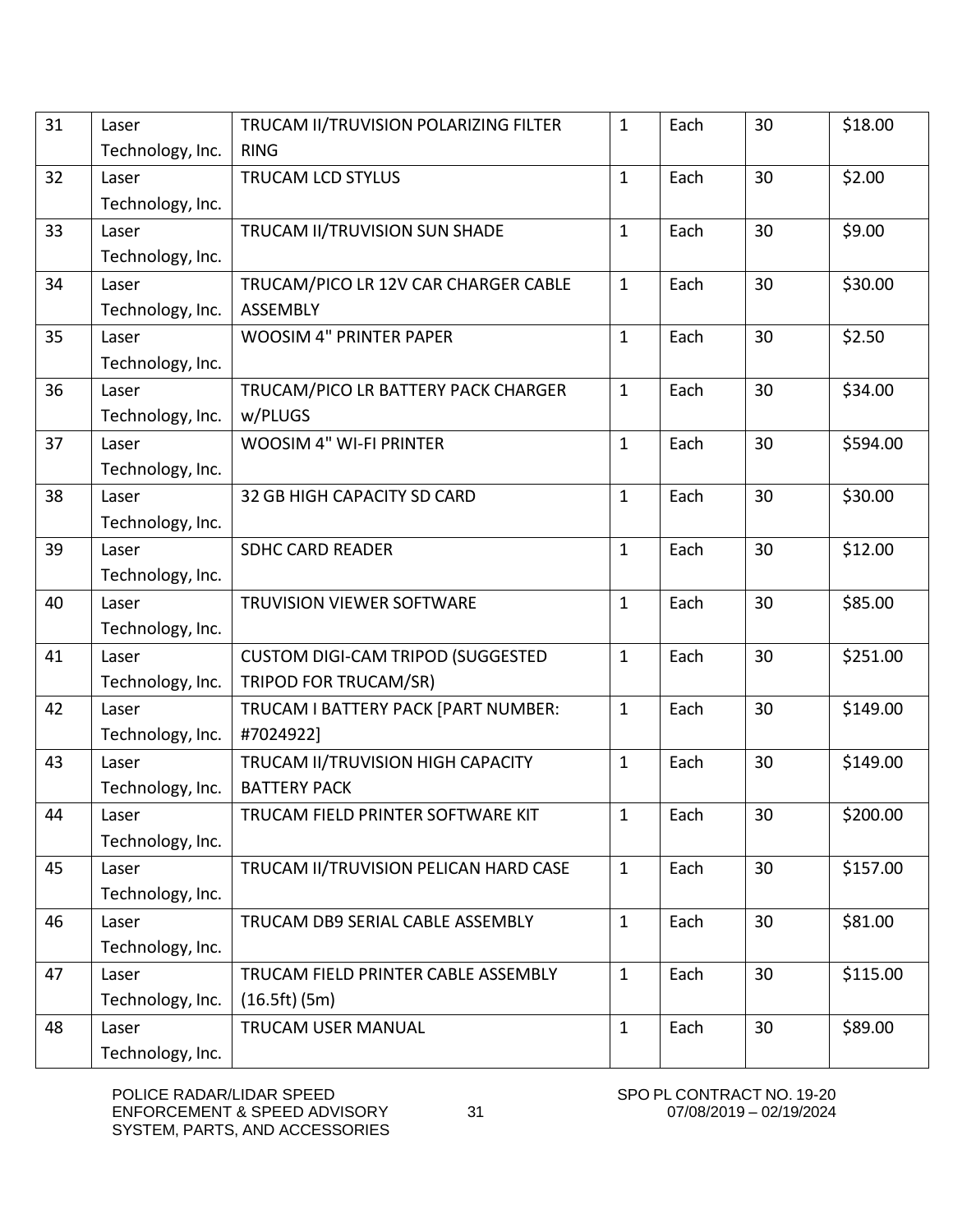| 49 | Laser<br>Technology, Inc. | <b>TRUVISION USERS MANUAL</b>                           | 1            | Each | 30 | \$89.00  |
|----|---------------------------|---------------------------------------------------------|--------------|------|----|----------|
| 50 | Laser<br>Technology, Inc. | 5/8-11 TO 1/4-20 INSERT - TRUANGLE                      | $\mathbf{1}$ | Each | 30 | \$13.00  |
| 51 | Laser<br>Technology, Inc. | 5/8-11 TO 3/8-16 INSERT - TRUANGLE                      | $\mathbf{1}$ | Each | 30 | \$13.00  |
| 52 | Laser<br>Technology, Inc. | TRIBRACH W/LASER PLUMMET [PART<br>NUMBER: #3005013]     | $\mathbf{1}$ | Each | 30 | \$169.00 |
| 53 | Laser<br>Technology, Inc. | <b>FIXED TRIBRACH ADAPTER</b>                           | 1            | Each | 30 | \$40.00  |
| 54 | Laser<br>Technology, Inc. | <b>TRIPOD PRISM SHERPA</b>                              | $\mathbf{1}$ | Each | 30 | \$41.00  |
| 55 | Laser<br>Technology, Inc. | <b>TABLET XGRIP CRADLE</b>                              | $\mathbf{1}$ | Each | 30 | \$34.00  |
| 56 | Laser<br>Technology, Inc. | <b>CLAW MOUNTING BASE W/ARM</b>                         | $\mathbf{1}$ | Each | 30 | \$41.00  |
| 57 | Laser<br>Technology, Inc. | 8" RUGGEDIZED TABLET [PART NUMBERS:<br>#3255114]        | $\mathbf{1}$ | Each | 30 | \$764.00 |
| 58 | Laser<br>Technology, Inc. | <b>SURVEY TRIPOD</b>                                    | $\mathbf{1}$ | Each | 30 | \$142.00 |
| 59 | Laser<br>Technology, Inc. | POLE CLAMP; HOLDS CRADLE                                | $\mathbf{1}$ | Each | 30 | \$64.00  |
| 60 | Laser<br>Technology, Inc. | QUICK RELIEF ADAPTER F 5/8X11                           | $\mathbf{1}$ | Each | 30 | \$25.00  |
| 61 | Laser<br>Technology, Inc. | 5/8" THREADED STAFF QUICK RELEASE                       | $\mathbf{1}$ | Each | 30 | \$119.00 |
| 62 | Laser<br>Technology, Inc. | SHORT LASER SIDE BRACKETS - MSTA                        | 1            | Each | 30 | \$53.00  |
| 63 | Laser<br>Technology, Inc. | IMPULSE RIGHT SIDE MOUNTING BRACKET FOR<br><b>MSTA</b>  | $\mathbf{1}$ | Each | 30 | \$48.00  |
| 64 | Laser<br>Technology, Inc. | STROBE PRISM ASSY W/ 6 BATTERIES PKG                    | $\mathbf{1}$ | Each | 30 | \$276.00 |
| 65 | Laser<br>Technology, Inc. | PELICAN PREMIUM HARD CASE W/FOAM FOR<br><b>TRUANGLE</b> | $\mathbf{1}$ | Each | 30 | \$210.00 |
| 66 | Laser<br>Technology, Inc. | 72" LTI 4-PIN TO DB9 DOWNLOAD CABLE                     | $\mathbf{1}$ | Each | 30 | \$67.00  |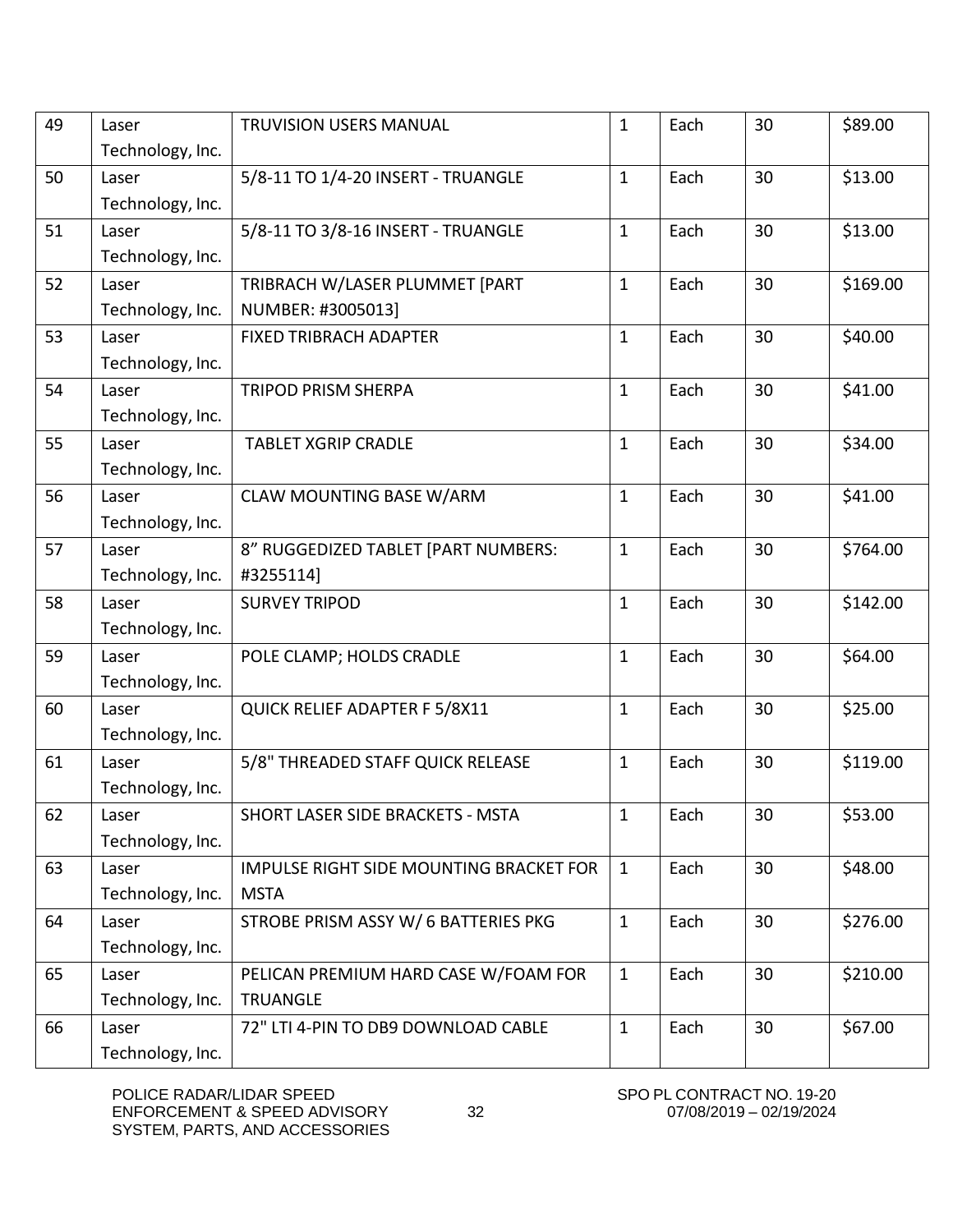| 67 | Laser            | 60" LTI 4-PIN TO DB9 SERIAL CABLE REMOTE  | $\mathbf{1}$ | Each | 30 | \$58.00  |
|----|------------------|-------------------------------------------|--------------|------|----|----------|
|    | Technology, Inc. | <b>HARD WIRED TRIGGER</b>                 |              |      |    |          |
| 68 | Laser            | 5" LTI 4-PIN (RIGHT ANGLE) TO DB9         | $\mathbf{1}$ | Each | 30 | \$45.00  |
|    | Technology, Inc. | <b>CONNECTOR</b>                          |              |      |    |          |
| 69 | Laser            | MAPSTAR ANGLE ENCODER USER MANUAL         | $\mathbf{1}$ | Each | 30 | \$89.00  |
|    | Technology, Inc. |                                           |              |      |    |          |
| 70 | Laser            | <b>MAPSTAR TRUANGLE USER MANUAL</b>       | $\mathbf{1}$ | Each | 30 | \$17.00  |
|    | Technology, Inc. |                                           |              |      |    |          |
| 71 | Laser            | TRUSPEED S SERIES EYE PIECE CAP           | $\mathbf{1}$ | Each | 30 | \$5.00   |
|    | Technology, Inc. |                                           |              |      |    |          |
| 72 | Laser            | TRUPULSE LANYARD/NECK STRAP               | $\mathbf{1}$ | Each | 30 | \$4.00   |
|    | Technology, Inc. |                                           |              |      |    |          |
| 73 | Laser            | LTI TREK POD GO! W/ NON-MAGNETIC BALL     | $\mathbf{1}$ | Each | 30 | \$205.00 |
|    | Technology, Inc. | <b>HEAD 1/4-20</b>                        |              |      |    |          |
| 74 | Laser            | LTI T'POD W/ NON-MAGNETIC BALL HEAD 1/4-  | $\mathbf{1}$ | Each | 30 | \$98.00  |
|    | Technology, Inc. | 20                                        |              |      |    |          |
| 75 | Laser            | NON-MAGNETIC BALL HEAD 1/4-20             | $\mathbf{1}$ | Each | 30 | \$27.00  |
|    | Technology, Inc. |                                           |              |      |    |          |
| 76 | Laser            | LTI WINDOW MOUNT PLUS W/MAG MOUNT         | $\mathbf{1}$ | Each | 30 | \$80.00  |
|    | Technology, Inc. |                                           |              |      |    |          |
| 77 | Laser            | TP TACTICAL INTERFACE SOFTWARE & USERS    | $\mathbf{1}$ | Each | 30 | $\zeta$  |
|    | Technology, Inc. | <b>GUIDE CD</b>                           |              |      |    | 18.00    |
| 78 | Laser            | LAA 300 LASER AIMING ASSIST               | 1            | Each | 30 | $\zeta$  |
|    | Technology, Inc. |                                           |              |      |    | 131.00   |
| 79 | Laser            | <b>TRAVEL CASE TREK POD</b>               | $\mathbf{1}$ | Each | 30 | \$       |
|    | Technology, Inc. |                                           |              |      |    | 36.00    |
| 80 | Laser            | LTI 4 FT TRIPOD                           | 1            | Each | 30 | \$       |
|    | Technology, Inc. |                                           |              |      |    | 67.00    |
| 81 | Laser            | TRUPULSE 200/B & 360/B MOUNTING           | $\mathbf{1}$ | Each | 30 | $\zeta$  |
|    | Technology, Inc. | <b>BRACKET</b>                            |              |      |    | 71.00    |
| 82 | Laser            | IMPULSE/TRUPULSE YOKE (L BRACKET)         | $\mathbf{1}$ | Each | 30 | \$       |
|    | Technology, Inc. |                                           |              |      |    | 95.00    |
| 83 | Laser            | TRUPOINT MAPPING PKG PELICAN CASE         | $\mathbf{1}$ | Each | 30 | \$       |
|    | Technology, Inc. |                                           |              |      |    | 172.00   |
| 84 | Laser            | TRUSPEED S SERIES EYE PIECE TWIST UP ASSY | $\mathbf{1}$ | Each | 30 | \$37.00  |
|    | Technology, Inc. |                                           |              |      |    |          |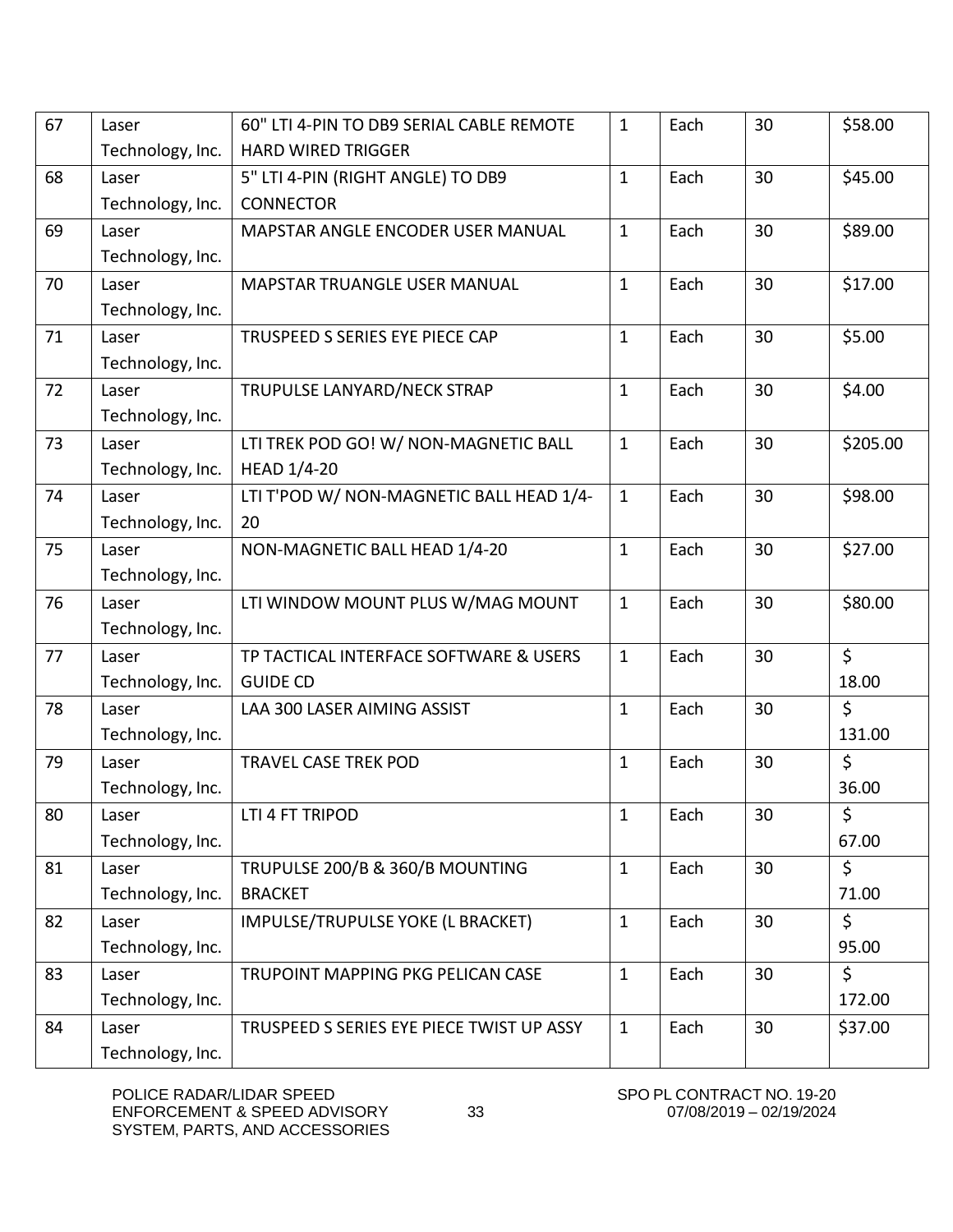| 85<br>30<br>\$18.00<br>TRUPULSE 200X USERS MANUAL (CD)<br>Each<br>1<br>Laser<br>Technology, Inc.<br>30<br>\$280.00<br>86<br>SPEEDSTAT SOFTWARE FOR WINDOWS [PART<br>$\mathbf{1}$<br>Each<br>Laser<br>Technology, Inc.<br>NUMBER: #3204746-E]<br>$\mathbf{1}$<br>30<br>\$25.00<br>87<br>Each<br>USB TO SERIAL ADAPTER CABLE<br>Laser<br>Technology, Inc.<br>30<br>88<br>\$170.00<br>8'5" PRISM POLE<br>$\mathbf{1}$<br>Each<br>Laser<br>Technology, Inc.<br>30<br>\$206.00<br>89<br>IMPULSE/MAPSTAR STAFF<br>$\mathbf{1}$<br>Each<br>Laser<br>Technology, Inc.<br>90<br>$\mathbf{1}$<br>30<br>\$165.00<br><b>BI-POD LEGS</b><br>Each<br>Laser |
|----------------------------------------------------------------------------------------------------------------------------------------------------------------------------------------------------------------------------------------------------------------------------------------------------------------------------------------------------------------------------------------------------------------------------------------------------------------------------------------------------------------------------------------------------------------------------------------------------------------------------------------------|
|                                                                                                                                                                                                                                                                                                                                                                                                                                                                                                                                                                                                                                              |
|                                                                                                                                                                                                                                                                                                                                                                                                                                                                                                                                                                                                                                              |
|                                                                                                                                                                                                                                                                                                                                                                                                                                                                                                                                                                                                                                              |
|                                                                                                                                                                                                                                                                                                                                                                                                                                                                                                                                                                                                                                              |
|                                                                                                                                                                                                                                                                                                                                                                                                                                                                                                                                                                                                                                              |
|                                                                                                                                                                                                                                                                                                                                                                                                                                                                                                                                                                                                                                              |
|                                                                                                                                                                                                                                                                                                                                                                                                                                                                                                                                                                                                                                              |
|                                                                                                                                                                                                                                                                                                                                                                                                                                                                                                                                                                                                                                              |
|                                                                                                                                                                                                                                                                                                                                                                                                                                                                                                                                                                                                                                              |
|                                                                                                                                                                                                                                                                                                                                                                                                                                                                                                                                                                                                                                              |
|                                                                                                                                                                                                                                                                                                                                                                                                                                                                                                                                                                                                                                              |
| Technology, Inc.                                                                                                                                                                                                                                                                                                                                                                                                                                                                                                                                                                                                                             |
| 30<br>\$135.00<br>91<br>$\mathbf{1}$<br>Each<br>TRUPOINT 300 MAPPING PRISM KIT<br>Laser                                                                                                                                                                                                                                                                                                                                                                                                                                                                                                                                                      |
| Technology, Inc.                                                                                                                                                                                                                                                                                                                                                                                                                                                                                                                                                                                                                             |
| \$5.00<br>92<br>$\mathbf{1}$<br>Each<br>30<br>TRUSPEED/TRUCAM FRONT RIGHT HANDLE<br>Laser                                                                                                                                                                                                                                                                                                                                                                                                                                                                                                                                                    |
| Technology, Inc.<br><b>GRIP</b>                                                                                                                                                                                                                                                                                                                                                                                                                                                                                                                                                                                                              |
| 30<br>\$5.00<br>93<br>Each<br>TRUSPEED/TRUCAM FRONT LEFT HANDLE GRIP<br>$\mathbf{1}$<br>Laser                                                                                                                                                                                                                                                                                                                                                                                                                                                                                                                                                |
| Technology, Inc.                                                                                                                                                                                                                                                                                                                                                                                                                                                                                                                                                                                                                             |
| 30<br>\$5.00<br>94<br>$\mathbf{1}$<br>Each<br>Laser<br>TRUSPEED/TRUCAM REAR RIGHT HANDLE GRIP                                                                                                                                                                                                                                                                                                                                                                                                                                                                                                                                                |
| Technology, Inc.                                                                                                                                                                                                                                                                                                                                                                                                                                                                                                                                                                                                                             |
| $\mathbf{1}$<br>30<br>\$5.00<br>95<br>Laser<br>Each                                                                                                                                                                                                                                                                                                                                                                                                                                                                                                                                                                                          |
| TRUSPEED/TRUCAM REAR LEFT HANDLE GRIP                                                                                                                                                                                                                                                                                                                                                                                                                                                                                                                                                                                                        |
| Technology, Inc.                                                                                                                                                                                                                                                                                                                                                                                                                                                                                                                                                                                                                             |
| 30<br>\$5.00<br>96<br>$\mathbf{1}$<br>Each<br>TRUCAM BATTERY PACK BUMPER<br>Laser                                                                                                                                                                                                                                                                                                                                                                                                                                                                                                                                                            |
| Technology, Inc.                                                                                                                                                                                                                                                                                                                                                                                                                                                                                                                                                                                                                             |
| 30<br>\$3.00<br>97<br>$\mathbf{1}$<br>Each<br>TRUCAM SD CARD COVER<br>Laser                                                                                                                                                                                                                                                                                                                                                                                                                                                                                                                                                                  |
| Technology, Inc.                                                                                                                                                                                                                                                                                                                                                                                                                                                                                                                                                                                                                             |
| 30<br>\$1.00<br>98<br><b>TRUCAM CAMERA COVER</b><br>Each<br>1<br>Laser                                                                                                                                                                                                                                                                                                                                                                                                                                                                                                                                                                       |
| Technology, Inc.                                                                                                                                                                                                                                                                                                                                                                                                                                                                                                                                                                                                                             |
| 30<br>\$3.00<br>$\mathbf{1}$<br>99<br>Each<br><b>TRUSPEED BATTERY PACK BUMPER</b><br>Laser                                                                                                                                                                                                                                                                                                                                                                                                                                                                                                                                                   |
| Technology, Inc.                                                                                                                                                                                                                                                                                                                                                                                                                                                                                                                                                                                                                             |
| $\mathbf{1}$<br>\$15.00<br>100<br>Each<br>30<br>Laser<br>TRUSPEED/TRUCAM/ULTRALYTE 30MM                                                                                                                                                                                                                                                                                                                                                                                                                                                                                                                                                      |
| Technology, Inc.<br><b>POLARIZING FILTER</b>                                                                                                                                                                                                                                                                                                                                                                                                                                                                                                                                                                                                 |
| 30<br>\$19.00<br>101<br>Each<br><b>IMPULSE BATTERY CAP ASSEMBLY</b><br>$\mathbf{1}$<br>Laser                                                                                                                                                                                                                                                                                                                                                                                                                                                                                                                                                 |
| Technology, Inc.                                                                                                                                                                                                                                                                                                                                                                                                                                                                                                                                                                                                                             |
| 30<br>\$23.00<br>102<br><b>ULTRALYTE BATTERY CAP</b><br>$\mathbf{1}$<br>Each<br>Laser                                                                                                                                                                                                                                                                                                                                                                                                                                                                                                                                                        |
| Technology, Inc.                                                                                                                                                                                                                                                                                                                                                                                                                                                                                                                                                                                                                             |